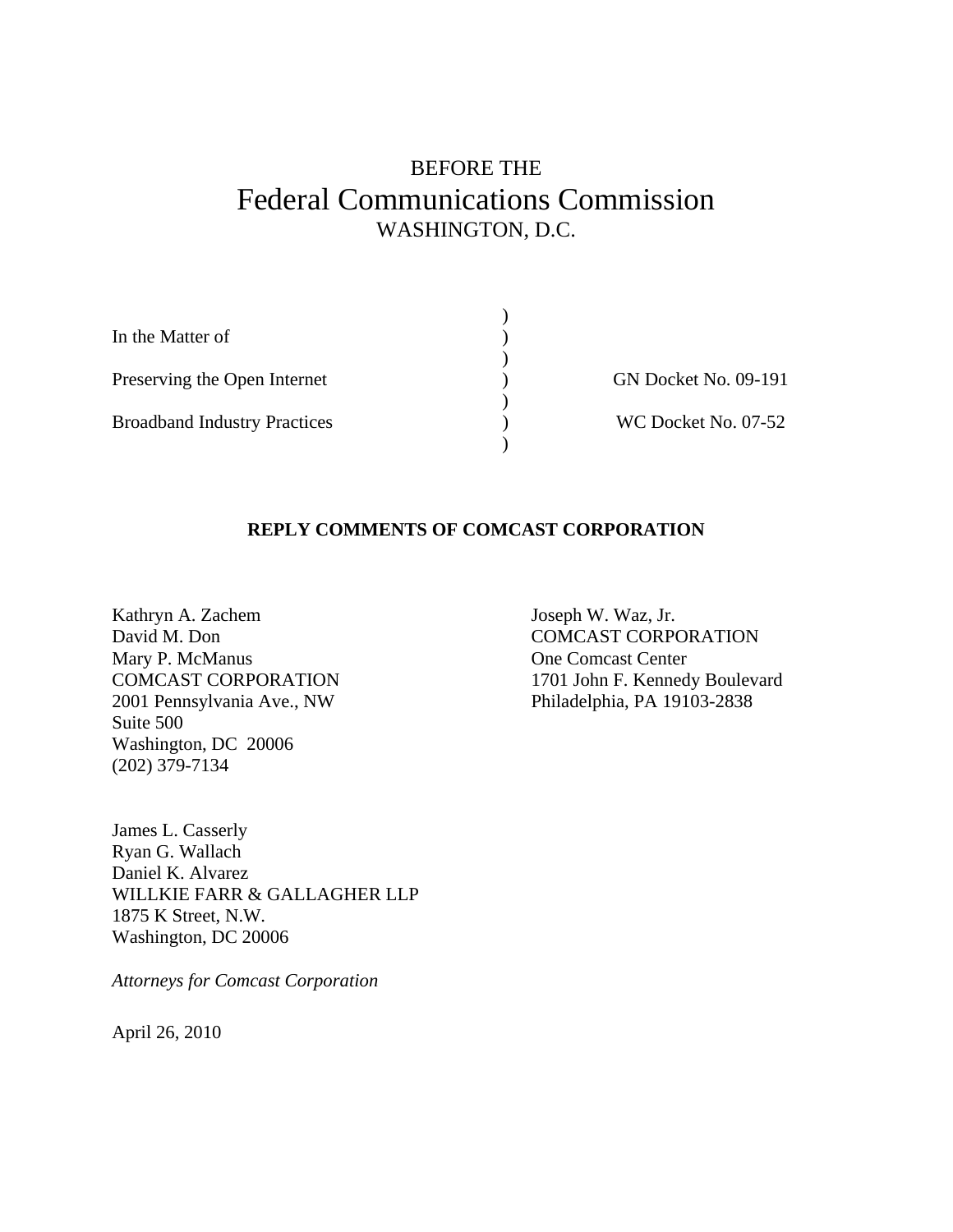#### **EXECUTIVE SUMMARY**

The Commission's *NPRM* elicited comments representing a wide array of interests and stakeholders from the Internet community. While commenters certainly did not see eye-to-eye on every issue, the comments made clear that all of the interested parties – broadband Internet service providers ("ISPs") and content producers, application and service providers and consumers, policymakers and academics – share the Commission's goal of "preserving an open Internet" that continues to grow, thrive, and welcome innovation and private investment throughout the Internet ecosystem.

Importantly, there was broad consensus on a number of key principles that should shape the Commission's approach to any rules it may adopt in this proceeding. For example, there was near-universal acceptance that private investment is vital for achieving our Nation's broadband goals; that the Internet must remain an unrestricted and open platform where users can access the lawful content, applications, and services of their choice; and that any Commission intervention in the marketplace should be limited.

There also was substantial agreement on several specific recommendations for improving the draft rules proposed in the *NPRM*.

- There was widespread consensus that third-party technical groups, such as standardssetting bodies like the Internet Engineering Task Force, can play an important role in helping the Commission understand, refine, and address the various technical issues underlying key policy determinations. By tapping into this expertise and experience on the technical and commercial issues companies in the Internet ecosystem face every day, the Commission can leverage these groups to provide consensus-based resolutions and advice on and independent analysis of important questions and details. Several commenters suggested developing a government-led "co-regulatory" solution under which the Commission could leverage the expertise of one or more of these groups to implement whatever policies or rules the Commission may adopt. This would build on the successful history of industry collaboration that has driven innovation and investment throughout the Internet ecosystem and would also promote Commission processes that are more efficient, transparent, fact-based, and data-driven.
- A diverse group of commenters noted that the rules cannot focus too narrowly on Internet service providers as the only potential "gatekeepers," but should account for the interdependent nature of the Internet ecosystem and the fact that application, operating system, and other providers who are part of the Internet ecosystem may also be potential "gatekeepers."
- Commenters generally agreed that managed services may deliver significant public interest benefits – such as achieving several of the "national purposes" identified in the Recovery Act (and explained in greater detail in the National Broadband Plan) – if they are allowed to develop and mature without being subject to preemptive regulatory burdens. Commenters concluded that managed services could exist without affecting a robust, open Internet service; that the ability to offer managed services could be important to the business case for further investment in broadband networks; and that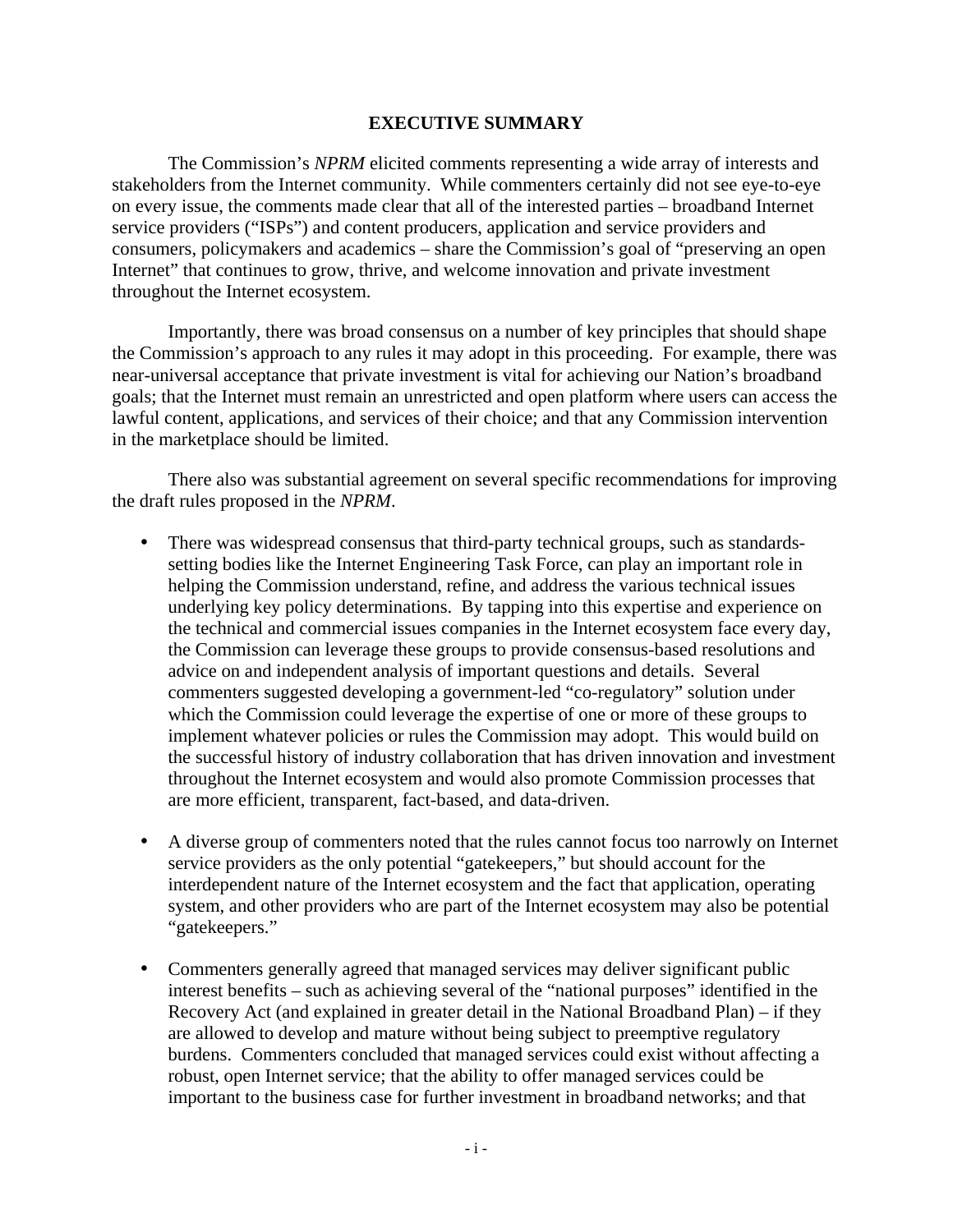there is no evidence that the Commission needs to regulate managed services to keep the Internet robust, open, and amenable to innovation and investment. In fact, the evidence demonstrates that companies that use their networks to deliver multiple services continue to increase the speed and capacity of their networks. In light of this evidence, the Commission should refrain from regulating managed services.

- Many commenters said that, if the Commission ultimately decides to adopt rules, such rules should be narrowly tailored to prevent the harms that the Commission identifies without precluding the kinds of innovation and experimentation that are likely to provide substantial public interest benefits. In that vein, the Commission should not adopt an *absolute* ban on "discrimination." Many commenters recognize that an absolute ban on discrimination would prohibit "socially beneficial discrimination" and stifle innovation and investment. A more flexible and realistic standard, such as one that focuses on "unreasonable and anticompetitive" discrimination, would give the Commission sufficient authority to monitor practices that create a meaningful risk to innovation and openness on the Internet and to act swiftly to address those practices, while giving network providers and others the flexibility to innovate and experiment with technologies and business models.
- Like most commenters, Comcast supports disclosing to consumers the information they need to make informed decisions about their Internet service. The proposals in the *NPRM* to improve consumer disclosures were widely well-received in the comments. However, as a number of commenters noted, the Commission has multiple open proceedings examining these questions, and the National Broadband Plan recommends launching several more proceedings. The Commission should address issues of disclosure in a single, comprehensive proceeding dedicated to those questions. Moreover, the Commission should ensure that a consumer's right to know also extends to applications and the effects such applications have on the consumer's computer equipment and use of the Internet. In addressing such issues, the Commission should collaborate in the first instance with industry and other stakeholders to develop a set of consumer disclosure best practices.

Although the comments reflected substantial agreement on a number of issues, significant questions remain about whether the Commission should adopt new regulations. The initial round of comments provided no evidence, data, or facts supporting adoption of the proposed rules. In fact, the record, replete with the kind of data and evidence upon which this Commission is committed to rely, shows that the Internet continues to grow; that the marketplace for Internet content, applications, and services continues to thrive; and that competition between and among facilities-based broadband ISPs continues to drive investment and innovation in broadband networks to the benefit of consumers.

Comcast remains committed to operating our High-Speed Internet service in a manner consistent with the four openness principles of the *Internet Policy Statement* while engaging in reasonable network management. This commitment is unwavering, regardless of whether the Commission adopts any rules in this proceeding.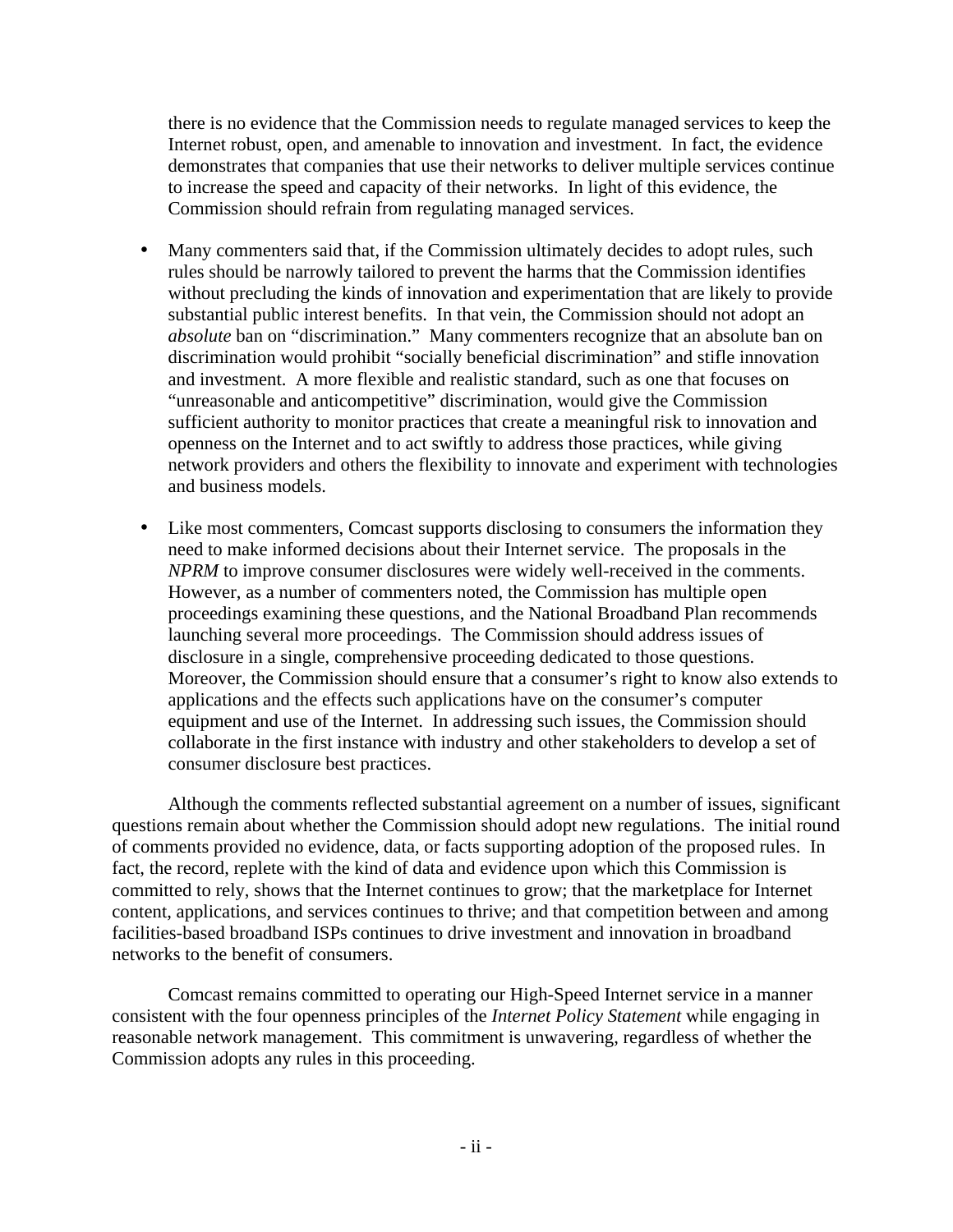# **TABLE OF CONTENTS**

|      |                                                                                                                                                                                | <b>Page</b>                                                                                                                                                                                           |  |  |
|------|--------------------------------------------------------------------------------------------------------------------------------------------------------------------------------|-------------------------------------------------------------------------------------------------------------------------------------------------------------------------------------------------------|--|--|
| I.   |                                                                                                                                                                                |                                                                                                                                                                                                       |  |  |
| II.  |                                                                                                                                                                                | THE RECORD EVIDENCES WIDESPREAD AGREEMENT ON THE<br><b>IMPORTANT ROLE THAT THIRD PARTY TECHNICAL GROUPS CAN</b><br>PLAY IN THE INTERNET ECOSYSTEM'S SELF-GOVERNANCE 5                                 |  |  |
| Ш.   |                                                                                                                                                                                | THE RECORD CONFIRMS THAT THE PROPOSED RULES WILL NOT<br><b>ACHIEVE THEIR INTENDED PURPOSE WITHOUT IMPORTANT</b>                                                                                       |  |  |
|      | A.                                                                                                                                                                             | The Record Confirms That Potential Risks to an "Open Internet" Can                                                                                                                                    |  |  |
|      | <b>B.</b>                                                                                                                                                                      | Any Rules Should Prohibit "Unreasonable and Anticompetitive<br><b>Discrimination," Properly Balancing Business and Technical</b>                                                                      |  |  |
|      |                                                                                                                                                                                | 1.<br><b>An Absolute Nondiscrimination Rule Would Foreclose Socially</b><br><b>Beneficial Differentiation, Stifling Investment and Innovation 18</b>                                                  |  |  |
|      |                                                                                                                                                                                | 2.<br>Any "Nondiscrimination Rule" Should Be Limited to<br><b>Unreasonable and Anticompetitive Conduct That Causes</b>                                                                                |  |  |
|      | $C_{\bullet}$                                                                                                                                                                  | The Commission Should Refrain from Adopting Transparency Rules<br>in this Proceeding, and Should Instead Consider Consumer-Focused<br>Transparency Issues Comprehensively in a Separate Proceeding 26 |  |  |
|      | D.                                                                                                                                                                             | The Commission Should Adopt a Broad Definition of What<br><b>Constitutes "Reasonable Network Management" and Ensure That</b><br>Broadband ISPs Have the Necessary Flexibility To Deliver a Positive   |  |  |
| IV.  | <b>MANAGED SERVICES STAND TO DELIVER SIGNIFICANT</b><br><b>INNOVATION AND PUBLIC INTEREST BENEFITS IF THEY ARE</b><br><b>ALLOWED TO DEVELOP WITHOUT UNNECESSARY REGULATORY</b> |                                                                                                                                                                                                       |  |  |
| V.   |                                                                                                                                                                                | SIGNIFICANT OUESTIONS ABOUT THE FACTUAL BASIS FOR ANY                                                                                                                                                 |  |  |
| VI.  |                                                                                                                                                                                | THE COMCAST DECISION CONFIRMS THAT THE COMMISSION<br><b>MUST PROVIDE A NEW AND MORE PARTICULARIZED ANALYSIS</b><br>OF ITS ANCILLARY AUTHORITY TO ADOPT THE PROPOSED                                   |  |  |
| VII. |                                                                                                                                                                                |                                                                                                                                                                                                       |  |  |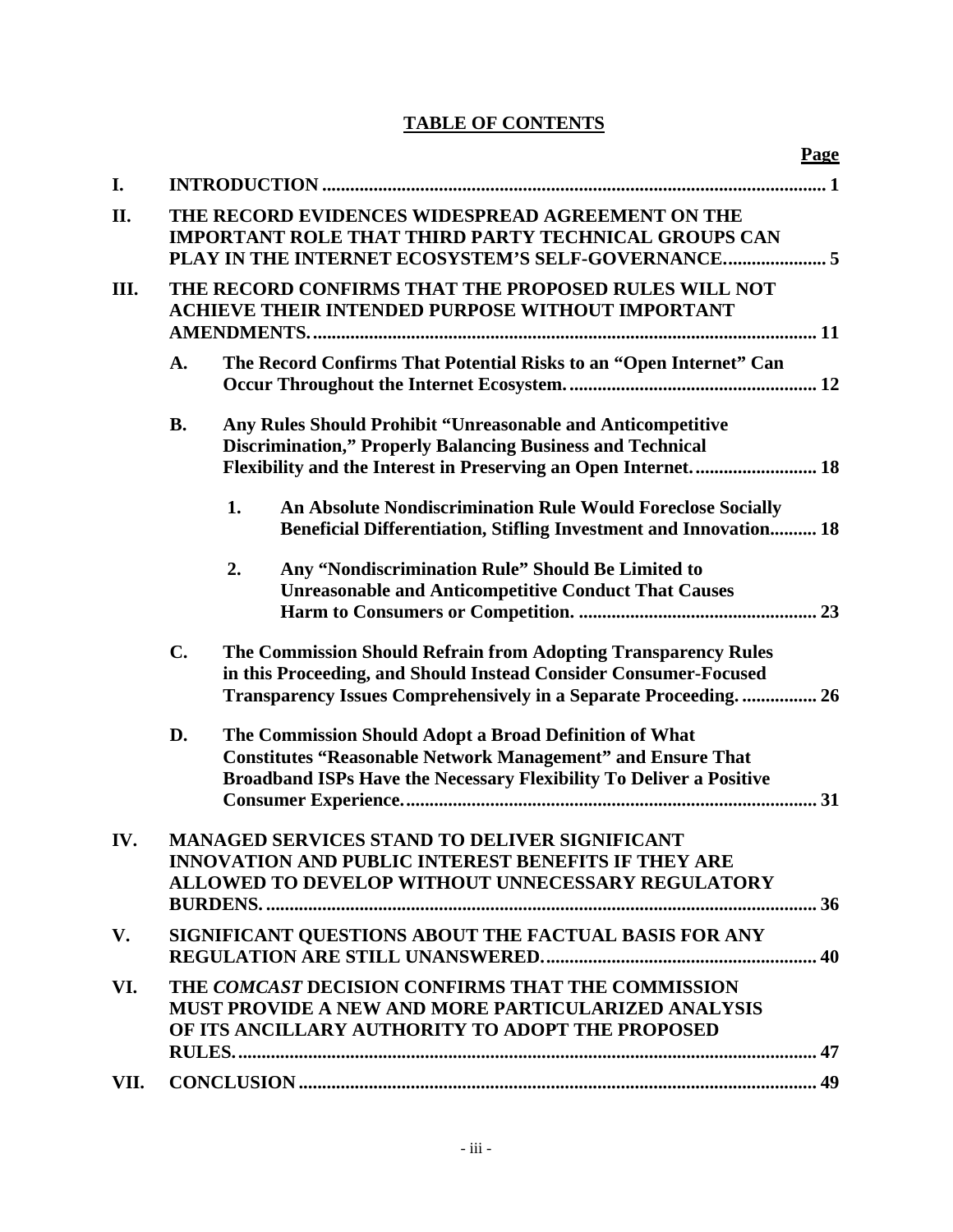# BEFORE THE Federal Communications Commission WASHINGTON, D.C.

| In the Matter of                    |                             |
|-------------------------------------|-----------------------------|
|                                     |                             |
| Preserving the Open Internet        | <b>GN Docket No. 09-191</b> |
|                                     |                             |
| <b>Broadband Industry Practices</b> | WC Docket No. 07-52         |
|                                     |                             |

#### **REPLY COMMENTS OF COMCAST CORPORATION**

Comcast Corporation ("Comcast") hereby responds to comments filed in response to the above-captioned Notice of Proposed Rulemaking ("*NPRM*").1

#### **I. INTRODUCTION**

1

Hundreds of organizations (and thousands of individuals) filed comments that demonstrated a significant level of agreement on a number of key concepts and principles. Broadband Internet service providers ("ISPs") and content producers, application and service providers and consumers, policymakers and academics, all clearly share the goal of "preserving an open Internet" that continues to grow, thrive, and welcome innovation and investment throughout the Internet ecosystem. It is this type of collaboration that has been instrumental to the growth and development of the Internet. Maintaining that collaborative atmosphere and practice is essential. In that spirit, as the Commission looks for a way forward in this

<sup>1</sup> *See In re Preserving the Open Internet; Broadband Industry Practices*, Notice of Proposed Rulemaking, 24 FCC Rcd. 13064 (2009) ("*NPRM*").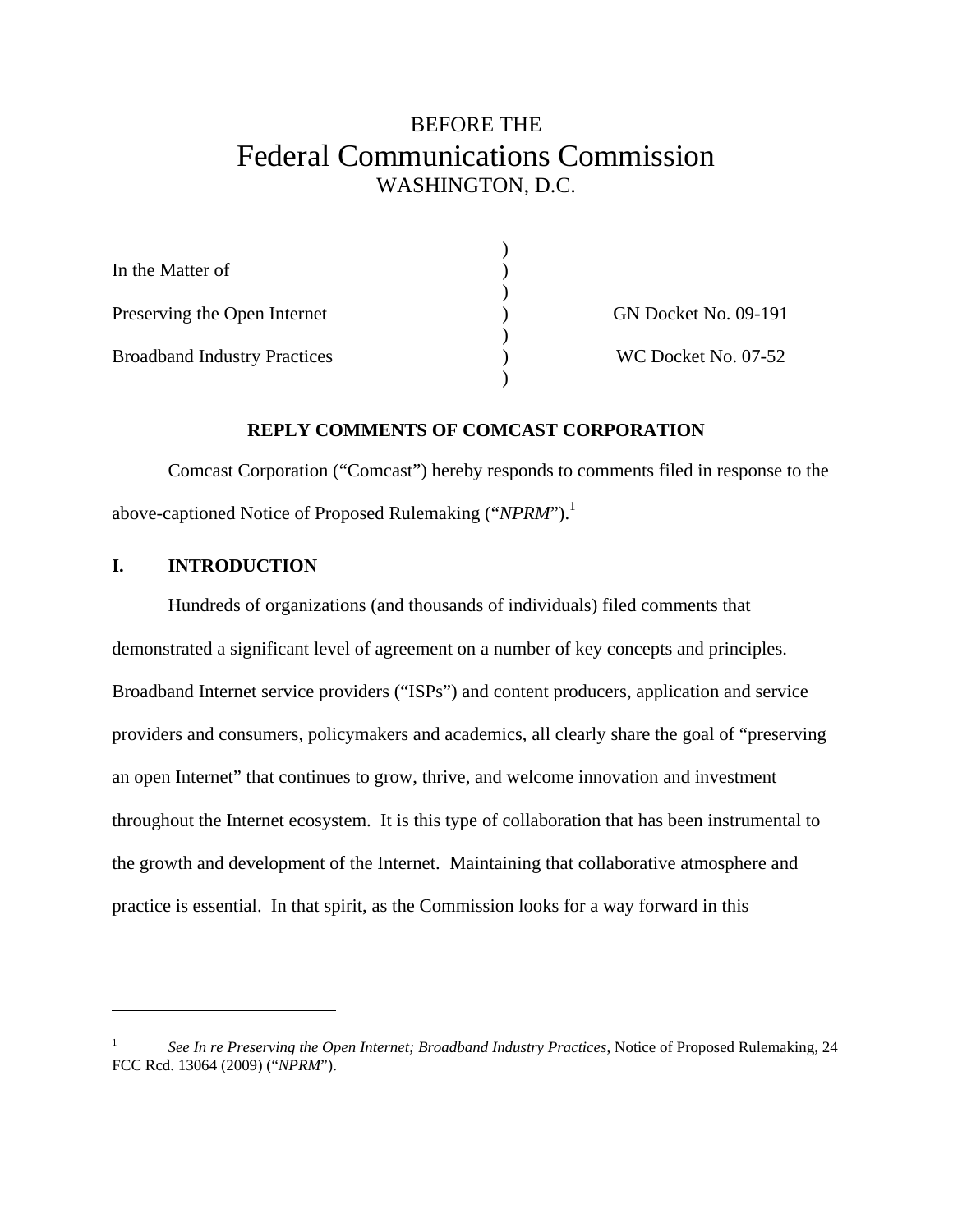proceeding, these comments place primary emphasis on those areas of substantial agreement. Where there are disagreements, we seek that same collaboration in addressing them.

This spirit of constructive collaboration is exemplified by the joint letter submitted by Google and Verizon (the "Google-Verizon Joint Letter").<sup>2</sup> They noted, and virtually all commenters agreed on, a number of key principles that should shape the Commission's approach, including:

- Private investment is vital for achieving our Nation's broadband goals, and public policies should continue to encourage and incent investment and innovation.<sup>3</sup>
- The Internet must remain an unrestricted and open platform where people can access the lawful content, applications, and services of their choice.<sup>4</sup>
- Any Commission intervention in the marketplace should be surgical and swift.<sup>5</sup>

Flowing from these principles, there are three key points upon which a significant cross-section

of commenters agree.

1

First, there is widespread consensus that third-party technical groups, and particularly

standards-setting bodies like the Internet Engineering Task Force ("IETF"), can play an

<sup>2</sup> *See* Joint Letter of Google and Verizon, GN Docket No. 09-191, WC Docket No. 07-52 (Jan. 14, 2010) ("Google-Verizon Joint Letter"). As Arts+Labs recently noted, "As the time grows closer for a Commission decision on proposed rules to preserve an Open Internet, . . . serious participants in the policy arena are narrowing their differences on key issues." Arts+Labs Reply Comments, GN Docket No. 09-191, WC Docket No. 07-52, at 1 (Apr. 5, 2010). Unless otherwise noted, all citations to comments herein are to comments filed in GN Docket No. 09-191 and WC Docket No. 07-52 on or about January 14, 2010.

<sup>3</sup> *See* Google-Verizon Joint Letter at 2-3. This was also a central pillar of the Joint Statement on Broadband adopted by the Commission: "Continuous private sector investment in wired and wireless networks and technologies, and competition among providers, are critical to ensure vitality and innovation in the broadband ecosystem and to encourage new products and services that benefit American consumers and businesses of every size." *Joint Statement on Broadband*, GN Docket No. 10-66, FCC 10-42 ¶ 3 (Mar. 16, 2010).

<sup>4</sup> *See* Google-Verizon Joint Letter at 2.

<sup>5</sup> *See id.* at 4, 6. This principle was echoed in the National Broadband Plan, which recognized that any government role in the broadband ecosystem must be "limited." *Connecting America: The National Broadband Plan* 5 (Mar. 16, 2010) ("National Broadband Plan"), *at* http://hraunfoss.fcc.gov/edocs\_public/attachmatch/DOC-296935A1.pdf ("As a result, the role of government is and should remain limited.").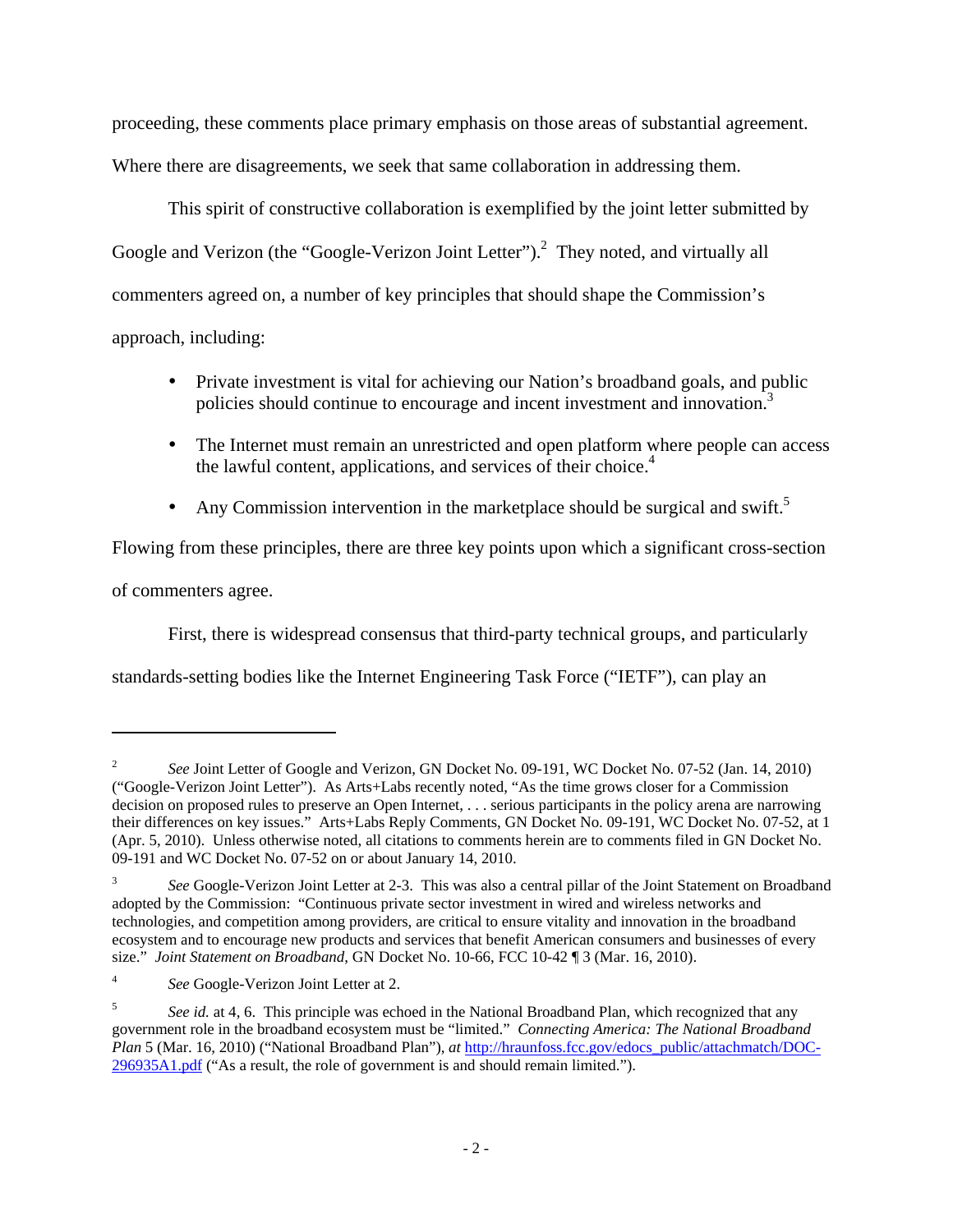important role in helping the Commission understand, refine, and address the various technical issues underlying the policy issues of concern for the Commission. The Google-Verizon Joint Letter specifically referenced the idea of a co-regulatory framework under which a third-party organization (or organizations) could play a number of roles;<sup>6</sup> this idea has great merit, and we would welcome the opportunity to participate in such a framework.

Second, a diverse group of commenters noted that, if the Commission's goal is to "preserve an open Internet," it must not focus solely on broadband ISPs as potential "gatekeepers." The record suggests that other actors in the Internet ecosystem may have both the incentive and means to act as "gatekeepers." This is by no means a call for expansive regulation of the Internet ecosystem. Quite the contrary; this is a call for a clear-eyed view of where Internet "openness" can be affected, whether by the actions of private players or the inadvertent actions of the government. It is also a call for policies flexible enough to allow all content, application, and service providers – including broadband ISPs – to experiment with different technologies and business models. Internet freedom means that parties throughout the ecosystem must be able to experiment and compete, and only where there are real, non-conjectural threats to that freedom should policymakers consider stepping in.

Third, commenters generally agreed that managed services may deliver significant public interest benefits if they are allowed to develop and mature without being subject to preemptive regulatory burdens. Managed services can encourage investment in broadband networks and help achieve the "national purposes" set forth for broadband in the Recovery Act, and discussed in detail in the National Broadband Plan. Imposing regulatory burdens on managed services is

<sup>6</sup>

*See* Google-Verizon Joint Letter at 4-7.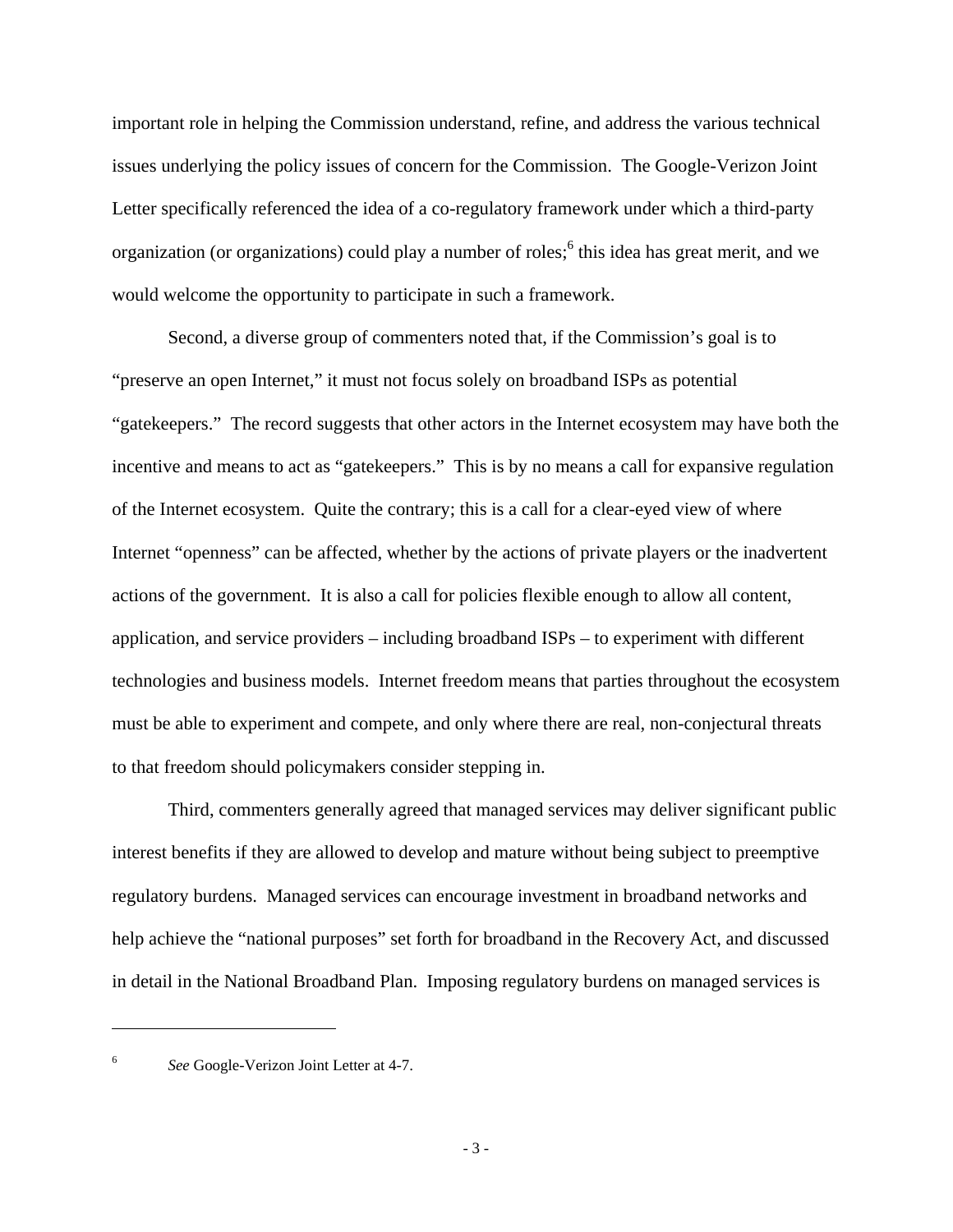premature and unnecessary and risks stifling the development of those services and the benefits that would accrue from them. The record shows that regulation of managed services is not necessary to advance the Commission's goal of protecting and preserving an open Internet.

While there are substantial policy agreements, there remain significant questions about whether the Commission should, or even can, adopt the regulations proposed in this proceeding.<sup>7</sup> Proponents of regulation have had every opportunity to build a record showing that there is a need for such rules, and they have not done so. To the contrary, the record, replete with the kind of data and evidence upon which this Commission is committed to rely, shows that the Internet continues to grow; that the marketplace for Internet content, applications, and services continues to thrive; and that competition between and among facilities-based broadband ISPs continues to drive investment and innovation in the network to the benefit of consumers.

After nearly a decade of debate, the record still fails to show any significant harm to competition or consumers that can only be addressed by new rules. Nevertheless, and again in a spirit of collaboration, the record offers additional refinements to the rules the Commission has proposed, in the event that the agency establishes the record needed to proceed.

Finally, the U.S. Court of Appeals for the D.C. Circuit's recent decision in *Comcast v. FCC* confirms that the Commission must establish a clear statutory basis of authority for its proposed rules. While some parties may contend otherwise, the decision does not preclude the Commission from adopting open Internet rules; however, it does underscore that the

<u>.</u>

<sup>7</sup> *See Quincy Cable TV v. FCC*, 768 F.2d 1434, 1463 (D.C. Cir. 1985) (concluding that the Commission must "determine whether the evil the rules seek to correct is a 'real or merely a fanciful threat'" (quoting *HBO, Inc. v. FCC*, 567 F.2d 9, 50 (D.C. Cir. 1977)).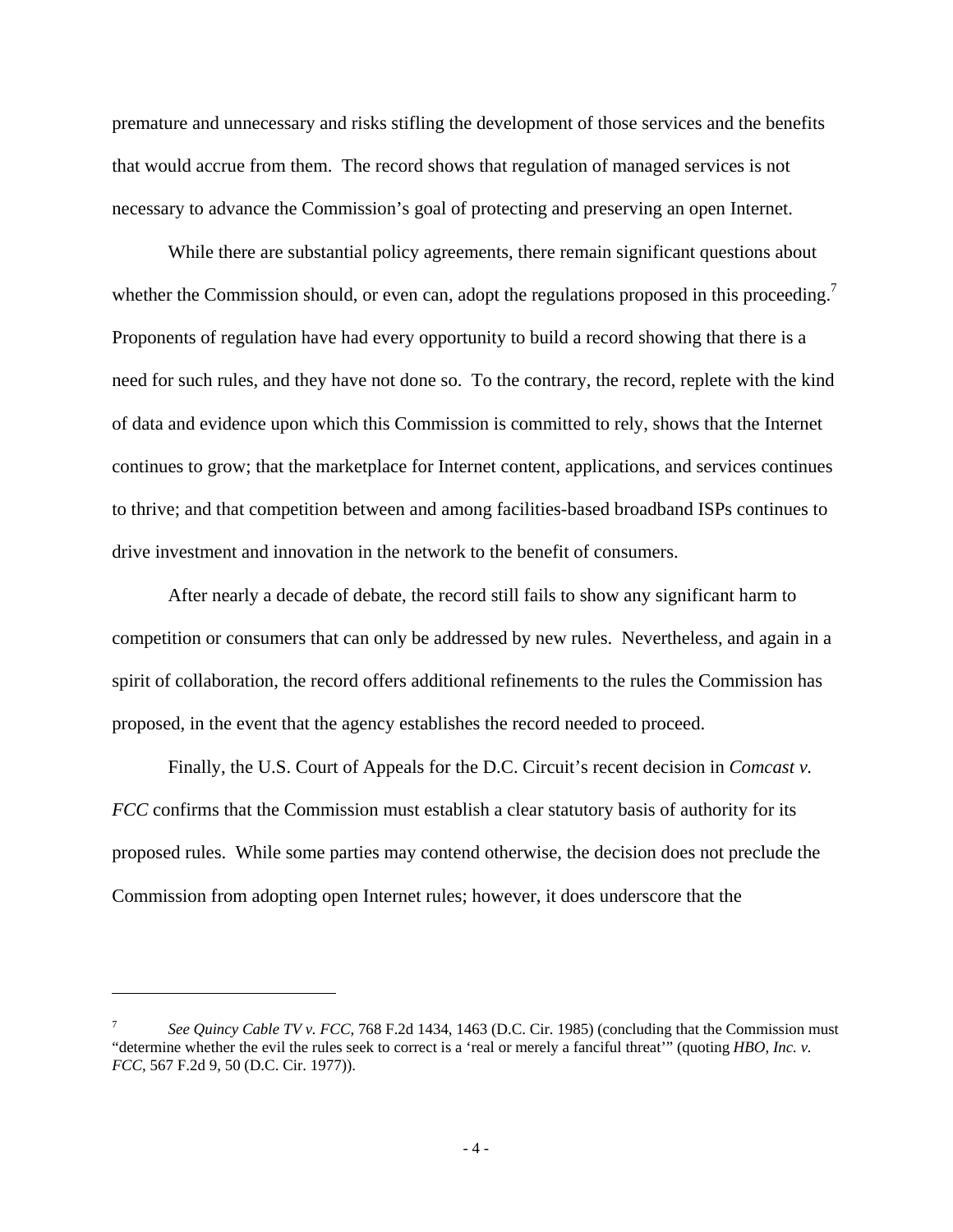Commission must show how each proposed rule is "reasonably ancillary" to the effective performance of its statutorily mandated responsibilities.

# **II. THE RECORD EVIDENCES WIDESPREAD AGREEMENT ON THE IMPORTANT ROLE THAT THIRD PARTY TECHNICAL GROUPS CAN PLAY IN THE INTERNET ECOSYSTEM'S SELF-GOVERNANCE.**

There is substantial agreement in the record on the important and productive role that third-party groups, including the IETF, other standards-setting bodies, and technical advisory groups, can play in Internet governance.<sup>8</sup> These groups tap into international expertise and experience that enables consensus-based resolutions in the first instance. They can provide advice on and independent analysis of important technical questions, thus better informing the Commission's policy decisions.

Several commenters suggest developing a government-led "co-regulatory" solution under which the Commission could leverage the expertise of one or more third-party groups to implement whatever policies or rules it may adopt.<sup>9</sup> This would build on the successful history of self-governance and industry collaboration that has driven innovation and investment throughout the Internet ecosystem.<sup>10</sup> It would also promote Commission processes that are more efficient, transparent, fact-based, and data-driven.

In our initial comments, we urged the Commission to establish a safe harbor for network management practices that conform to standards promulgated by standards-setting bodies like

<sup>8</sup> *See, e.g.*, Alliance for Telecomm. Indus. Solutions ("ATIS") Comments at 4-5; Bright House Networks Comments at 10; Center for Democracy & Tech. ("CDT") Comments at 43-46; Comcast Comments at 52-58; Communications Workers of Am. ("CWA") Comments at 23-24; Computer & Communications Indus. Ass'n ("CCIA") Comments at 34-37; Google Inc. Comments at 71, 91-92; Distributed Computing Indus. Ass'n ("DCIA") Comments at 11; Google-Verizon Joint Letter at 4-6.

<sup>9</sup> *See, e.g.*, Google-Verizon Joint Letter at 4-5; Google Comments at 91; CCIA Comments at 34-37.

<sup>10</sup> *See* Comcast Comments at 5-14.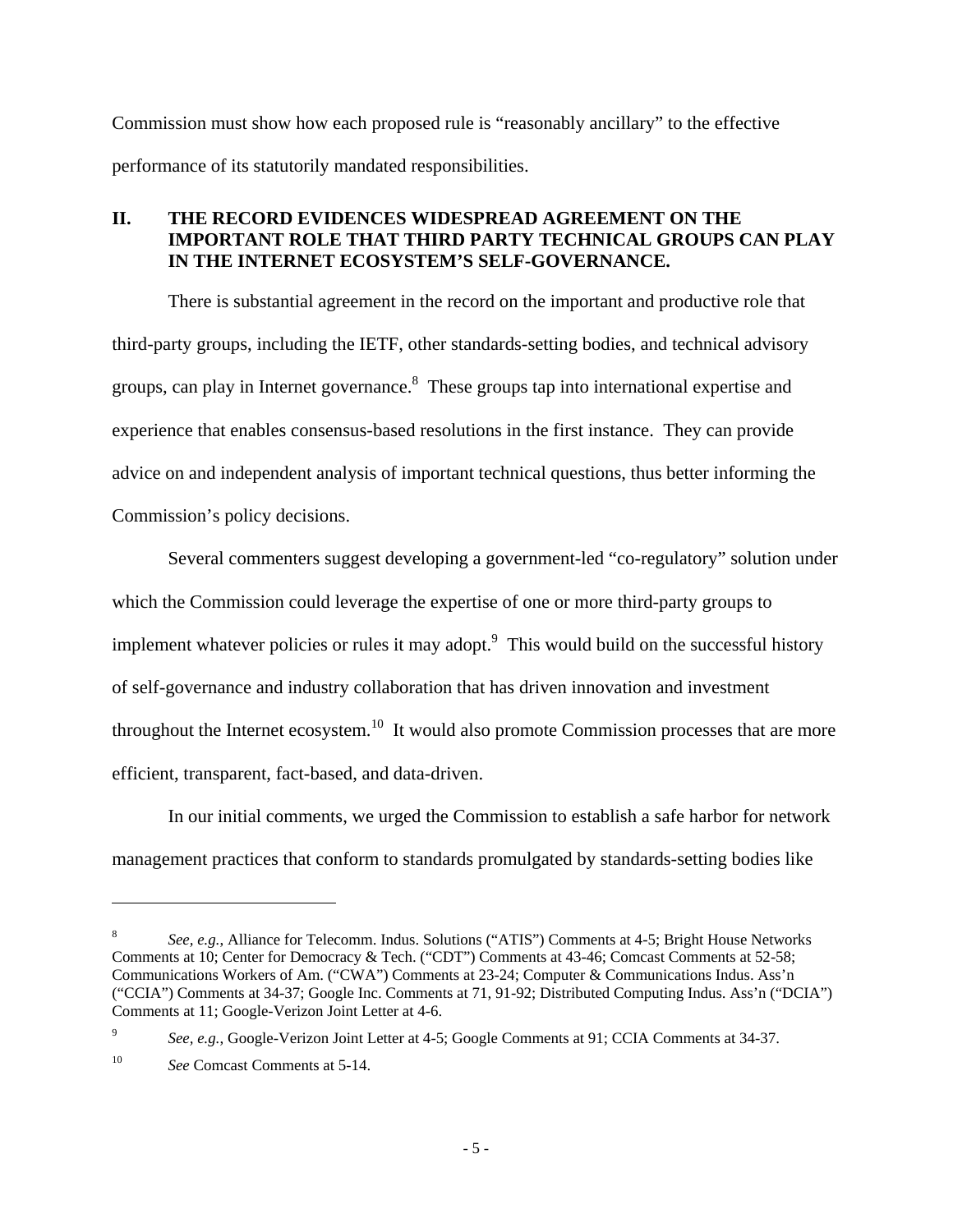the IETF. $^{11}$  A number of voices inside and outside of the Internet industry similarly emphasized the important role standards-setting bodies can and should play in the Internet ecosystem's governance. For example, the Center for Democracy and Technology urged the Commission to consider compliance with standards established by groups such as the IETF when the Commission evaluates network management practices.<sup>12</sup> Google and Verizon endorsed the use of outside technical advisory groups to inform the substance of the Commission's rules,13 as well as the use of standards groups to help develop the Commission's baseline standards for acceptable practices.<sup>14</sup> Ericsson supported the idea of a presumption in favor of the reasonableness of any standardized solutions.15 And Professors Clark, Lehr, and Bauer noted that innovation "based on standards that are approved by a suitable standards body after suitable deliberation, and are well documented  $\dots$  should be acceptable" to the Commission, <sup>16</sup> noting that practices that are standards-based already "at least . . . passed through some court of public opinion."<sup>17</sup>

While the IETF itself demurs on "policy-making," it is a particularly valuable resource. The IETF is the primary global forum where important technical and engineering questions about the Internet are debated and discussed.18 It is consensus-based and driven by facts and data, and structured so that political and personal agendas are left at the door. It has well-

<sup>11</sup> *See id.* at 52-53.

<sup>12</sup> *See* CDT Comments at 45.

<sup>13</sup> *See* Google-Verizon Joint Letter at 4-5; Google Comments at 91.

<sup>14</sup> *See* Google-Verizon Joint Letter at 6; Google Comments at 71.

<sup>15</sup> *See* Ericsson Comments at 23.

<sup>&</sup>lt;sup>16</sup> David Clark, William Lehr, and Steve Bauer Comments at 12 ("Clark, Lehr, and Bauer Comments").

<sup>17</sup> *Id.* at 24.

<sup>&</sup>lt;sup>18</sup> *See* Comcast Comments at 54-56.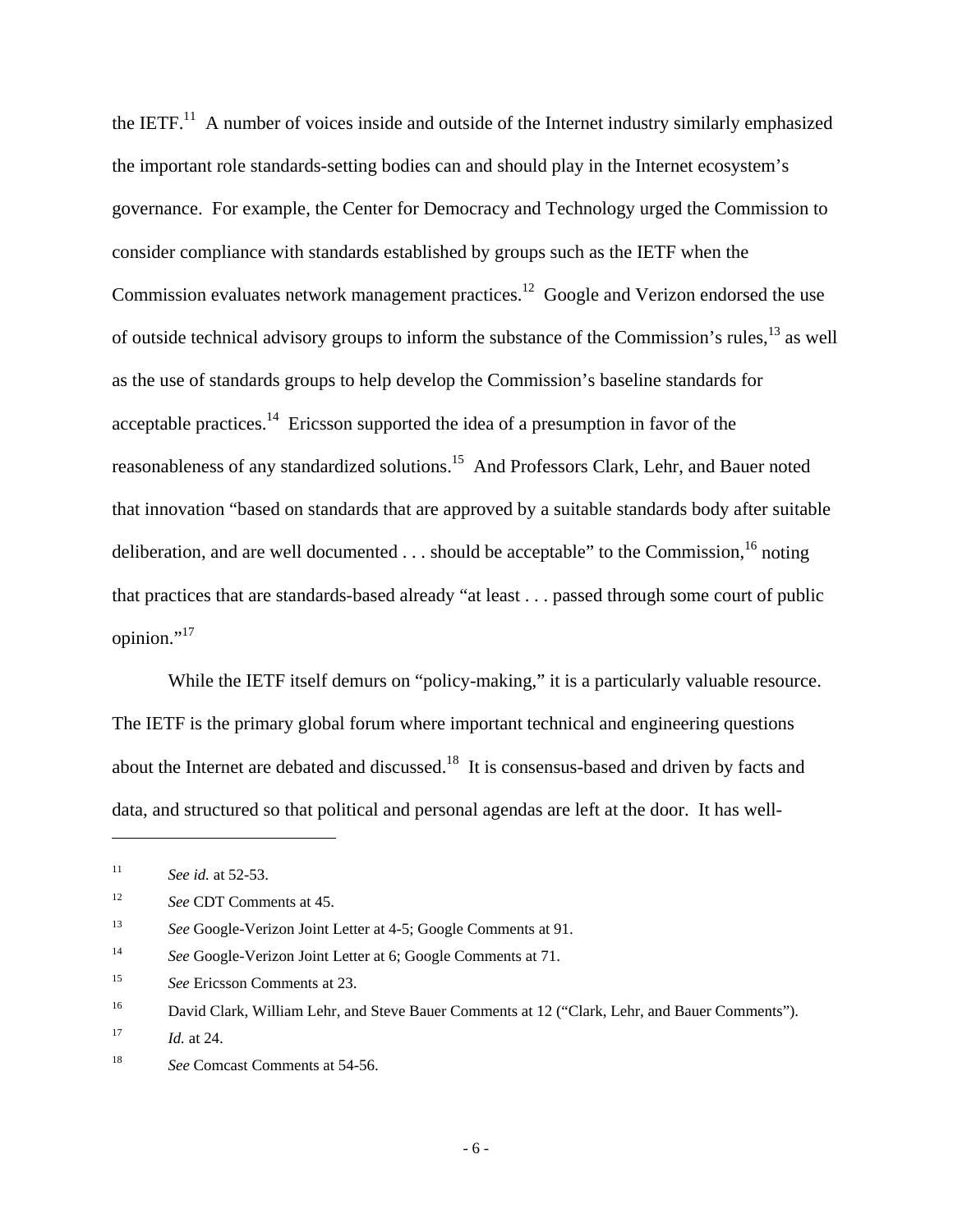established and transparent procedures. The standards and other items under consideration at the IETF are thoroughly vetted by many eminent scholars, technicians, and engineers, and are open to review and comment by any member of the public.<sup>19</sup> As Ericsson explained, bodies like the IETF "represent a broad cross section of the communications industry," "their standards take into account input from a wide array of technical experts from various disciplines," and "these organizations play a central role in obtaining industry coalescence around the most practical and least overall harmful solutions to engineering obstacles."<sup>20</sup> In its combination of openness and expertise, the IETF is, as Ethan Zuckerman and former Google executive and current U.S. Deputy CTO Andrew McLaughlin have written, "the premier standards body for the Internet."<sup>21</sup>

A particular value of the IETF is that it is a global body, and is not geographically limited as to the talents and insights upon which it can draw. In this respect, as in many others, it "looks like the Internet." Forming a collaborative relationship between the Commission and the IETF and other international standards-setting bodies, and working with those bodies to refine and address the technical and engineering issues that are of consequence to the global Internet community, will help reinforce this nation's commitment to, in the words of Secretary of State Clinton, "a single Internet where all of humanity has equal access to knowledge and ideas." $^{22}$ 

<sup>19</sup> *See id.* at 54-55.

<sup>20</sup> Ericsson Comments at 23; *see* Info. Tech. Indus. Council ("ITIC") at 8 ("All broadband Internet access service providers rely on a large suite of standardized capabilities to manage traffic.").

<sup>21</sup> Ethan Zuckerman & Andrew McLaughlin, *Introduction to Internet Architecture and Institutions* (Aug. 2003) (emphasis added), *available at* http://cyber.law.harvard.edu/digitaldemocracy/internetarchitecture.html.

<sup>22</sup> Hillary R. Clinton, U.S. Sec'y of State, Remarks on Internet Freedom (Jan. 21, 2010), *available at* http://www.state.gov/secretary/rm/2010/01/135519.htm. On the other hand, the downside to the globally interconnected nature of the Internet is that threats to the ecosystem can come from anywhere. Secretary Clinton recognized that those threats require "a coordinated response by all governments, the private sector, and the international community." *Id.* As the National Broadband Plan recognized, "The global, borderless nature of the Internet has also led to the emergence of new categories of threats that can come from anyone, anywhere in the world, at any time. Protecting the Internet and providing for cybersecurity is both an economic and national security (footnote continued…)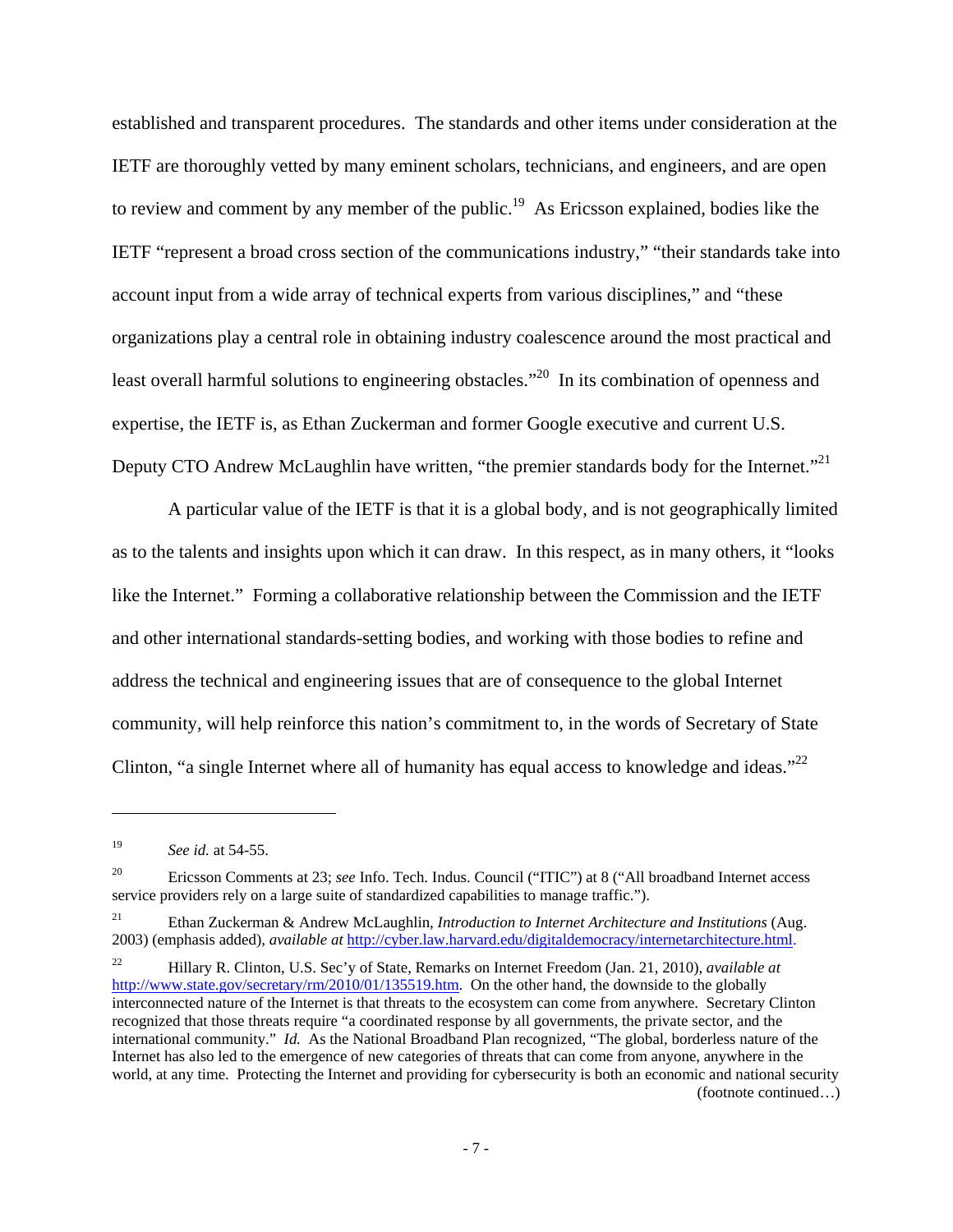Comcast also proposed the creation of an advisory group that would undertake to provide guidance on the regulations the Commission may adopt, $^{23}$  a call echoed by a number of parties. The Computer and Communications Industry Association ("CCIA") suggested that the Commission could conserve resources, prevent unnecessary delay, and avoid regulatory uncertainty by authorizing a "dedicated multidisciplinary technical advisory group" that would hear complaints in the first instance and offer recommendations for resolution of the complaint.<sup>24</sup> This process would help "preserv[e] Enforcement Bureau resources for the review, and possible adoption of, the panel's recommendation."<sup>25</sup> Similarly, the Google-Verizon Joint Letter urges the Commission to utilize a technical advisory group ("TAG") as a forum for dispute resolution in the first instance, "with the backstop of federal government involvement on a case-by-case basis to address bad actors where this self-governance process and market forces prove inadequate."<sup>26</sup> Under this framework, the Commission could address practices on a case-by-case basis, and complainants and defendants would be encouraged to first collaborate to resolve complaints before the TAG prior to going to the Commission if they believe the TAG's findings are incorrect.27

\_\_\_\_\_\_\_\_\_\_\_\_\_\_\_\_\_\_\_\_\_\_\_\_

<sup>(…</sup>footnote continued)

challenge and collectively, one of the most serious challenges of the 21st century." National Broadband Plan at 287. Working closely with international bodies places the United States firmly in the lead in dealing with those threats.

<sup>23</sup> *See* Comcast Comments at 57-58.

<sup>24</sup> CCIA Comments at 34-35.

<sup>25</sup> *Id.* CCIA's members include Google, Yahoo!, eBay, and Microsoft. *See* Computer & Communications Indus. Ass'n, *About CCIA: Members*, http://www.ccianet.org/index.asp?bid=11 (last visited Apr. 21, 2010).

<sup>&</sup>lt;sup>26</sup> Google-Verizon Joint Letter at 4-5. In addition to serving as a forum for dispute resolution, the letter identified three potential roles for a TAG or other "co-regulatory" institution: (a) develop best practices; (b) issue advisory opinions; and (c) coordinate with standards-setting bodies. *See id.* at 5-6. Practices that comply with the principles, best practices, and/or advisory opinions of the TAG could be presumed to comply with any net neutrality rules. *Id.* at 6-7.

<sup>27</sup> *See id.* at 5-6.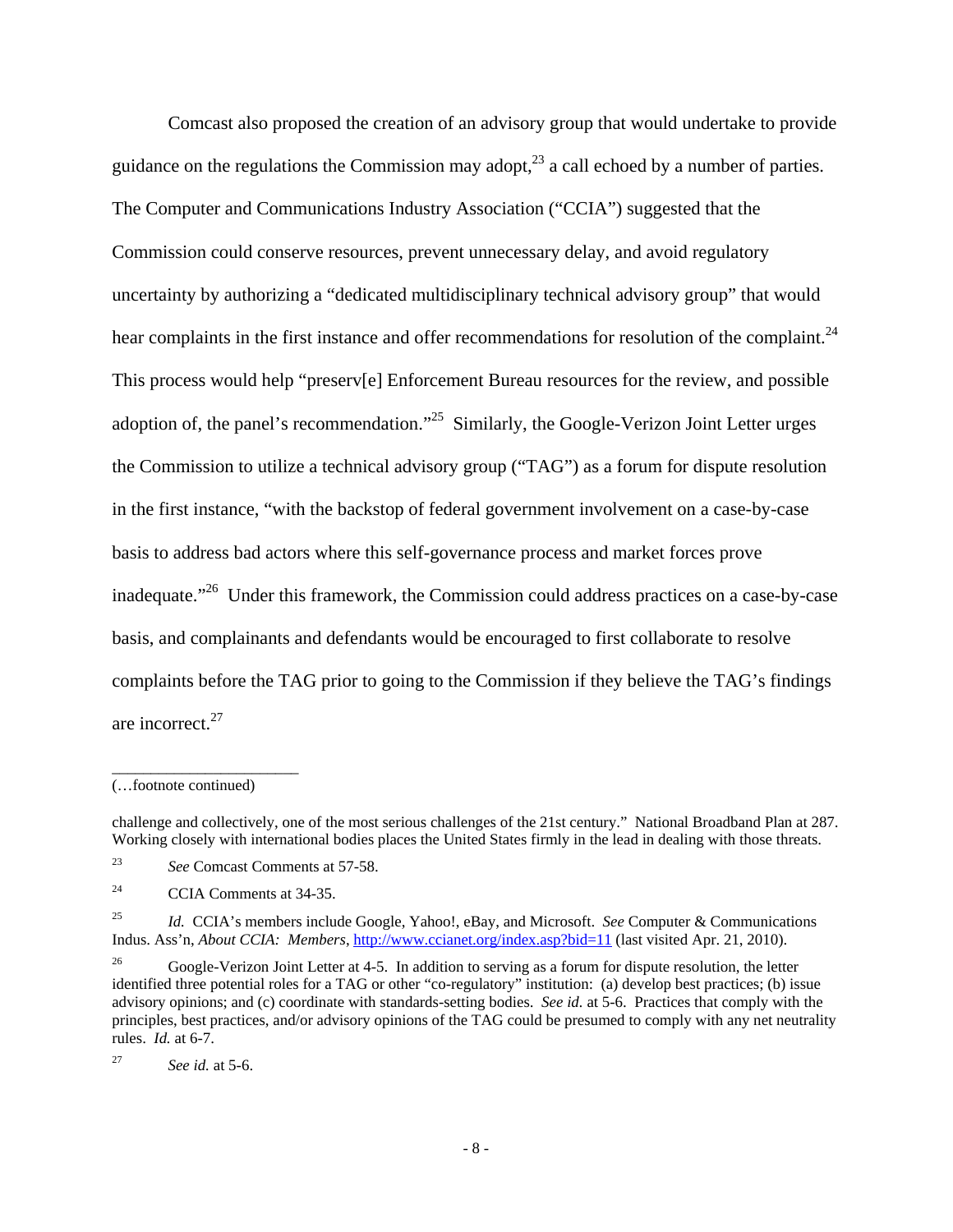The notion of adopting this kind of "co-regulatory" solution to assist in developing, administering, and implementing the Commission's proposed regulations is consistent with the Commission's stated goals "to provide greater predictability as well as to help address emerging challenges to the open Internet."28 Under a co-regulatory solution, "the agency self-consciously and formally identifies relevant norms of cooperation and provides for an institutional strategy to develop and enforce them."<sup>29</sup> Essentially, the Commission could adopt the basic norms and authorize a third-party institution initially to provide more detailed guidance – both in the form of ex ante advisory opinions and in the form of case-by-case dispute resolution – on how those norms work in practice.<sup>30</sup>

Such an approach has three key benefits. First, it allows the Commission to ensure that initial enforcement and guidance are accomplished with maximum stakeholder input, thereby reinforcing the collaborative, symbiotic nature of the Internet ecosystem.<sup>31</sup> Second, it allows the Commission to draw upon the collective expertise, experience, and knowledge of the Internet community, including established organizations such as the IETF.<sup>32</sup> Finally, a process managed by such a third-party organization would be "more flexible, sensitive to the relevant technical considerations, and able to adapt to change."<sup>33</sup>

 $\overline{a}$ 

29 Philip J. Weiser, *The Future of Internet Regulation* 43 U.C. Davis L. Rev. 529, 560 (Dec. 2009).

33 *Id.* at 571.

<sup>28</sup> *NPRM* ¶ 6.

<sup>30</sup> *Id.* at 569-70.

<sup>&</sup>lt;sup>31</sup> *Id.* at 572 ("Because the empowered [third-party organization] would operate as a collaborative effort among relevant stakeholders, it would also have the opportunity to follow the cooperative spirit that has traditionally prevailed in Internet standard-setting bodies . . . .").

<sup>&</sup>lt;sup>32</sup> *Id.* at 569 (noting that two key aspects to whether the regulatory approach is viewed as legitimate are the extent to which it coordinates with existing organizations and the extent to which it draws upon existing expertise and knowledge in the Internet community).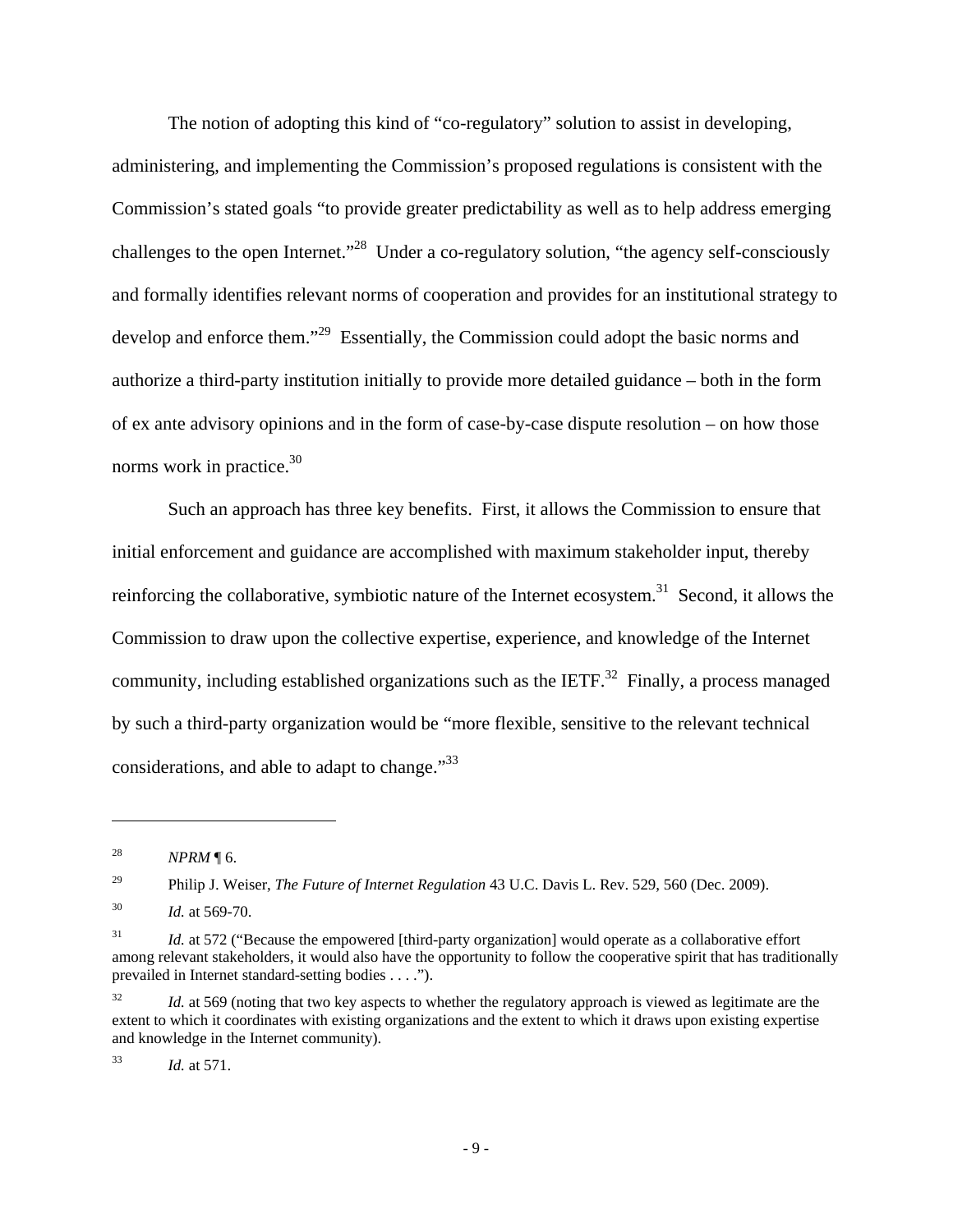Co-regulatory solutions are not uncommon. A 2008 report by the United Kingdom's Office of Communications ("OfCom") cited several examples from the United Kingdom and other countries of co-regulatory solutions implemented to address particular situations.<sup>34</sup> In the United States, the Federal Trade Commission ("FTC") uses a form of co-regulation for policing false-advertising claims: parties can take their complaints first to the Better Business Bureau's National Advertising Division ("NAD"), with the FTC serving as a legal backstop to hear appeals, when necessary, to decide cases on its own.<sup>35</sup> The FCC also has adopted co-regulatory approaches, most notably in the context of managing the use of point-to-point microwave links and private land mobile radio systems,  $36$  as well as in the amateur (or "ham") radio context.  $37$ The common thread running through all of these regimes is that the regulatory agency exercises oversight and can serve as a legal backstop to ensure that norms are properly enforced, but otherwise allows a third-party organization to work with affected stakeholders to collaborate and draw upon the expertise within the stakeholder community to constructively resolve various issues.38

<sup>34</sup> OfCom, *Initial Assessments of When To Adopt Self- or Co-Regulation* ¶¶ 2.33-2.42 (Mar. 27, 2008), *available at http://www.ofcom.org.uk/consult/condocs/coregulation/condoc.pdf.* Ofcom recently affirmed its commitment to "promoting and facilitating the development and use of effective forms of self-regulation" in order to "ensure that regulation helps, rather than hinders, the development of markets" by "us[ing] the least intrusive regulatory mechanisms appropriate for the situation." Ofcom, *Annual Plan 2010/11*, at 10 (Mar. 31, 2010), *available at* http://www.ofcom.org.uk/about/accoun/reports\_plans/annual\_plan1011/annplan1011/annplan1011.pdf.

<sup>35</sup> For more information about the NAD, see http://www.nadreview.org/AboutNAD.aspx.

<sup>36</sup> Weiser, *supra* note 29, at 555 n.94 (citing John R. Williams, Office of Plans & Policy, FCC, *Private Frequency Coordination in the Common Carrier Point-to-Point Microwave Service* , OPP Working Paper Series, Paper No. 21 (1986), *available at* http://www.fcc.gov/Bureaus/OPP/working\_papers/oppwp21.pdf).

<sup>37</sup> *Id.* at 572-73, 576-77, 579.

<sup>38</sup> Or, as former FCC Chief Engineer Dale Hatfield put it, a key reason why the co-regulatory solution works so well is that is allows the engineers to "sit down together, solve these problems, and say let's figure out how to do it." *Id.* at 555.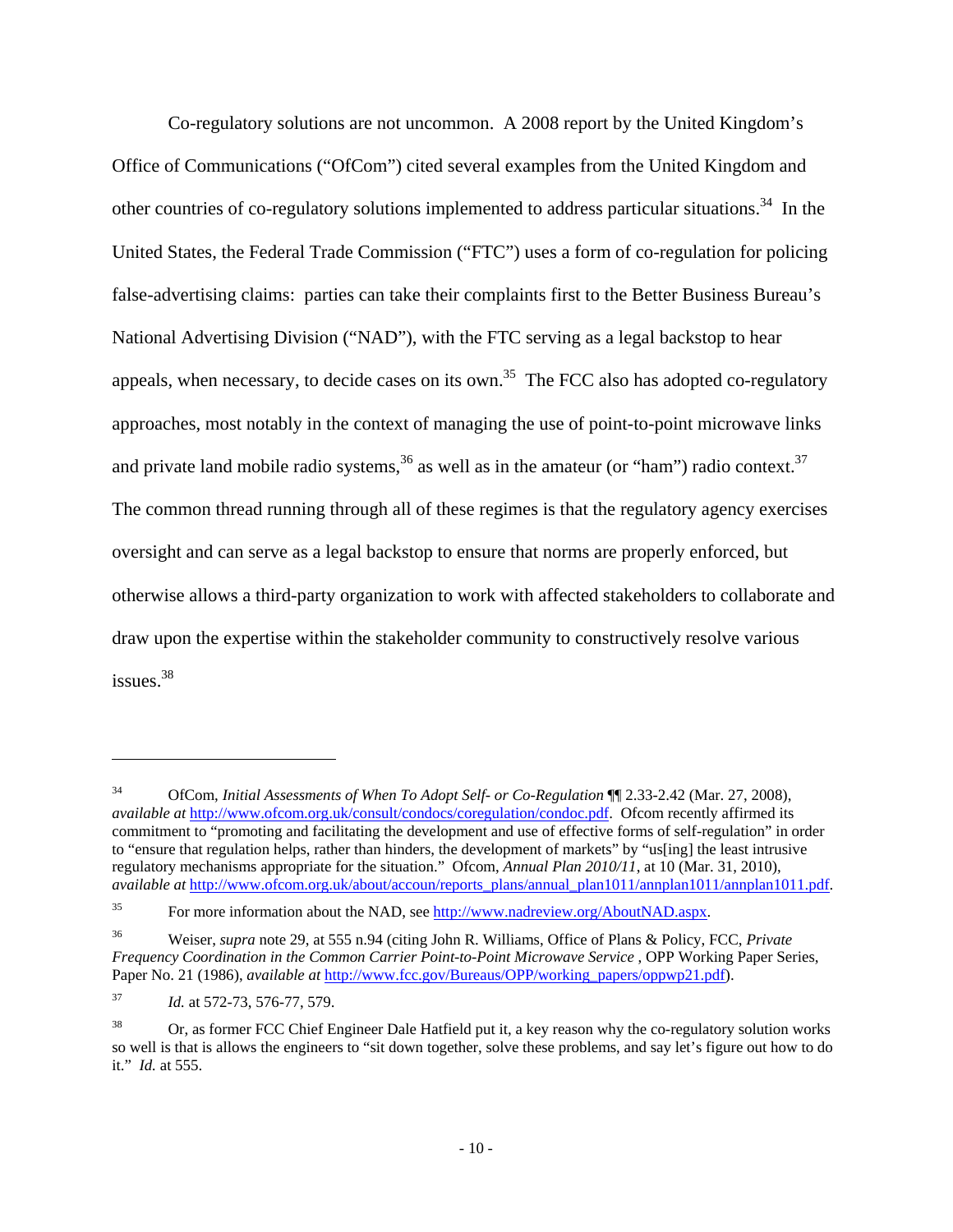Given the breadth of consensus on this approach, the Commission should determine how to incorporate the invaluable contributions from the IETF and other such organizations, as well as any new institutions that the Commission may find helpful, into its policymaking and regulatory activities in this area. Like OfCom, the Commission should affirmatively commit to an approach that "promotes] and facilitates] the development and use of effective forms of selfregulation" or co-regulation in order to "use the least intrusive regulatory mechanisms appropriate for the situation<sup>39</sup> and to "improve<sup>[e]</sup> the value for money that [the Commission] deliver[s] to stakeholders by continuing to improve [its] efficiency.<sup> $40$ </sup>

#### **III. THE RECORD CONFIRMS THAT THE PROPOSED RULES WILL NOT ACHIEVE THEIR INTENDED PURPOSE WITHOUT IMPORTANT AMENDMENTS.**

But for a few outliers, the vast majority of commenters urged the Commission to take only those steps necessary to achieve its objective and protect the open Internet. This is consistent with the approach espoused by the National Broadband Plan: "the role of government is and should remain limited."<sup>41</sup>

If the Commission demonstrates that rules are needed to preserve an open Internet, but wishes to "limit" the role of government so as to minimize potential disruption to investment and innovation, the proposed regulations need significant changes. First, the rules must be modified to address the potential risks to an open Internet wherever they may occur in the Internet

 $\overline{a}$ 

http://online.wsj.com/article/SB20001424052748704100604575145663137195890.html.

<sup>39</sup> Ofcom, *Annual Plan*, *supra* note 34, at 10.

<sup>&</sup>lt;sup>40</sup> *Id.* at 7 ("Ofcom remains committed to reducing and simplifying complex or unnecessary regulation . . . .").

<sup>&</sup>lt;sup>41</sup> National Broadband Plan at 5. As the Google-Verizon Joint Letter notes, any government intervention should be "swift" and "surgical." Google-Verizon Joint Letter at 4; *see* Eric Schmidt & Ivan Seidenberg, Op-Ed., *Unleashing American Broadband: Google and Verizon Support a Policy of Minimal Government Involvement*, Wall St. J. Mar. 30, 2010, *available at*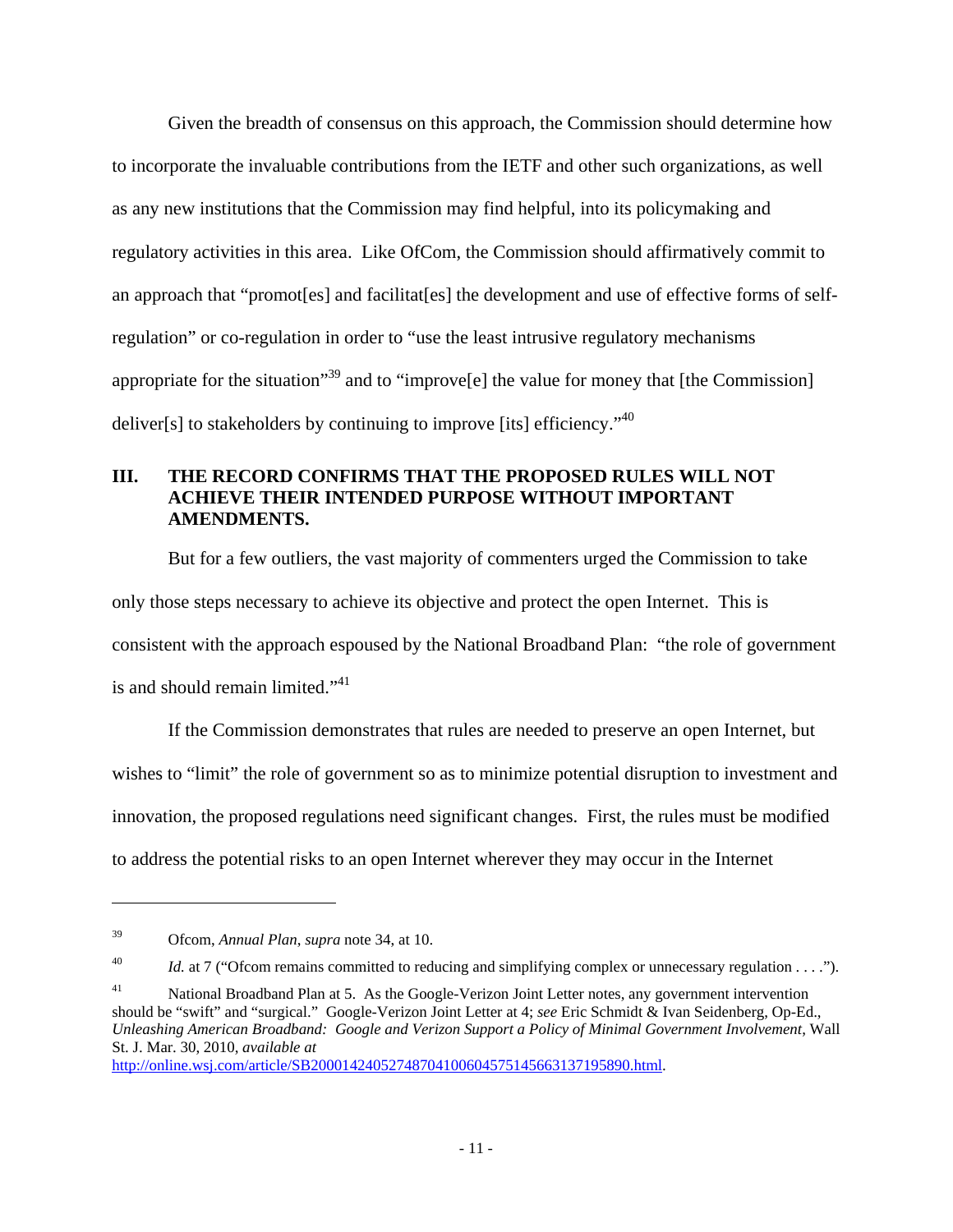ecosystem. Second, the proposed nondiscrimination regulation must be modified to more surgically address the risks of consumer or competitive harm, and to give parties more flexibility to innovate and experiment. Third, the Commission should refrain from adopting transparency rules in this proceeding, and should instead consider consumer-focused transparency issues comprehensively in a separate proceeding. Fourth, the Commission must adopt a robust and meaningful reasonable network management provision to ensure that network operators have the flexibility to take the steps necessary to meet their customers' demands.

# **A. The Record Confirms That Potential Risks to an "Open Internet" Can Occur Throughout the Internet Ecosystem.**

Lawrence Strickling, Assistant Secretary of Commerce for Communications and Information, recently observed that the Internet is "an agglomeration of human actors – it's a large and growing social organization."<sup>42</sup> He noted that "the one thing that the Internet must have – not just to thrive, but to survive – [is] the trust of *all actors on the Internet*. . . . I think this issue of trust applies to *every actor on the Internet*."43 For the proposed regulations to work, they must embody this reality.

In order to "preserve an open Internet," we first need agreement on what "the Internet" is. Many observers offer many different definitions. AT&T contends that the *NPRM*'s definition of the Internet was too broad, such that it encompassed any service that uses the Internet Protocol ("IP") common addressing scheme, even though a service may not constitute what consumers

<sup>42</sup> Lawrence E. Strickling, Assistant Sec'y of Commerce for Communications & Info., *The Internet: Evolving Responsibility for Preserving a First Amendment Miracle*, Speech at The Media Institute (Feb. 24, 2010), *available at* http://www.ntia.doc.gov/presentations/2010/MediaInstitute\_02242010.html; *see* Zuckerman & McLaughlin, *supra* note 21 ("The heart of the Internet is not a place or an organization, but a principle: *cooperation*." (emphasis in original))*.*

<sup>43</sup> Strickling, *supra* note 42 (emphasis added).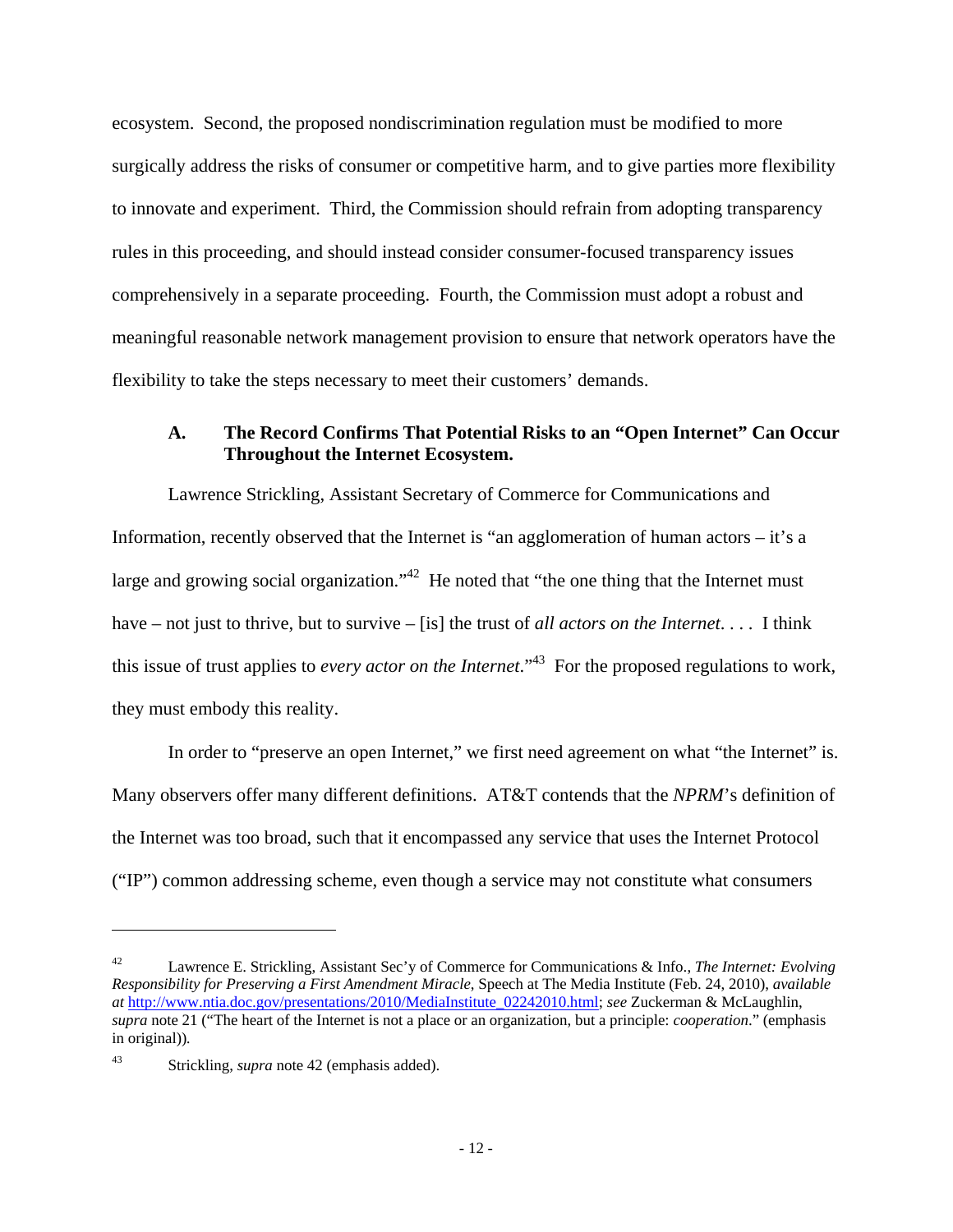and service providers perceive as "broadband Internet access services."44 For example, the proposed definition could encompass AT&T's U-verse IP cable television service, even though it is not part of "the Internet." In contrast, Level 3 Communications suggested defining the Internet as "a worldwide network of computers that allows for the exchange of information."<sup>45</sup>

The Telecommunications Act of 1996 (the "1996 Act") offers two definitions of the Internet. Section 230 defines the Internet as "the international computer network of both Federal and non-Federal interoperable packet switched data networks."<sup>46</sup> Section 231 elaborates on this definition, explaining that the Internet is "the combination of computer facilities and electromagnetic transmission media, and related equipment and software, comprising the interconnected worldwide network of computer networks that employ the Transmission Control Protocol/Internet Protocol or any successor protocol to transmit information."<sup>47</sup>

The Supreme Court defined the Internet as a "network of interconnected computers."<sup>48</sup> And in its 2005 *Internet Policy Statement*, the Commission affirmed each of these definitions.<sup>49</sup> Other, more recent, definitions of the Internet encompass its magnitude, diversity of content, diversity of access platforms, and power to connect users all over the world. For example, in its listing for the term "Internet," Newton's Telecom Dictionary explains, "*The Internet is both a transport network* – moving every form of data around the world (voice, video, data and images)

1

48 *Nat'l Cable & Telecomm. Ass'n v. Brand X Internet Servs.*, 545 U.S. 967, 974 (2005).

<sup>44</sup> AT&T Comments at 96-97.

<sup>45</sup> Level 3 Comments at 4.

<sup>46 47</sup> U.S.C. § 230(f)(1); *cf.* Zuckerman & McLaughlin, *supra* note 21 ("The Internet is not a single network, but a vast network of networks that voluntarily choose to interconnect with each other.").

 $47 \text{ U.S.C. } § 231(e)(3).$ 

<sup>49</sup> *In re Appropriate Framework for Broadband Access to the Internet over Wireline Facilities*, Policy Statement, 20 FCC Rcd. 14986 ¶ 1 n.1 (2005) ("*Internet Policy Statement*").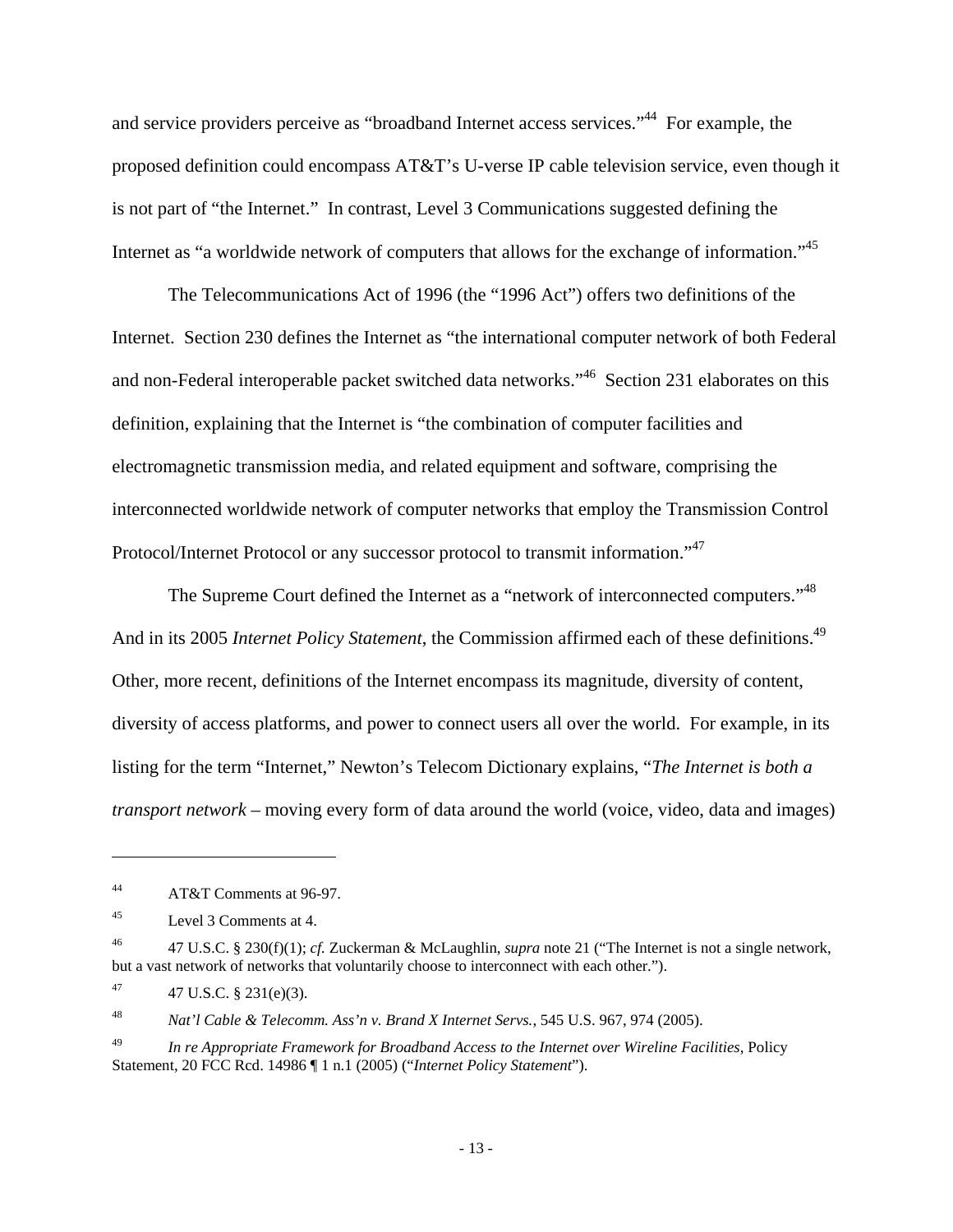– *and a network of computers* which allow you (and them) to access, retrieve, process, and store all manner of information."<sup>50</sup>

The Commission's National Broadband Plan draws on the frequently used "Internet ecosystem" analogy.<sup>51</sup> As with any ecosystem, the individual components have a symbiotic and interdependent relationship and, in many cases, are so intertwined that it can be difficult to tell where one starts and one ends.<sup>52</sup>

Choosing to ignore the interdependence among participants in the Internet ecosystem, some commenters argued that the Commission should focus its energies only on broadband ISPs, while at the same time claiming (inconsistently) that broadband ISPs are not part of the "Internet."53 Other commenters argue that the proposed regulations need only apply to broadband ISPs because their position is "unique." For example, Akamai argues that regulations

<sup>50</sup> Harry Newton, *Newton's Telecom Dictionary* 502 (23d ed. 2007).

<sup>51</sup> *See generally* National Broadband Plan *passim*.

<sup>&</sup>lt;sup>52</sup> For instance, rapid advances in technology have led to the increased use of cloud computing, or accessing applications from the Internet instead of one's own computer; machine-to-machine (M2M) interaction over the network, especially via mobile devices; and networked monitoring or sensing devices. *See* National Broadband Plan at 17-18.

<sup>53</sup> Free Press Comments at 15-23. Under Free Press's analysis, ISPs provide a service distinct from the Internet, merely providing an input (i.e., access) to the network (the Internet). But this analysis fails to account for the technological differences between dial-up access to the Internet and broadband Internet service. In the dial-up world, the narrow-band copper telephone network would take the user from her home to the ISP. In the broadband world, the ISPs bring the Internet right to the home. The integrated nature of broadband ISPs' Internet offerings was central to the Commission's decision to classify cable modem service as an information service. *See In re Inquiry Concerning High-Speed Access to the Internet over Cable and Other Facilities*, Declaratory Ruling & NPRM, 17 FCC Rcd. 4798 ¶ 41 (2002) ("Our analysis, like the relevant statutory definitions, focuses instead on the single, integrated information service that the subscriber to cable modem service receives and the nature of the relationships among cable operators and the entities with which they cooperate to provide cable modem service . . . .") *aff'd sub nom. Brand X Internet Service v. NCTA*, 545 U.S. 967 (2005). Moreover, Free Press's effort to separate the Internet into discrete components harkens back to classic telephone network decisions in which the networks and inputs were separable. But such an approach is anachronistic in today's broadband world. Specifically, Free Press encourages the Commission to employ a model that was designed for a world where the network (1) offered solely pure transmission, (2) was owned and operated by an enormous and entrenched monopoly, and (3) was characterized by stable technology. The Commission should reject such an approach.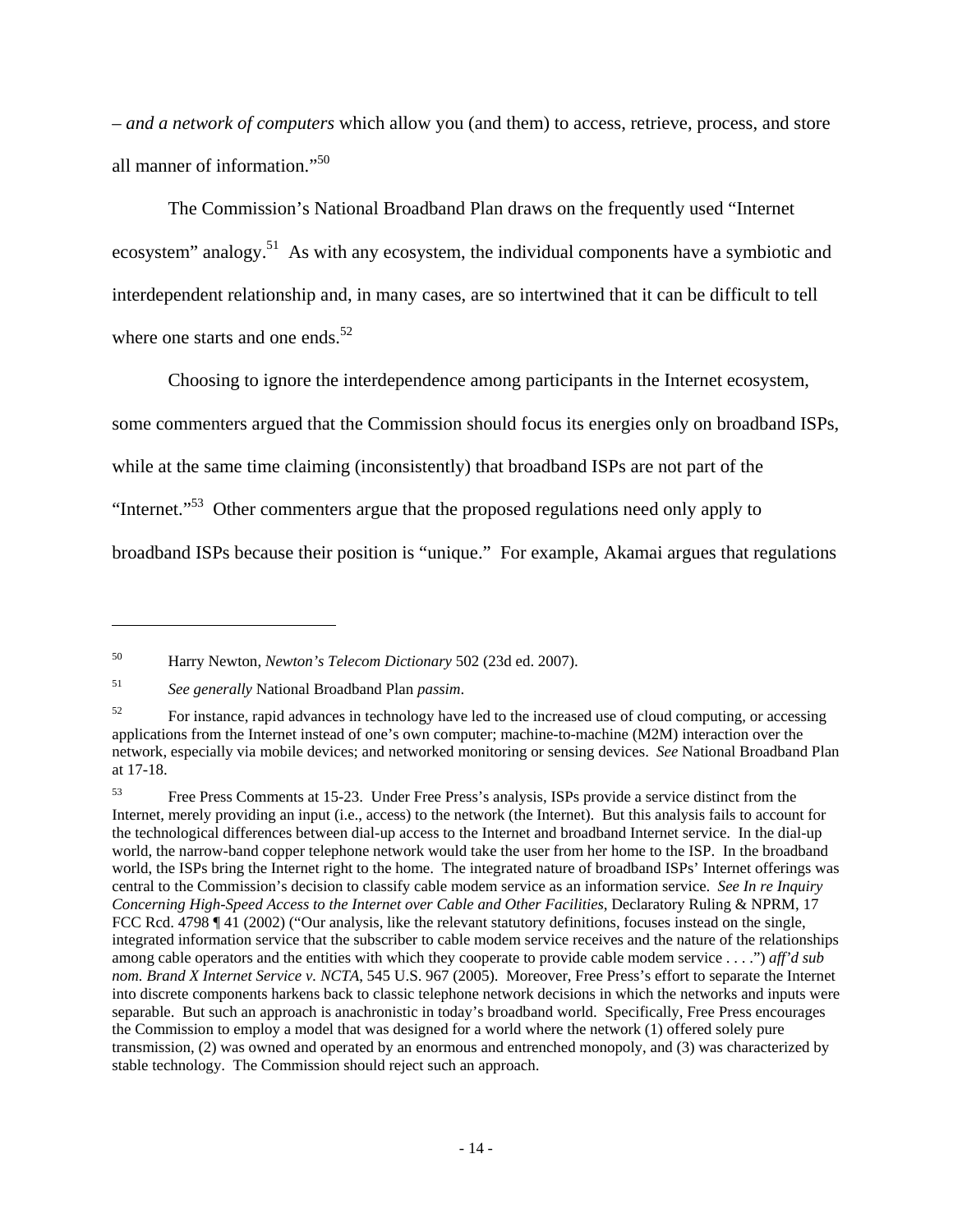should apply only to broadband ISPs because only they are potential "gatekeepers."<sup>54</sup> Similarly, Google argues that broadband ISPs are uniquely positioned to control Internet traffic, and have the incentive to promote their own revenue streams through control over broadband networks.<sup>55</sup> But these commenters downplay the interdependence among the various Internet stakeholders and the potential for bottlenecks at various locations in the Internet ecosystem.

For example, Akamai plays a critical storage and transport role. It operates one of the largest content delivery networks ("CDN") in the world.<sup>56</sup> As such, it is in a position to influence the user experience – and the "prioritization" of content – as much as or more than others, including broadband ISPs. It can be argued that Akamai's services act as a "gatekeeper" inasmuch as they enable web site owners to essentially pay for prioritized end-user access to their sites, and give preferential treatment to certain content in ways that are not transparent to the end user. It is odd that, serving this role, Akamai would feel compelled to argue for regulation of broadband ISPs while ignoring its own ability to influence the openness of the Internet.

Moreover, as the leading Internet search engine and seller of online advertising, and the provider of a growing number of applications and services, many of which are today or may soon become substitutes for traditional voice, video, and data services, Google is in a unique position to take certain actions to promote its own revenue streams.<sup>57</sup> Others have argued that

57 *See* Google, Inc., *Corporate Information: Company Overview*,

<sup>54</sup> Akamai Tech., Inc. Comments at 9-11.

<sup>55</sup> *See* Google Comments at 24-34.

<sup>&</sup>lt;sup>56</sup> CDNs are networks of servers that cache or store content closer to where it might be requested and deliver it to end users based on geographic locations by collocating with broadband ISPs with which they have strategic alliances. *See* Kartik Hosanagar, et al., *Service Adoption and Pricing of Content Delivery Network (CDN) Services* 1 (2006), *available at* http://papers.ssrn.com/sol3/papers.cfm?abstract\_id=590350.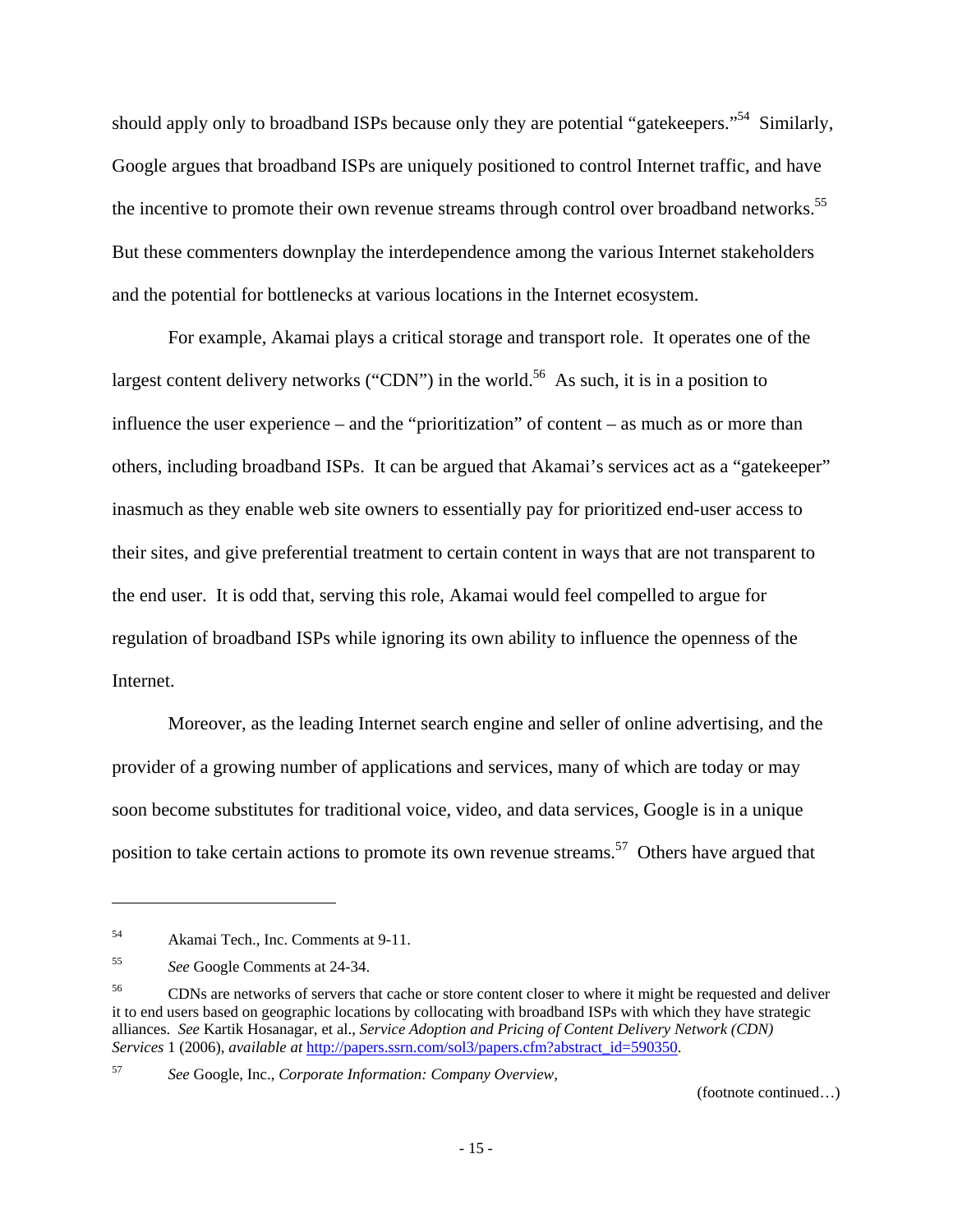Google's multifaceted business model positions it as a potential Internet "gatekeeper." For example, some have noted that, if a website is not listed in Google's indexed search results, it is as if the website does not exist on the Internet.<sup>58</sup> A small company called Foundem explained in its comments that "[s]earch engines have become the Internet's gatekeepers and are arguably as essential a component of its infrastructure as the network itself."<sup>59</sup> The risks associated with potential "gatekeepers" other than broadband ISPs are echoed by numerous other commenters, including the National Organizations – a group of sixteen civil rights, professional, service, and elected officials' organizations<sup>60</sup> – as well as by academics<sup>61</sup> and government leaders.<sup>62</sup>

In short, the Commission cannot claim to effectively address potential risks to "an open Internet" unless it fully considers all the points in the Internet ecosystem where those risks reside, and adopts policies or rules that reach those points.

\_\_\_\_\_\_\_\_\_\_\_\_\_\_\_\_\_\_\_\_\_\_\_\_

58 *See* Stan Schroeder, *Reminder: Google Is Not the Internet (Yet)*, Mashable, Mar. 4, 2009, http://mashable.com/2009/03/04/reminder-google-internet/ (last visited Apr. 26, 2010).

59 Foundem Comments at 1. Foundem alleges that Google "leverage[s] its search engine monopoly" into other fields, and that, if it continues to do so, "competitors will be harmed, new entrants will be discouraged, and innovation inevitably will be suppressed." *Id.* at 3-4.

<sup>60</sup> See National Organizations Comments at 31 (arguing that the trend of search engines driving traffic to certain businesses' web sites will make it difficult for other businesses, particular small and minority-owned businesses, to succeed on the Internet).

61 *See, e.g.*, Frank Pasquale, *Law in a Networked World: Internet Nondiscrimination Principles: Commercial Ethics for Carriers and Search Engines*, 2008 U. Chi. Legal F. 263, 298-99 (2008) (arguing that dominant search engines should be subject to nondiscrimination regulations).

62 Howard Shelanski, Deputy Dir. for Antitrust, Bureau of Econ., FTC, *Net Neutrality Regulation: Why Now -- Or Ever?*, Speech at the Free State Foundation Winter Telecom Policy Summit (Jan. 29, 2010), *available at*  http://www.nextgenweb.org/news-and-blog-clips/free-state-foundation-winter-telecom-policy-summit-netneutrality-regulation (explaining that the existence of discrimination extends beyond last-mile network providers and noting that "[i]f Google can dump Beijing it can sure as heck dump you as an application or content provider").

<sup>(…</sup>footnote continued)

http://www.google.com/intl/en/corporate/index.html (last visited Apr. 19, 2010). Google leads in developing software-as-a-service business models – the development of Google's web-based word processing, presentation, spreadsheet, and data storage services have even driven Microsoft to make its Office 2010 web productivity package web-deliverable. *See* Robert Atkinson, et al., Info. Tech. & Innovation Found., *The Internet Economy 25 Years After .com* 39 (Mar. 2010), *available at* http://www.itif.org/files/2010-25-years.pdf.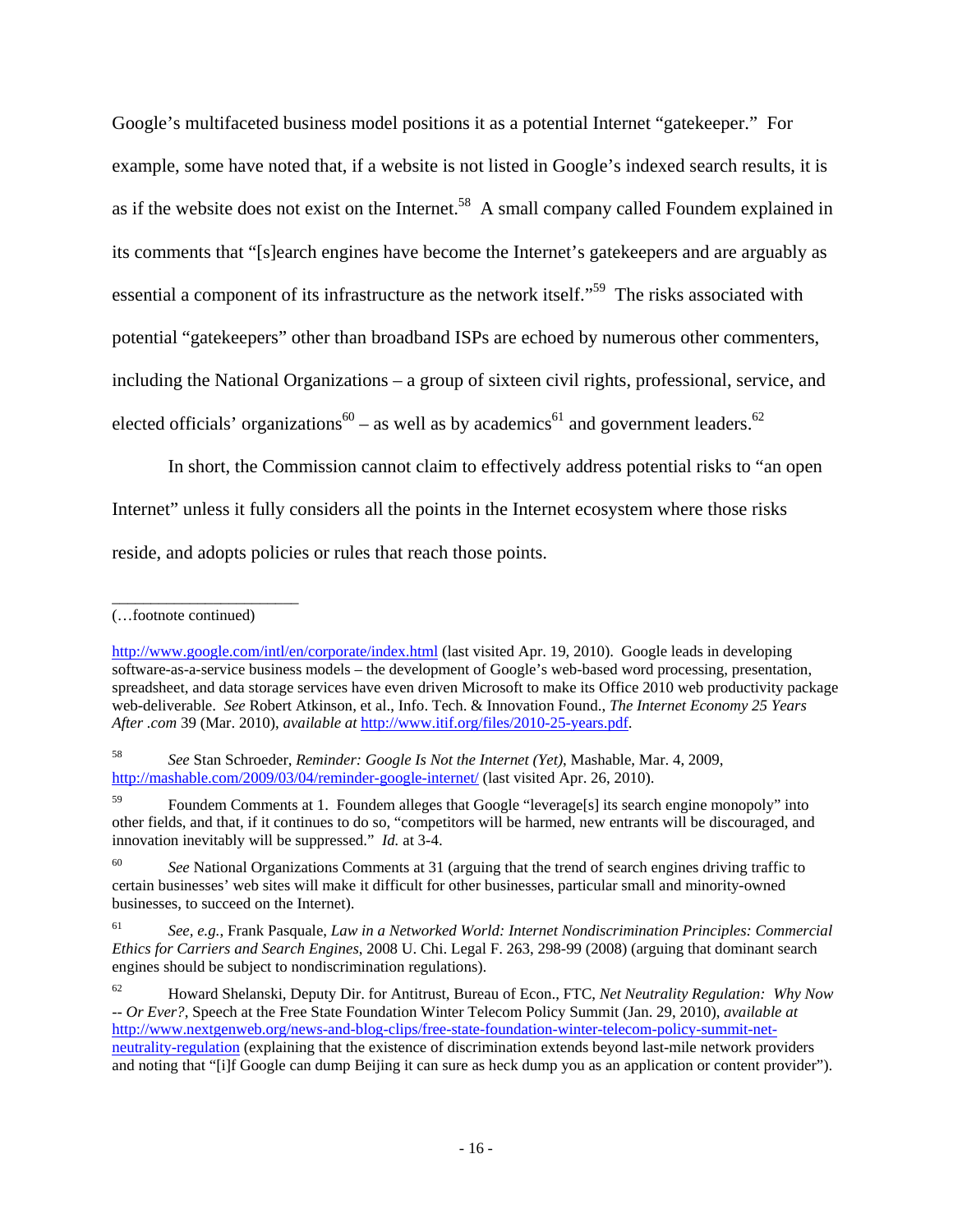Just as the Commission cannot effectively address potential risks to "an open Internet" unless it fully considers the other players that have a key role in the Internet ecosystem, so too it cannot effectively address those potential risks by exempting certain broadband ISPs from all or part of its rules based on the technology those ISPs use. While several commenters noted the potentially negative effect these regulations could have on the wireless sector, $63$  that is no less true of the wireline sector; $64$  last-mile challenges are faced by all broadband ISPs to some degree.<sup>65</sup> Clearwire correctly stated that, in spite of wireless providers' concerns, open Internet regulations are generally feasible for wireless broadband networks.<sup>66</sup> As Comcast explained in its initial comments, while technological differences among broadband technologies may lead to different applications of rules or policies intended to "preserve an open Internet," these differences do not justify exempting any broadband ISPs from those rules or policies in their entirety.<sup>67</sup>

 $\overline{a}$ 

(footnote continued…)

<sup>&</sup>lt;sup>63</sup> CTIA, for example, argues that applying net neutrality regulations to wireless could have the unintended consequence of stifling investment and innovation. CTIA – The Wireless Association ("CTIA") Comments at 8. According to CTIA, despite the economic crisis, wireless providers continued to spend billions of dollars to expand coverage and increase network capacity. *Id.* at 7. Verizon echoes CTIA's concerns, citing the wireless industry's extensive investments, which include its own upgrades to its fiber network and Verizon Wireless's roll-out of 4G wireless broadband service intended to provide a competitive option for wireline broadband subscribers. *See*  Verizon & Verizon Wireless ("Verizon") Comments at 18-30.

<sup>&</sup>lt;sup>64</sup> For example, scarce bandwidth and sharing of last-mile resources have a tremendous impact on their business models. AT&T argued that spectrum constraints make it impossible to infinitely expand wireless networks. AT&T Comments at 162-164. CTIA expressed concerns that the mobile nature of wireless service makes traffic patterns difficult to predict, as users' quality of service may be degraded by other users in the vicinity demanding significant capacity. CTIA Comments at 39-40.

<sup>65</sup> *See* Time Warner Cable, Inc. Comments at 68-69; Comcast Comments at 30-31. Time Warner acknowledged wireless broadband providers' concerns but noted that they are not unique to the wireless sector – all Internet service providers, including cable and other wireline providers, must manage their networks in the face of finite capacity. Time Warner Cable Inc. Comments at 68-69.

<sup>66</sup> Clearwire Corp. Comments at 9-10; *see* New America Found. et al. Comments at 5 & app. A.

<sup>67</sup> *See* Comcast Comments at 32; *see also* Google Comments at 81-82 ("While the FCC's proposed policy framework should apply to basic network-based practices like blocking or degrading Internet traffic, the parameters of what constitutes a reasonable network management practice should be flexible enough to accommodate legitimate differences between wired and wireless networks, and even between different kinds of wireless networks."); Free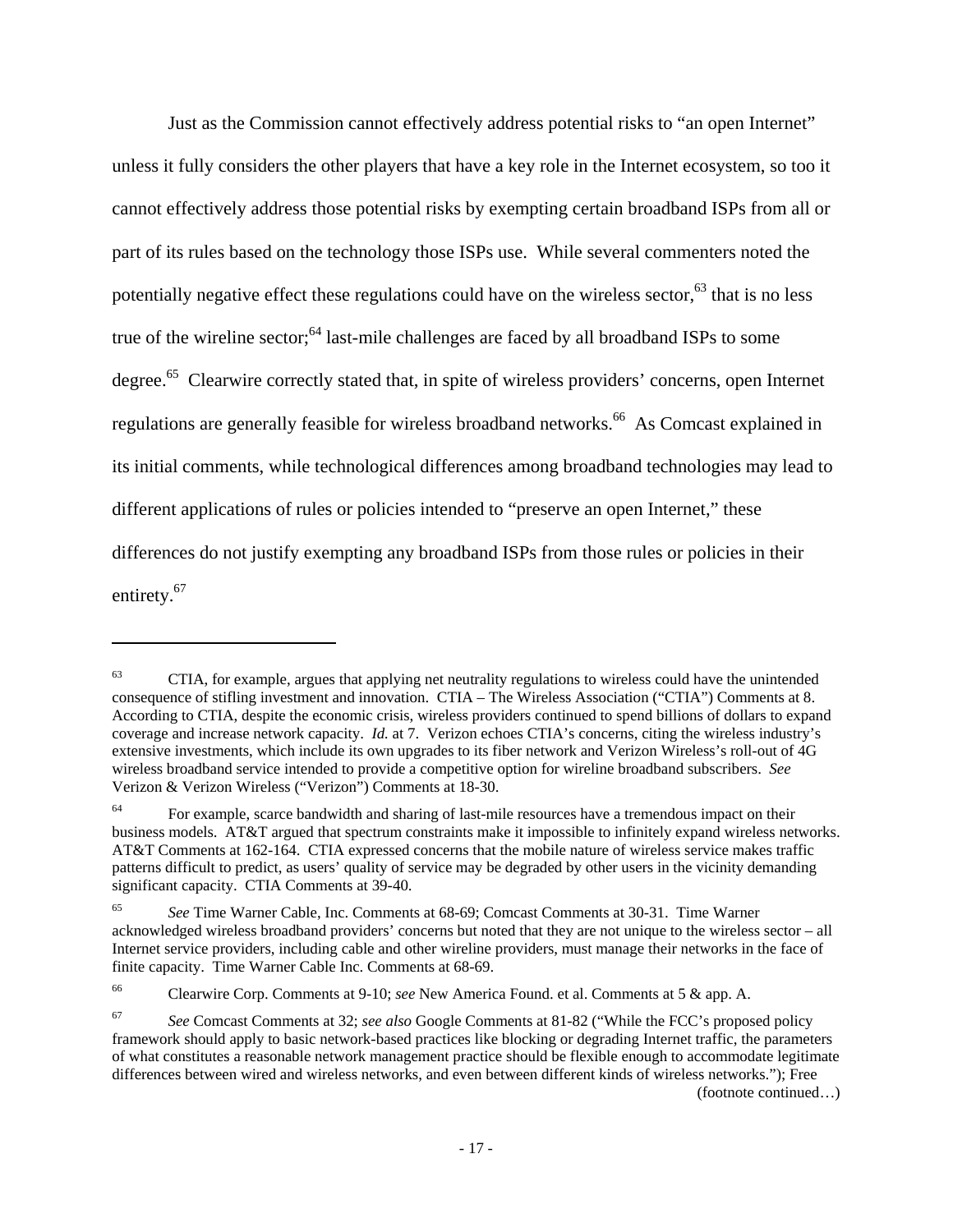## **B. Any Rules Should Prohibit "Unreasonable and Anticompetitive Discrimination," Properly Balancing Business and Technical Flexibility and the Interest in Preserving an Open Internet.**

If the Commission ultimately finds a need to adopt rules in this proceeding, it should not adopt an *absolute* ban on "discrimination," as the proposed rule would impose. Many of the comments addressing the proposed nondiscrimination rule recognize that an absolute ban on discrimination would prohibit "socially beneficial discrimination," and that such a ban would stifle innovation and investment. Commenters warned that a strict nondiscrimination rule would foreclose new business models and innovation, and urged the Commission to narrow any nondiscrimination rule it may adopt to focus on unreasonable and anticompetitive conduct.

# **1. An Absolute Nondiscrimination Rule Would Foreclose Socially Beneficial Differentiation, Stifling Investment and Innovation.**

Consistent with the *NPRM*'s recognition that "[t]he key issue we face is distinguishing socially beneficial discrimination from socially harmful discrimination in a workable manner,"<sup>68</sup> commenters almost universally acknowledged that not all differentiation between Internet traffic is harmful or nefarious. But the proposed rule would place an absolute prohibition on any discrimination or differentiation, and fails to strike a balance between harmful and "socially beneficial" discrimination. It was broadly criticized by, among others, leading technologists and renowned economists:

\_\_\_\_\_\_\_\_\_\_\_\_\_\_\_\_\_\_\_\_\_\_\_\_

<sup>(…</sup>footnote continued)

Press Comments at 125-26 ("The Commission should not categorically apply different treatment to mobile broadband Internet access service. Certainly, some characteristics of mobile broadband networks, including spectrum usage and problems introduced by mobility, vary from fixed networks. But not all fixed networks operate alike, and some have far different performance characteristics and limitations than others . . . . The purpose of a reasonable network management framework is to handle all of these distinctions, and to evaluate proportional responses to the demonstrable problems in the network."); CDT Comments at 51 ("Given the technical realities of wireless networks, however, what constitutes reasonable network management on a wireless data network might differ from that of wired connections.").

<sup>68</sup> *NPRM* ¶ 103.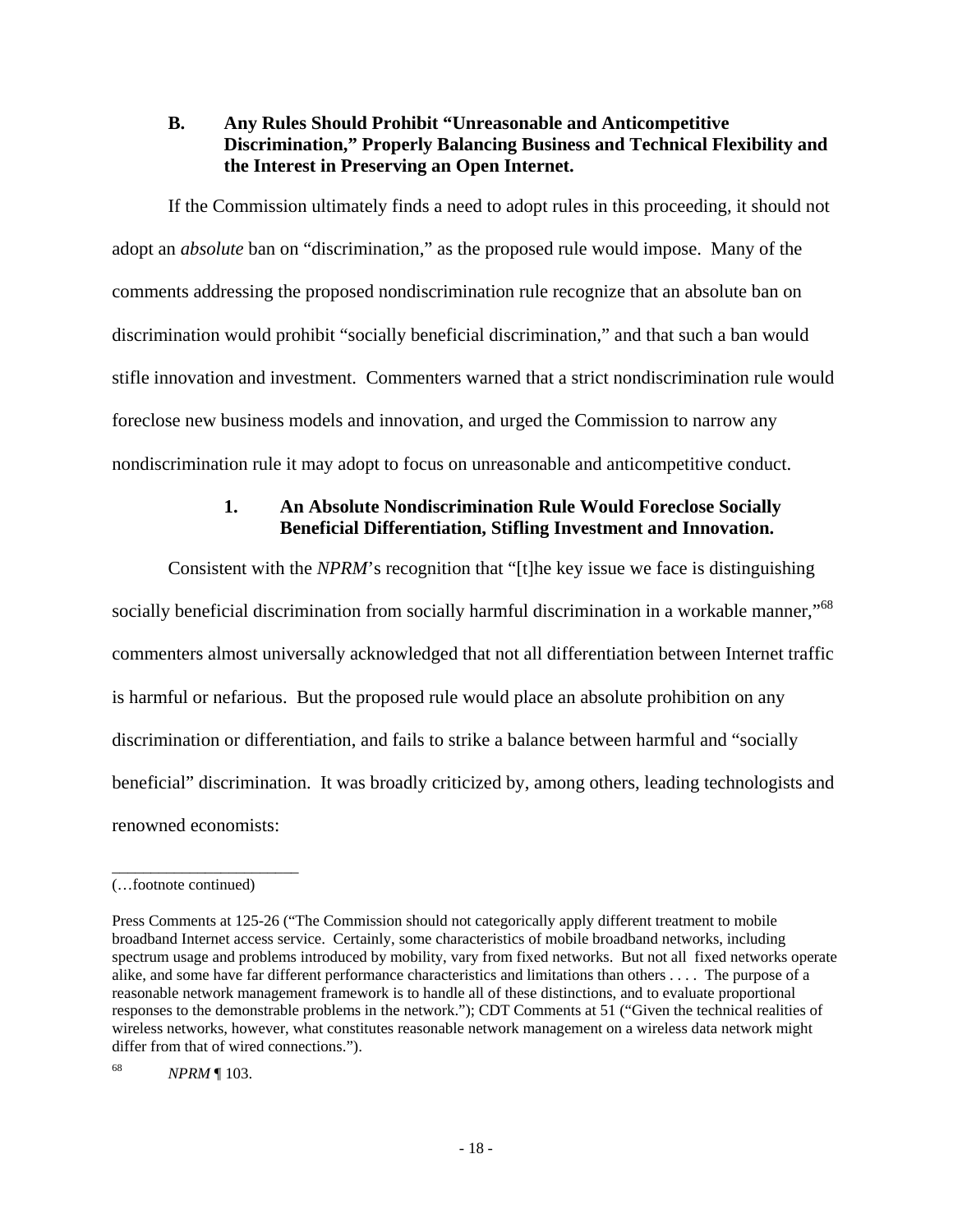- **Professors David Clark, William Lehr, and Steve Bauer:** "[W]e see the potential for more harm in deterring potentially beneficial innovations such as expanded deployment of QoS mechanisms by ISPs than benefit in addressing the risk that ISPs might engage in harmful discrimination. We do not recommend adopting the discrimination rule."<sup>69</sup>
- **Professor Michael Katz (former FCC Chief Economist):** "Examination of the sources cited by the Commission in support of its proposed rule reveals that they do not, in fact, provide a sound foundation for that rule. . . . [A]s the *NPRM* itself admits, there are forms of discrimination that promote consumer welfare. $170$
- **Twenty Economic Scholars, Professors, and Practitioners:** "[T]he proposed regulations would limit or proscribe (to a somewhat unpredictable degree) a variety of business practices that presumptively contribute to economic efficiency, promote competition, foster innovation, increase investment, promote product differentiation and consumer choice, and enhance consumer welfare. $171$
- **Professors Faulhaber & Farber:** "It is a canon of faith among Internet aficionados that the Internet has always been nondiscriminatory in its operations, and that this principle of nondiscrimination has recently come under threat from 'gatekeeper' broadband ISPs. *Nothing could be further from the truth*. The Internet has always used prioritization of traffic, congestion control and other methods of network management since the earliest days, as any technologist familiar with its full history can aver. Imposing any form of nondiscrimination via regulation would be a radical change from past Internet practice."72
- **Professor Marius Schwartz:** "The real debate, then, should not be over uniform treatment and pricing, but over whether anticompetitive or other socially harmful discrimination is likely and, if so, whether *targeted* regulation is likely to help on balance. The proposed rules are vastly overbroad. . . . Such a stance is

<sup>69</sup> Clark, Lehr, and Bauer Comments at 25.

<sup>70</sup> Michael L. Katz, *Maximizing Consumer Benefits from Broadband* ¶¶ 60-62 (Jan. 9, 2010) (attached as Attachment B to Verizon's Comments).

<sup>71</sup> Jerry Brito et al., *Net Neutrality Regulation: The Economic Evidence* ¶ 39 (Apr. 8, 2010) ("*Net Neutrality Regulation: The Economic Evidence*") (filed by Jeffrey A. Eisenach, GN Docket No. 09-191 (Apr. 12, 2010)). The twenty economic scholars, professors, and practitioners are Jerry Brito, Jr., Martin Cave, Robert Crandall, Larry Darby, Everett Ehrlich, Jeffrey Eisenach, Jerry Ellig, Henry Ergas, David Farber, Gerald Faulhaber, Robert Hahn, Wayne Leighton, Robert Litan, Glen Robinson, Hal Singer, Vernon Smith, William Taylor, Timothy Tardiff, Leonard Waverman, and Dennis Weisman.

<sup>72</sup> Gerald R. Faulhaber & David J. Farber, *The Open Internet: A Customer-Centric Framework*, 4 Int'l J. Comm. 302, 316 (2010) ("*Faulhaber & Farber*") (attached as Exhibit 1 to AT&T's comments) (emphasis added), *available at* http://ijoc.org/ojs/index.php/ijoc/article/viewFile/727/411.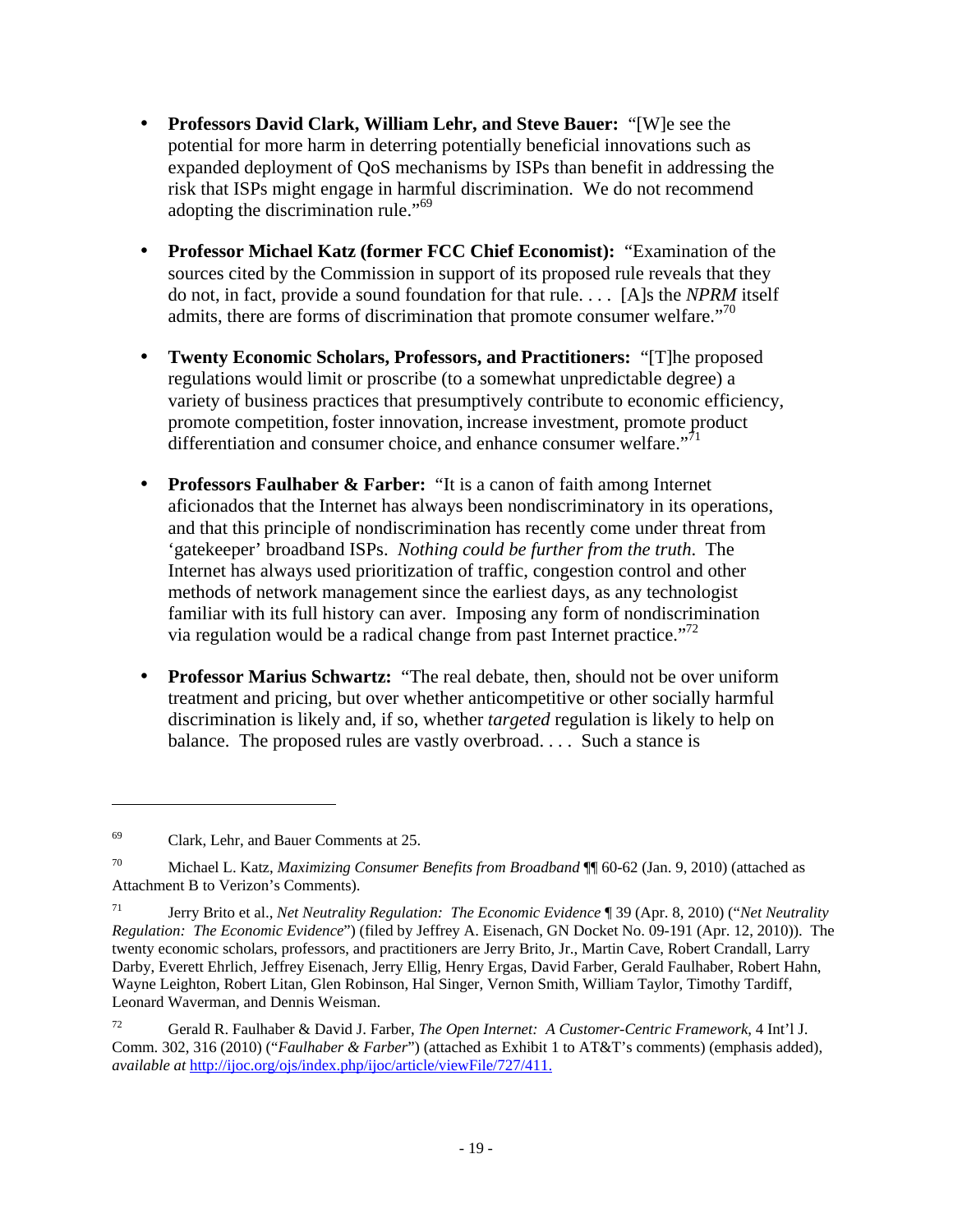particularly unwarranted given the striking lack of evidence for harmful discrimination."73

These concerns were echoed by myriad commenters, including:

- Amazon.com: "[T]he Internet has long been interconnected with private networks and edge caches that enhance the performance of some Internet content in comparison with other Internet content, and . . . these performance improvements are paid for by some but not all providers of content. . . . We believe it appropriate to apply the same principle within the networks managed by broadband [ISPs]: content may be favored, so long as doing so causes no harm – *e.g.*, delays in transmission or other reductions in quality – to other content.<sup> $,74$ </sup>
- **CONNECT:** "Although the Commission's proposed nondiscrimination rule is intended to preserve innovation, it actually could have the opposite effect. . . . In CONNECT's experience, a broadband network operator's ability to offer enhanced or prioritized services promotes innovation by facilitating the development of applications that depend upon or benefit from packet prioritization."75
- **Cisco:** "[T]he Commission should decline to adopt the nondiscrimination requirement contemplated in the *Notice*. This rule would severely limit the ability of providers to respond to fast-changing market conditions and evolving consumer needs. . . . These limits will do nothing to protect consumers, and would instead threaten to depress investment in networks, applications, or both."<sup>76</sup>
- **National Telecommunications Cooperative Association:** "NTCA believes this proposal is premature and too broad. Some 'discrimination' is necessary and desirable for the effective operation of the network. It also provides all consumers who are using a network's public Internet service the ability to receive the quality service agreed to in their subscriber agreements."<sup>77</sup>

 $\overline{a}$ 

(footnote continued…)

<sup>73</sup> Declaration of Marius Schwartz, Professor of Economics, Georgetown Univ. 10 (attached as Exhibit 3 to AT&T's Comments) (emphasis in original); *see* Robert W. Crandall & Hal J. Singer, *The Economic Impact of Broadband Investment* 5-6, 52-53 (2010) (filed in GN Docket No. 09-191 (Mar. 29, 2010)) (explaining why the proposed nondiscrimination rule "is likely to deter innovation" and "undermine the incentives of BSPs to invest in next-generation access technologies").

<sup>74</sup> Amazon.com Comments at 2.

<sup>75</sup> CONNECT Comments at 2-3. "CONNECT is a regional non-profit organization whose mission is to support research excellence and commercialization of innovation." *Id.* at 1.

<sup>76</sup> Cisco Comments at 5.

<sup>77</sup> NTCA Comments at 5-6; *see* Arts+Labs Comments at 5 (noting that the *NPRM*'s proposed nondiscrimination rule "will limit the development of valuable new business models and discourage Internet investment and innovation"); National Grange Ex Parte Letter, GN Docket No. 09-191, at 2 (Mar. 29, 2010) ("This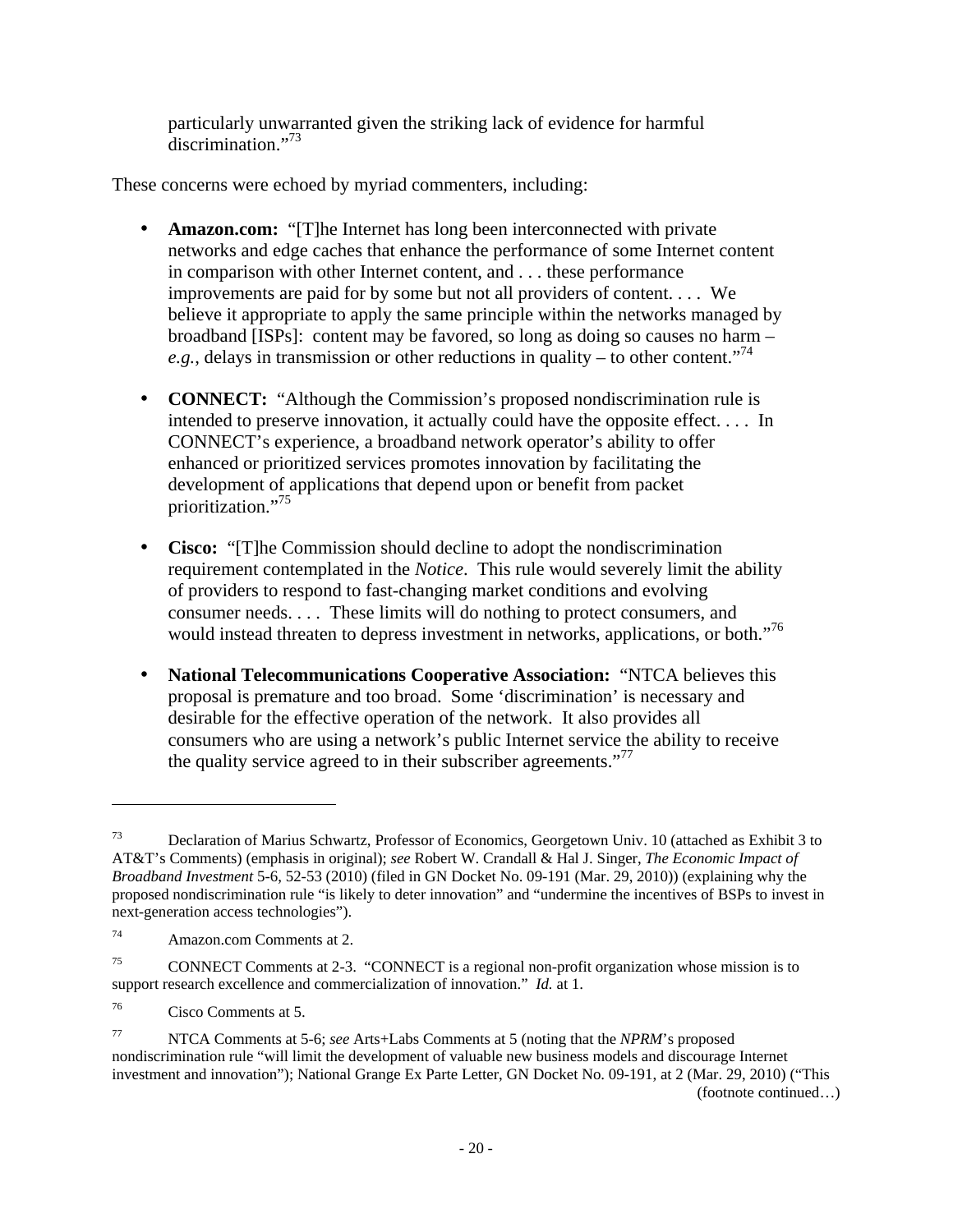CONNECT and other commenters noted that a strict nondiscrimination rule simply ensures that those parties who can afford more expensive means of prioritizing their content will continue to do so, while other, smaller companies will be forced to make decisions that could divert precious resources away from innovation.<sup>78</sup> Not every Internet content, application, or service provider can afford its own server farms like Google's or caching services like Akamai's.<sup>79</sup> As the CWA noted, "Absent the ability to purchase content delivery network services and QoS offerings from a broadband [ISP], new, small-entrant content, application, or service providers could not enter and compete against large content, application, or service providers like Google that have built their own geographically dispersed networks of servers that enable them to prioritize their own services to end-users."<sup>80</sup>

(…footnote continued)

\_\_\_\_\_\_\_\_\_\_\_\_\_\_\_\_\_\_\_\_\_\_\_\_

Verizon Comments at 73 (noting that "the rule would be affirmatively anticompetitive and would lock in the advantages enjoyed by established actors in the Internet ecosystem to the detriment of smaller providers").

overly broad prohibition will harm the Internet experience of the average consumer, especially rural consumers . . . ."); St. Louis Soc'y for the Blind & Visually Impaired Ex Parte Letter, GN Docket No. 09-191, at 1 (Mar. 31, 2009) ("I remain concerned that the non-discrimination clause outlined in the Open Internet NPRM could undo some of the benefits that make broadband so helpful to the blind and visually impaired population, particularly in the areas of healthcare, education and telework . . . .").

<sup>78</sup> *See* CONNECT Comments at 2-3 ("While we do not have a firm opinion on the manner in which the goal of increasing the opportunity for innovation on and via the Internet, we are concerned that [the proposed nondiscrimination rule] may have the unintended consequence of threatening innovation and undermining competition by: (i) denying entrepreneurs the ability to obtain the enhanced or prioritized services necessary for their particular applications or services to succeed in the market; and (ii) making it more difficult for entrepreneurs to challenge established technology companies, which are less likely to need enhanced or prioritized services from broadband network operators. The network operators should be permitted to offer favorable pricing to small users."); *Faulhaber & Farber* at 319 ("The market expands value by encouraging mutually beneficial exchange; forbidding a class of mutually beneficial exchange guarantees inefficient outcomes.").

<sup>&</sup>lt;sup>80</sup> CWA Comments at 16. The Internet content, application, and service providers who filed comments supporting an absolute discrimination rule are, by and large, well-capitalized, well-established incumbents who may be seeking to maintain the status quo and their market position. Contrary to assertions that net neutrality unequivocally will impact and benefit all content, application, and service providers, "there is every reason to believe that content providers whose offerings would be enhanced by QoS offerings would buy them and others would not. Arguments that they would be better off if they did not even have the opportunity to obtain QoS have no basis in experience or economic logic." *Faulhaber & Farber* at 318.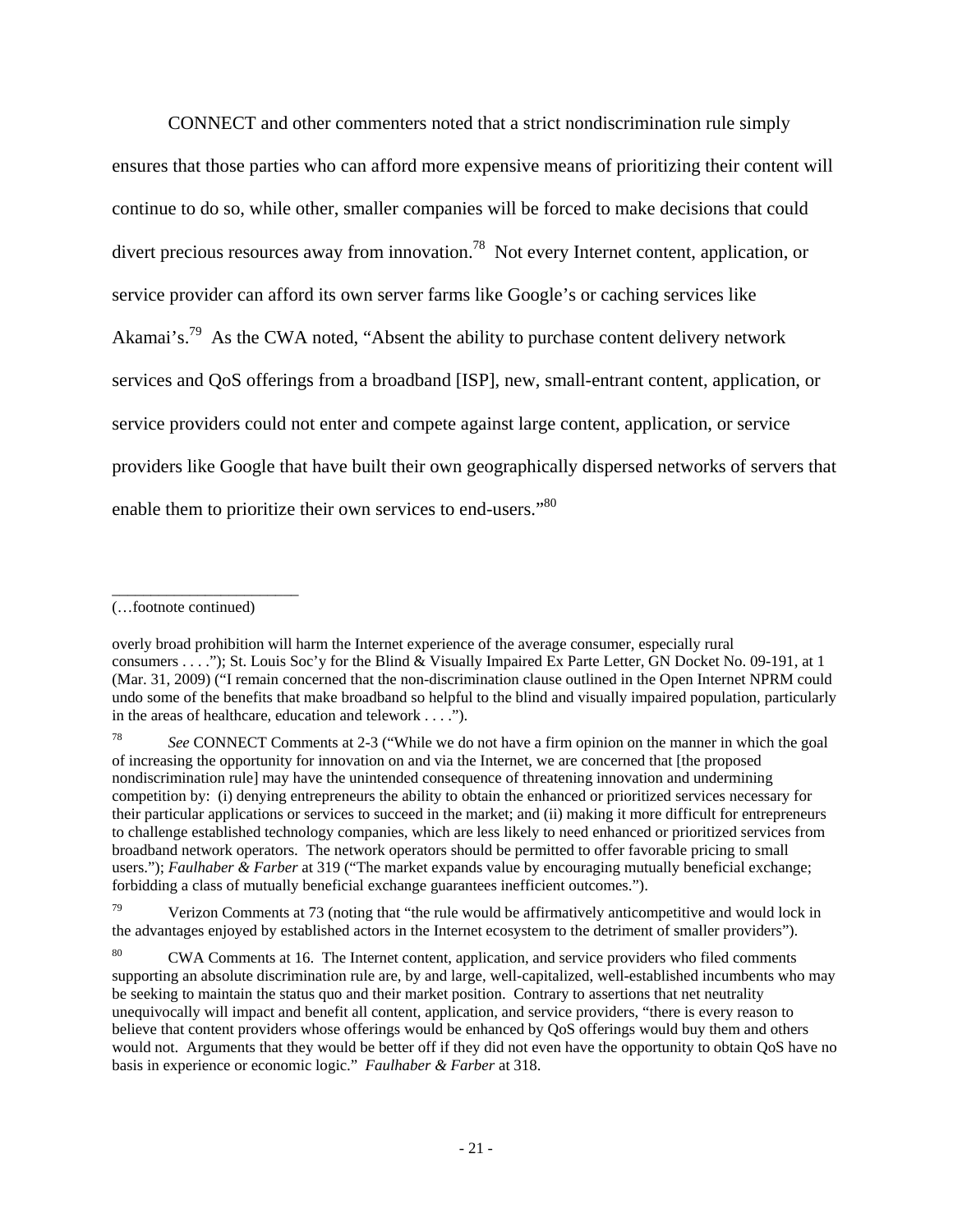An absolute prohibition on all discrimination is absolutely *unnecessary* for the Commission to achieve its goals for this proceeding. Advocates for an absolute prohibition argued that broadband ISPs will require Internet content, application, and service providers to "pay-to-play" or be blocked or degraded, $81$  and that permitting broadband ISPs to offer the option of prioritizing certain Internet traffic will create an incentive for broadband ISPs to reduce investment. $82$  These concerns are overblown and, in many cases, not rooted in fact.  $83$ 

Fundamentally, consumers demand high-quality service from broadband ISPs. If a broadband ISP does not provide a sufficiently robust Internet service that meets their demands, consumers will switch providers. That happens every day. Broadband ISPs must provide a service that meets consumer demand, and consumers demand a robust open Internet service. Were a broadband ISP to adopt a new business model that in some way deprived consumers of a robust open Internet service, consumers could go elsewhere. In short, the marketplace leaves broadband ISPs with only one choice if they want to succeed: they must continue to offer a robust open Internet service.

<sup>81</sup> *See* American Library Ass'n Comments at 5; Ass'n of Research Libraries et al. Comments at 4; Free Press Comments at 45.

<sup>82</sup> *See* Nicholas Economides, *Why Imposing New Tolls on Third-Party Content and Applications Threatens Innovation and Will Not Improve Broadband Providers' Investment* 13 (Jan. 2010) (attached as Appendix A to Google's Comments); Free Press Comments at 4.

<sup>83</sup> *See, e.g.*, *Faulhaber & Farber* at 318 ("Some have argued that prioritizing some traffic necessarily disadvantages non-priority traffic. This is not the case. Traffic which is latency-sensitive (such as VoIP) can be seriously harmed if it does not receive top priority; traffic which is not latency-sensitive (such as movie downloads) can tolerate short delays without any harm whatsoever. This is the very definition of not being latency-sensitive; short delays don't matter.").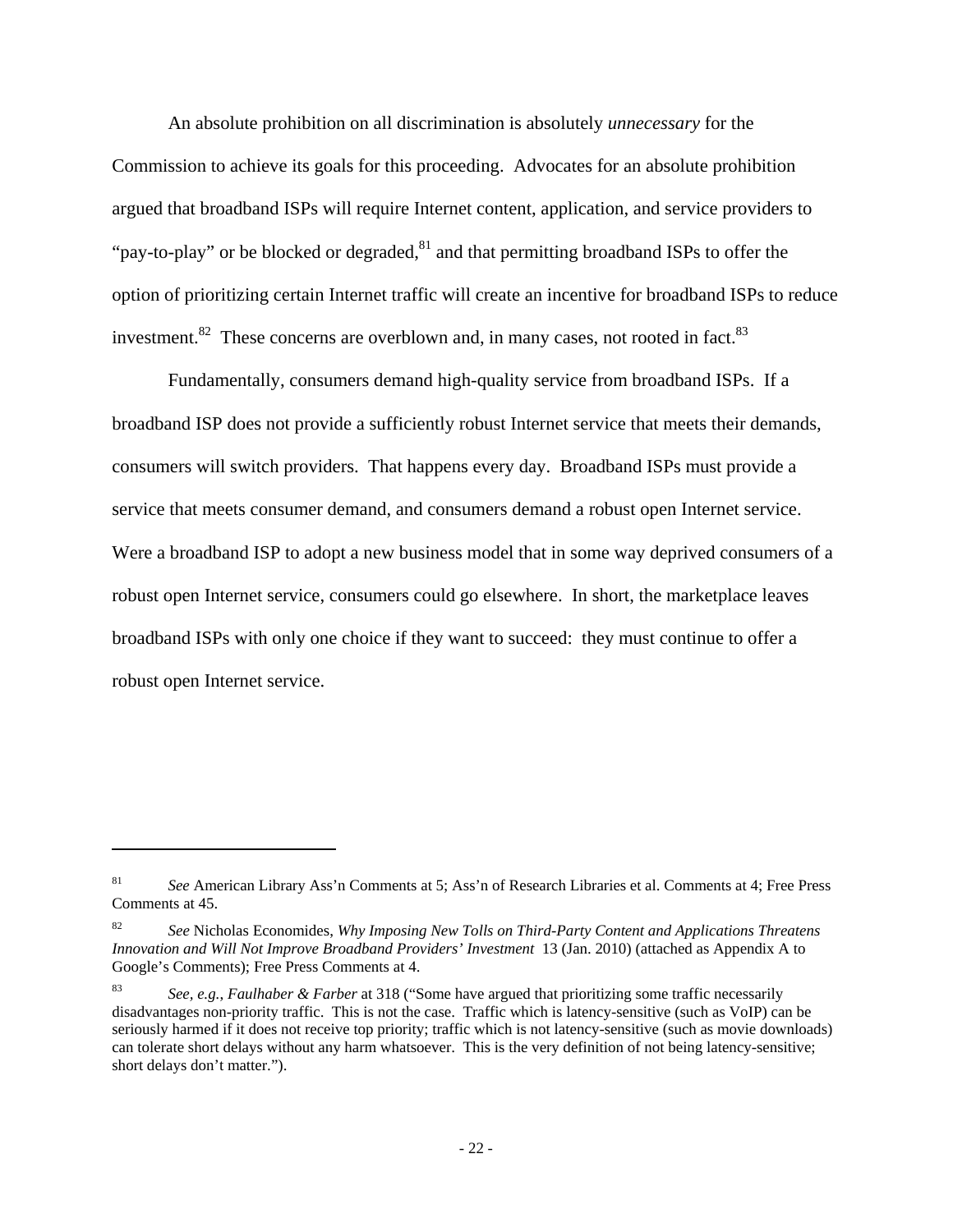## **2. Any "Nondiscrimination Rule" Should Be Limited to Unreasonable and Anticompetitive Conduct That Causes Harm to Consumers or Competition.**

Were the Commission to adopt a nondiscrimination rule, it is the view of a wide array of commenters that the Commission should adopt a more flexible and realistic standard than what appears in the proposed rule, such as the proposal to focus on "unreasonable and anticompetitive" discrimination. As Amazon.com noted, the Commission should not prohibit practices that might be considered "discriminatory" but are actually innovative technologies and business models that do not harm the open Internet.<sup>84</sup> A prohibition on "unreasonable and anticompetitive discrimination" gives the Commission sufficient authority to monitor practices and business models that create a meaningful risk to innovation and openness on the Internet and to act swiftly and surgically to address those risks, while giving broadband ISPs and others in the Internet ecosystem the flexibility to innovate and experiment with technologies and business models.

Although there were variations in how commenters would formulate a more flexible nondiscrimination rule, most supported a rule focusing on an "unreasonable discrimination" standard. For example, the CWA explained that a more appropriate rule would mirror that of Section 202(a)'s rule against "unjust or unreasonable discrimination," which is designed to address anticompetitive conduct:

The Section 202(a) nondiscrimination standard is sufficiently strong to protect against the type of improper discrimination that the *NPRM*'s proposed nondiscrimination is intended to prevent: provider interference with the free flow of information and viewpoints over the Internet and *anticompetitive and consumer*

<sup>84</sup> *See* Amazon.com Comments at 2.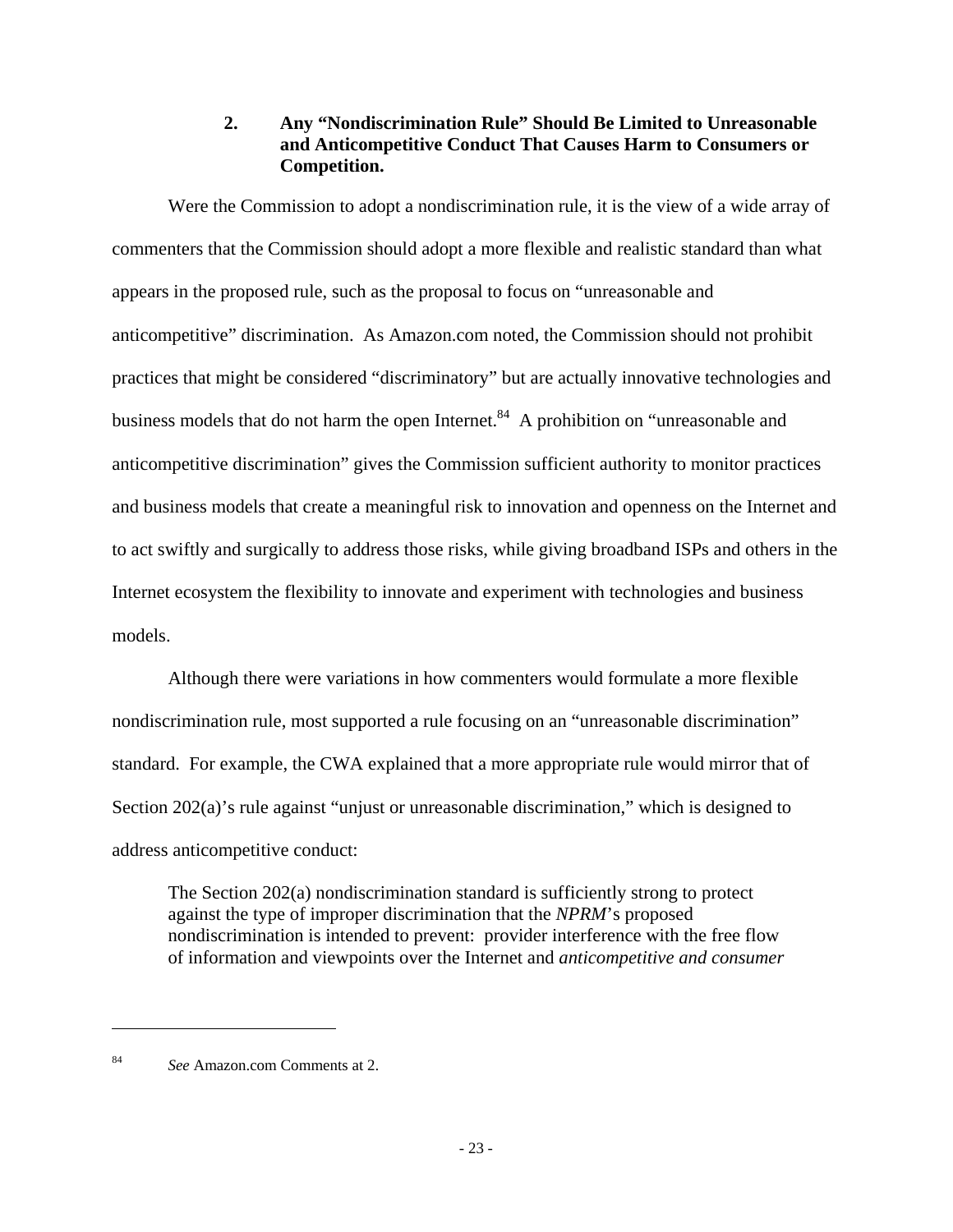abuses. Indeed, the heart of  $\S 202(a)$  is protection against network provider favoritism of, or preferences for, particular customers or their communications.<sup>85</sup>

Sprint Nextel notes that "[a]n unjust or unreasonable discrimination standard would be far preferable [to the *NPRM*'s proposed rule], because such a standard contains the flexibility needed to distinguish socially beneficial discrimination from socially harmful discrimination."<sup>86</sup> Other commenters supported a similar standard.<sup>87</sup>

A number of commenters suggested that the standard also focus on "anticompetitive discrimination."<sup>88</sup> The Information Technology and Innovation Foundation explained: "The correct way to draft a non-discrimination rule is to focus on discriminatory *market practices*, not on *engineering practices* that are either discriminatory or not depending on one's viewpoint on nuanced aspects of network design and operation."<sup>89</sup> Rather than a blanket prohibition on all practices that differentiate between Internet traffic, without any evidence of market failure or

<sup>85</sup> CWA Comments at 18 (emphasis added).

<sup>86</sup> Sprint-Nextel Comments at 24; *see* Comcast Comments at 43.

<sup>87</sup> *See, e.g.*, Rural Cellular Ass'n Comments at i ("The 'unjust or unreasonable' standard would work effectively to distinguish between socially beneficial and socially harmful discrimination, and also would serve better than a bright-line test in achieving the Commission's objective of designing 'an appropriately light and flexible policy to preserve the open Internet.'" (quoting *NPRM* ¶ 108)); CWA Comments at 23; Time Warner Cable Inc. Comments at 60.

<sup>88</sup> *See* Telecommunications Industry Ass'n ("TIA") Comments at 28 ("TIA recommends that the Commission at the very least qualify the nondiscrimination rule to prohibit only 'anticompetitive' discrimination. This qualifier would recognize the importance of differentiating among traffic types, and would give providers latitude to pursue steps that maximize consumer benefit."); NTCA Comments at 7 ("Rather than a strict nondiscrimination prohibition, the Commission should consider regulation that seeks to safeguard consumers and application providers from unreasonable and anticompetitive conduct."); Corning Comments at 16 ("By focusing on unreasonable discrimination that results in anticompetitive conduct, the Commission will be able to perform a case-by-case analysis of any such allegations against a broadband service provider, while at the same time promoting reasonable and competitive conduct that benefits consumers and spurs investment in broadband infrastructure throughout the broadband industry."); NCTA Comments at 34; Comcast Comments at 43; ITIC Comments at 8; AT&T Comments at 9; *see also* Letter from Senator Olympia J. Snowe to Chairman Julius Genachowski, FCC, GN Docket No. 09- 191, at 1 (Oct. 22, 2009).

<sup>89</sup> ITIF Comments at 23 (emphasis added); *see* NTCA Comments at 6-7 ("There is no way to anticipate technological advances or consumer behavior and the Commission must be careful that it does not set up a regulatory regime of unintended consequences. The Commission has not considered the broad array of services that broadband [ISPs] do or could provide to their end users.").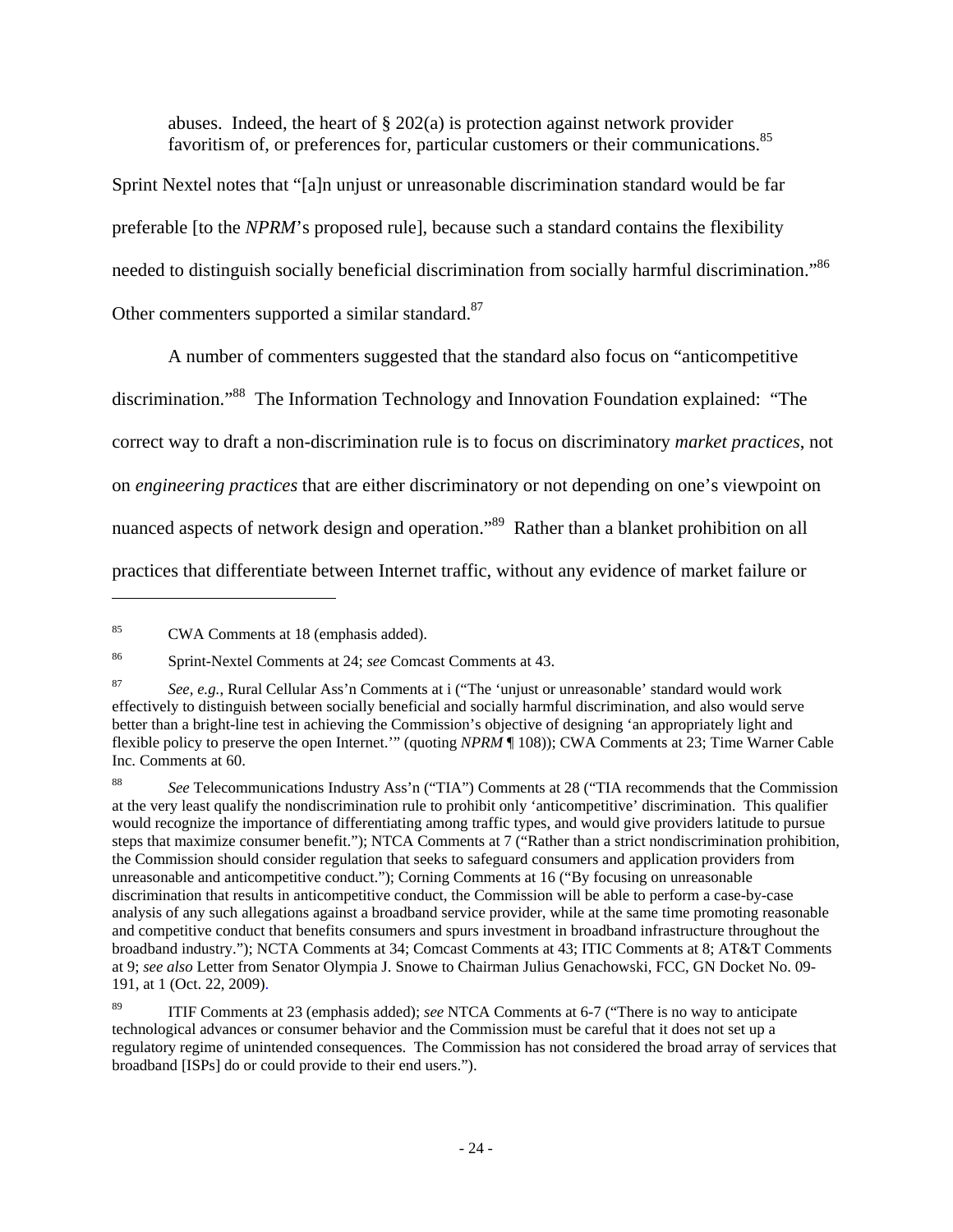consumer harm,<sup>90</sup> a standard that focuses on unreasonable and anticompetitive conduct would allow the Commission to consider the benefits and harms of a particular practice. As Arts+Labs noted, "should the Commission determine that a non-discrimination rule is appropriate, . . . any [such] rule should be connected to the user experience and predicated on some showing of harm."<sup>91</sup> Focusing on marketplace practices will give the Commission a more refined tool to distinguish between socially beneficial discrimination and any discrimination that is of real concern to the open Internet.

The risks of the *NPRM*'s overly broad proposed nondiscrimination rule were explained very well by Google in a letter seeking clarification about language of the 700 MHz Order that prohibits "discriminatory charges . . . or conditions on customers who seek to use devices or applications outside of those provided by the licensee":

The phrasing differs from the traditional statutory formulation prohibiting "unjust or unreasonable discrimination . . . for like communication service," contained in Section 202(a) of the Communications Act of 1934. The apparent difference between the order language and the familiar statutory standard could create needless uncertainty and confusion during the actual implementation process. By not including the usual qualifier, the current text could be read to prohibit *any*  differential pricing or conditions -- no matter how just or reasonable. Different products and services will, of course, be priced differently, a situation distinct from unreasonably discriminatory charges, but which might be barred under the current order language. $^{92}$ 

See AT&T Comments at 110 (noting that no party has demonstrated that the services that would be prohibited under the proposed rule have led to any "anticompetitive conduct," "market failure," or "consumer harm").

<sup>91</sup> Arts+Labs Comments at 5.

Letter from Richard Whitt, Washington Telecom Counsel, Google, Inc., to Marlene H. Dortch, Secretary, FCC, WC Docket No. 06-150, at 1-2 (Nov. 21, 2007).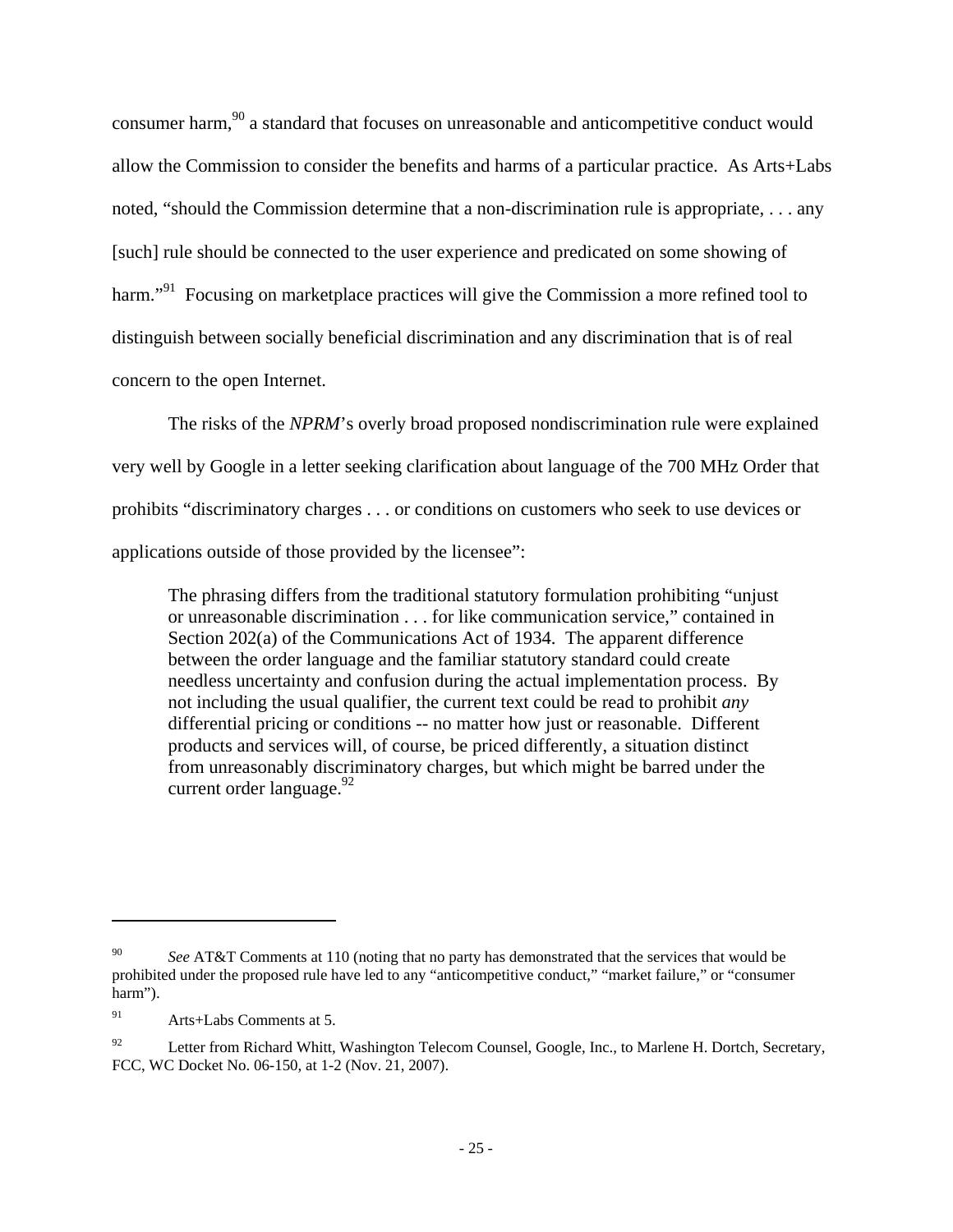The concerns that Google highlighted about the overbroad nondiscrimination language in the 700 MHz Order are equally applicable to the nondiscrimination rule proposed in the instant proceeding.

For all the reasons cited above, the Commission should embrace the strong guidance against an overbroad rule and, instead, develop a standard based on "unreasonable and anticompetitive discrimination."

# **C. The Commission Should Refrain from Adopting Transparency Rules in this Proceeding, and Should Instead Consider Consumer-Focused Transparency Issues Comprehensively in a Separate Proceeding.**

Many commenters, including Comcast, stressed that providing timely, accessible, and clear information to consumers is a competitive necessity, both for attracting new customers and satisfying existing ones.<sup>93</sup> For example, AT&T said that "transparent disclosures of the terms and conditions applicable to a customer's service are critical to create the conditions for genuine competition because they enable consumers to make educated choices based on real differences among service providers."<sup>94</sup> Expressing a sentiment widespread in the record, the Google-Verizon Joint Letter emphasized: "Transparency will ensure an environment of informed user choice."95

<sup>&</sup>lt;sup>93</sup> The NPRM acknowledged that parties voluntarily followed Comcast's lead and posted enhanced disclosures on their websites. *NPRM* ¶ 124.

<sup>94</sup> AT&T Comments at 188.

<sup>&</sup>lt;sup>95</sup> Google-Verizon Joint Letter at 3. The European Union has placed particular emphasis on the role of transparency as an alternative to direct regulation of broadband ISPs' business practices and network management. *See* John W. Mayo et al., Editorial, *How To Regulate the Internet Tap*, N.Y. Times, Apr. 20, 2010 (co-authored by Professors Marius Schwartz, Bruce Owen, and Lawrence J. White; Robert Shapiro, a senior policy fellow at Georgetown Center for Business and Public Policy; and Glenn Woroch, Executive Director of the Center for Research on Telecommunications Policy at the University of California, Berkeley), *available at*  http://www.nytimes.com/2010/04/21/opinion/21mayo.html.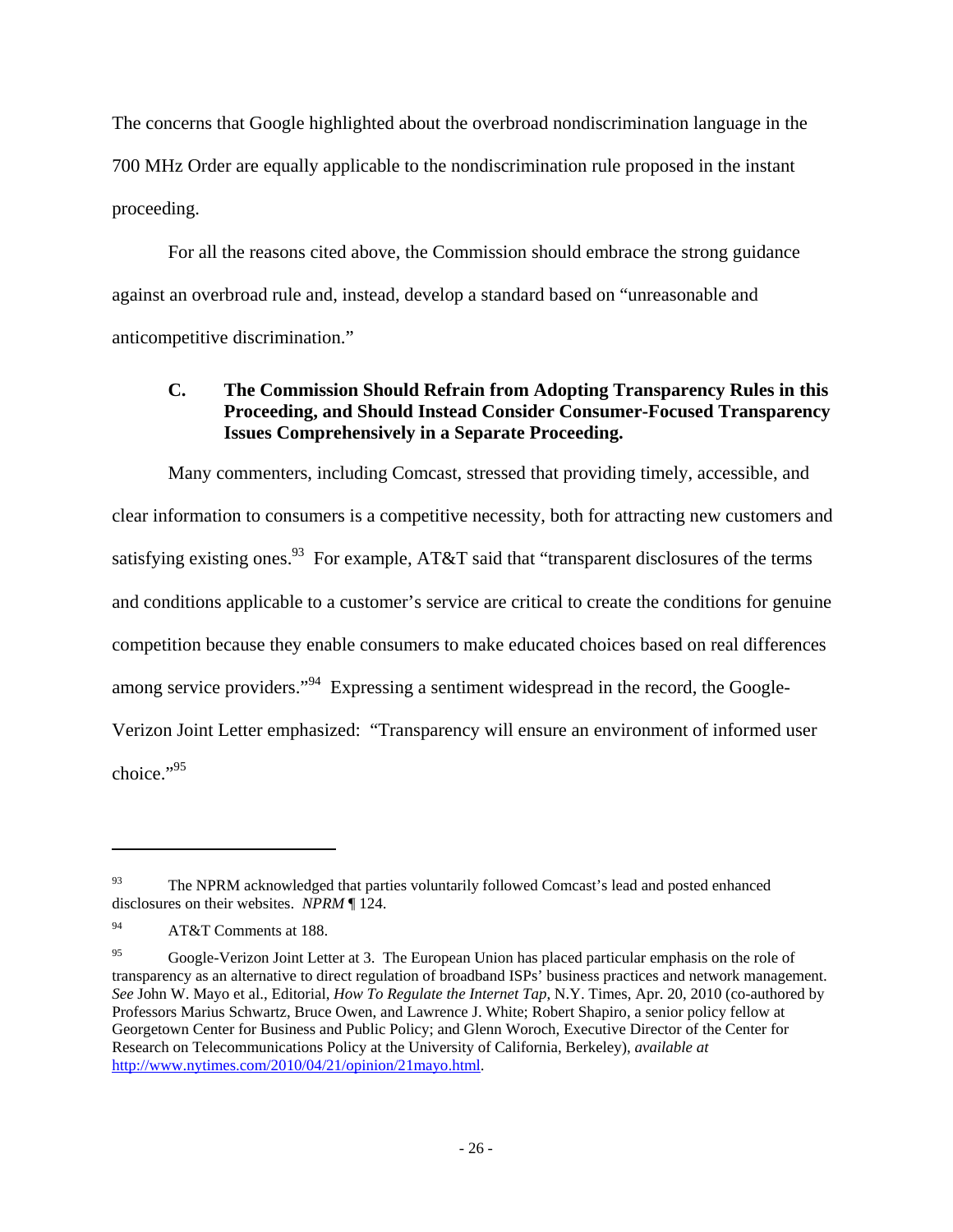At the same time, Comcast joins other commenters in urging caution about using the instant proceeding to adopt specific transparency rules. The Commission already has multiple open proceedings examining these questions,<sup>96</sup> and the National Broadband Plan recommends the launch of several more proceedings.<sup>97</sup> For example, the *NPRM* proposed additional disclosures such as "actual" network data transmission rates,<sup>98</sup> an issue that was central to several recommendations in the National Broadband Plan.<sup>99</sup> Complex questions like how to account for the many variables that affect transmission rates and throughput; how to ensure that a simple metric accurately captures a complex range of performance attributes; and how to ensure that tests across providers are consistent may be better resolved by a more thorough examination of these issues in a single, comprehensive proceeding that is dedicated to these questions – and that also includes corresponding transparency obligations on the part of Internet content, application, and service providers.<sup>100</sup>

<sup>96</sup> *See, e.g.¸ In re Consumer Information & Disclosure; Truth-in-Billing Format; IP-Enabled Services*, Notice of Inquiry, 24 FCC Rcd. 11380 (2009); *In re IP-Enabled Services*, Notice of Proposed Rulemaking, 19 FCC Rcd. 4863 ¶ 72 (2004).

<sup>97</sup> National Broadband Plan at 35-36, 44-46.

<sup>98</sup> *NPRM* ¶ 125.

<sup>&</sup>lt;sup>99</sup> National Broadband Plan at 44-46 (recommending that the Commission (1) coordinate with the National Institute of Standards and Technology ("NIST") in establishing technical broadband performance measurement standards and a measurement methodology and a process for updating them, (2) continue its efforts to measure and publish data on actual performance of fixed broadband services, and (3) initiate a rulemaking proceeding by issuing an NPRM to determine performance disclosure requirements for broadband).

<sup>&</sup>lt;sup>100</sup> We note that, even though the National Broadband Plan suggested that the Commission work with NIST to develop standards for evaluating the performance of broadband networks, several commenters suggested that bodies like IETF are well-suited to develop disclosure standards and will be able to develop and vet different measurement methodologies to produce fair, accurate, and user-friendly metrics. *See, e.g.*¸ CCIA Comments at 34. For the reasons outlined above regarding the important role that IETF and other standards-setting bodies play in the global Internet community, this idea has merit and should be thoughtfully considered in any proceeding.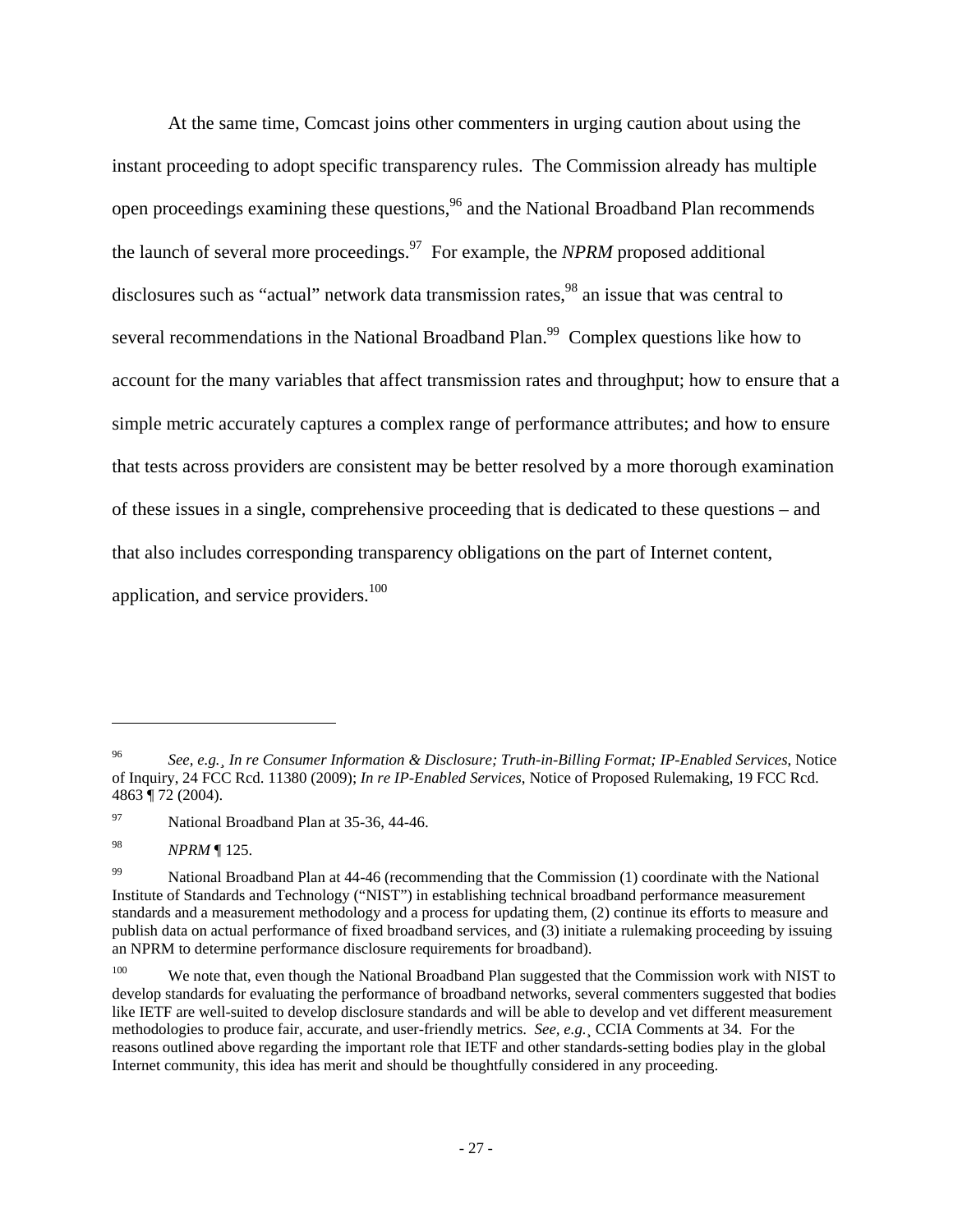The goal of setting standards for transparency should be on providing consumers what they need to know to make informed decisions about their Internet experience.<sup>101</sup> Given the current broad online dissemination of disclosures about network management and other network practices, many commenters questioned the efficacy of a rule that would place new obligations on broadband ISPs to disclose network management information to content, application, and service providers. This would *not* benefit consumers by providing useful information; the desire of many proponents of such a requirement seems to be merely to increase the burden on broadband ISPs.

Some commenters insisted that broadband ISPs should have an affirmative "duty to disclose" to other content, application, and service providers, $102$  but there was almost no meaningful discussion of what information should be included beyond what *consumers* need to know, how such expanded disclosure would create public interest benefits, or what the reciprocal disclosure "duties" of content, application, and service providers should be. As AT&T pointed out, the *NPRM*'s proposal to impose this duty "would be needless and counterproductive" because "[d]evelopers have no more need than consumers for detailed network-management information" and the "disclosures broadband providers offer to consumers will achieve that. The Commission's suggestion that there is some other category of 'additional information [that]

<sup>&</sup>lt;sup>101</sup> *See* Google Comments at 64 ("At its core, transparency is a consumer protection issue: consumers should know what they are paying for  $\dots$  .").

<sup>102</sup> *See, e.g.*, *id.* at 66; Free Press Comments at 112 ("The Commission should require ongoing disclosure of both high-level information . . . geared towards a general audience, as well as detailed information . . . sufficient to enable third party providers and savvy users to make effective choice and optimal use of the service.").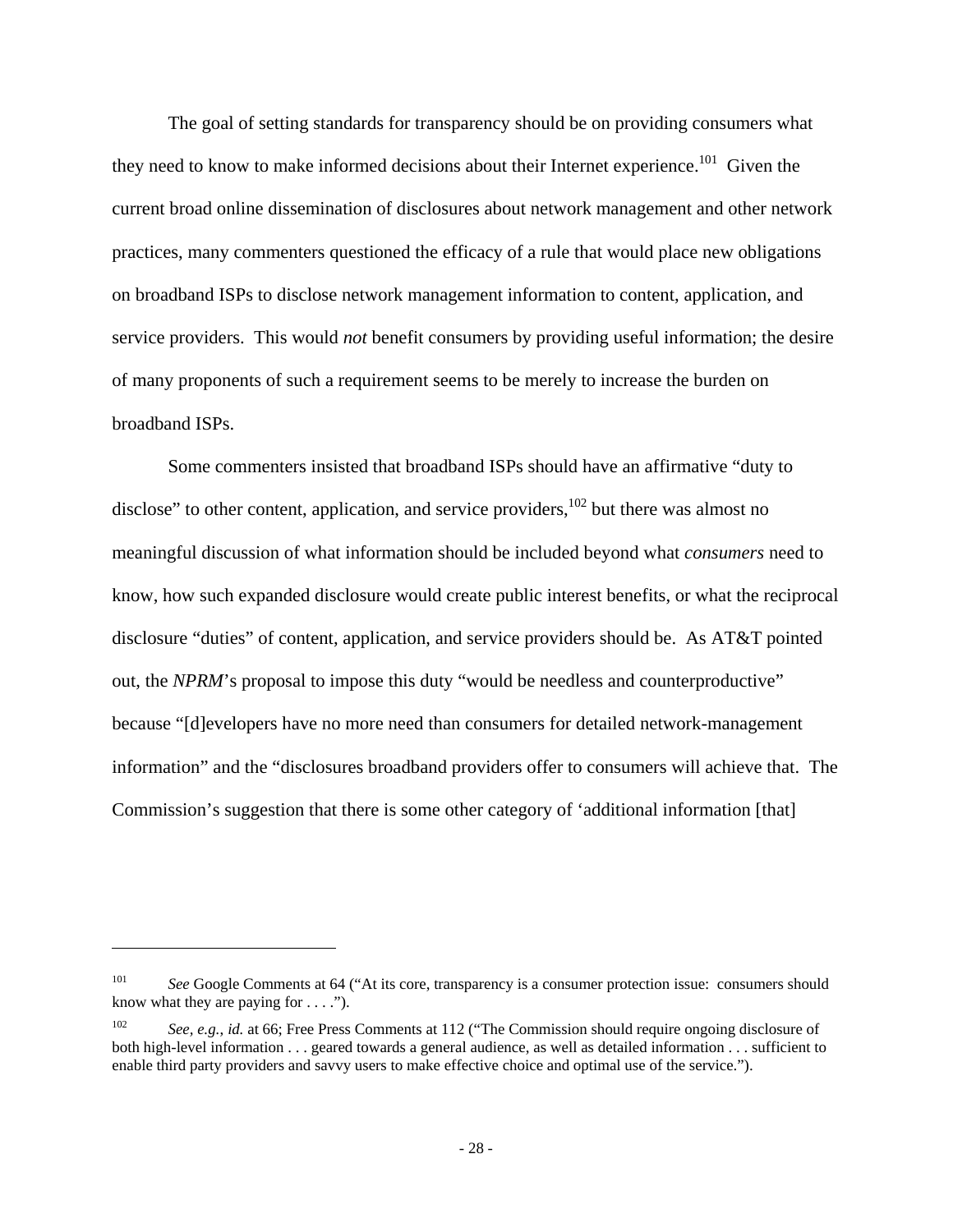should be made available' to developers is simply mystifying, as is its reference to the 25-yearold CEI rules applied to the legacy telecommunications network."<sup>103</sup>

Moreover, by focusing exclusively on disclosure by broadband ISPs of actions that could "reasonably affect the ability of users" to realize full use and enjoyment of the Internet, the Commission ignored the fact that the actions and practices of content, application, and service providers can have *as much or more* impact on consumers' full use and enjoyment of the Internet.<sup>104</sup> A consumer's right to know should also extend to the role of applications, especially if they consume inordinate amounts of bandwidth; remain resident in a consumer's computer even if "uninstalled"; disable or modify any firewall, anti-virus, or anti-malware software; expose user files or personal information to the Internet; or take other steps that could affect the consumer's Internet experience. Similarly, a consumer's right to know should extend to practices by a search engine provider that may block or prioritize particular links, content, applications, or services.<sup>105</sup> All of these concerns should be disclosed to consumers because they may, by the Commission's own terms, "reasonably affect the ability of users" to enjoy an open Internet.

<sup>103</sup> AT&T Comments at 191; *see* Comcast Comments at 47 n.160 (explaining that "the CEI and ONA rules offer helpful insights into the quagmire such rules are likely to create and the burdens such regulations would impose on ISPs" and that "those rules were rooted in the unique problems associated with the historic Bell System monopoly and not the free marketplace environment of the Internet"). AT&T explained that one of the reasons that Internet content, application, and service providers have flourished on the Internet is "precisely because . . . the Internet permits developers to introduce applications at the edge of the network *without* needing to coordinate with the providers who control the physical transmission layer." AT&T Comments at 191 (emphasis in original). Coordinating efforts and resolving these sorts of questions in a manner that addresses the concerns and goals of all stakeholders is exactly what a pan-industry forum, such as the IETF, is designed to achieve. *See supra* Section II.

<sup>104</sup> *See* AT&T Comments at 195-96; Bright House Networks Comments 10-11; CWA Comments at 21-23, Cox Communications ("Cox") Comments at 32; Google-Verizon Joint Letter at 3; Time Warner Cable Inc. Comments at 99.

<sup>105</sup> *See* Verizon Comments at 50.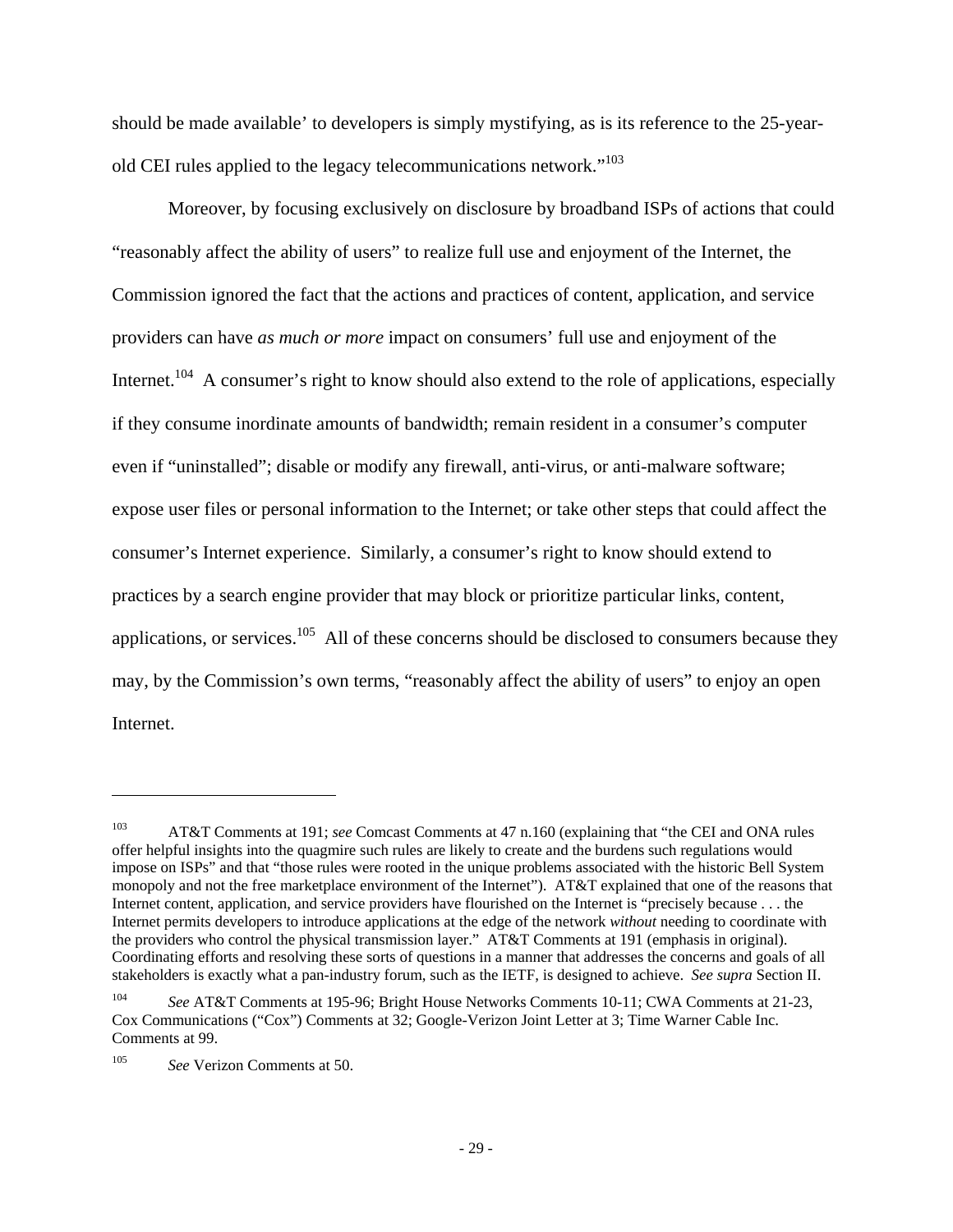The Commission must also avoid any transparency rule that would potentially require broadband ISPs to disclose sensitive, proprietary details about the network or network management practices. Several commenters raised serious concerns that such technical or proprietary details could be used by bad actors to circumvent a network's security and management protections. For instance, AT&T explained that "[c]ompelled disclosure of the technical details of network-management techniques would also be as harmful as it is needless because it could serve only one conceivable purpose: to facilitate network manipulation by third parties."<sup>106</sup> Others noted that applying the transparency requirements only to non-sensitive information would be more effective because it would avoid the injection of added risk to the network.107

In light of these concerns, we urge the Commission to address issues of consumer disclosure in a single, comprehensive proceeding that is dedicated to those questions, and that addresses disclosure by both broadband ISPs and content, application, and service providers. In addressing such issues, the Commission should collaborate in the first instance with industry and other stakeholders to develop a set of consumer-disclosure best practices, which the Commission could collect and make available online in order to maximize the benefits in transparency for consumers.108 As US Telecom proposed, stakeholders could "articulate best practices with

<sup>&</sup>lt;sup>106</sup> AT&T Comments at 193.

<sup>107</sup> *See* Cox Comments at 11; MPAA Comments at 21.

<sup>108</sup> *See* Mayo et al., *supra* note 95 ("As American policymakers decide what should be done about net neutrality, they would do well to consider the precedents set by Europe's new framework. The goal should be to develop — through a deliberative process involving regulators, the public and affected companies — industry-wide disclosure requirements that provide consumers with easy-to-interpret information on company-based limitations on access, use of services or applications.").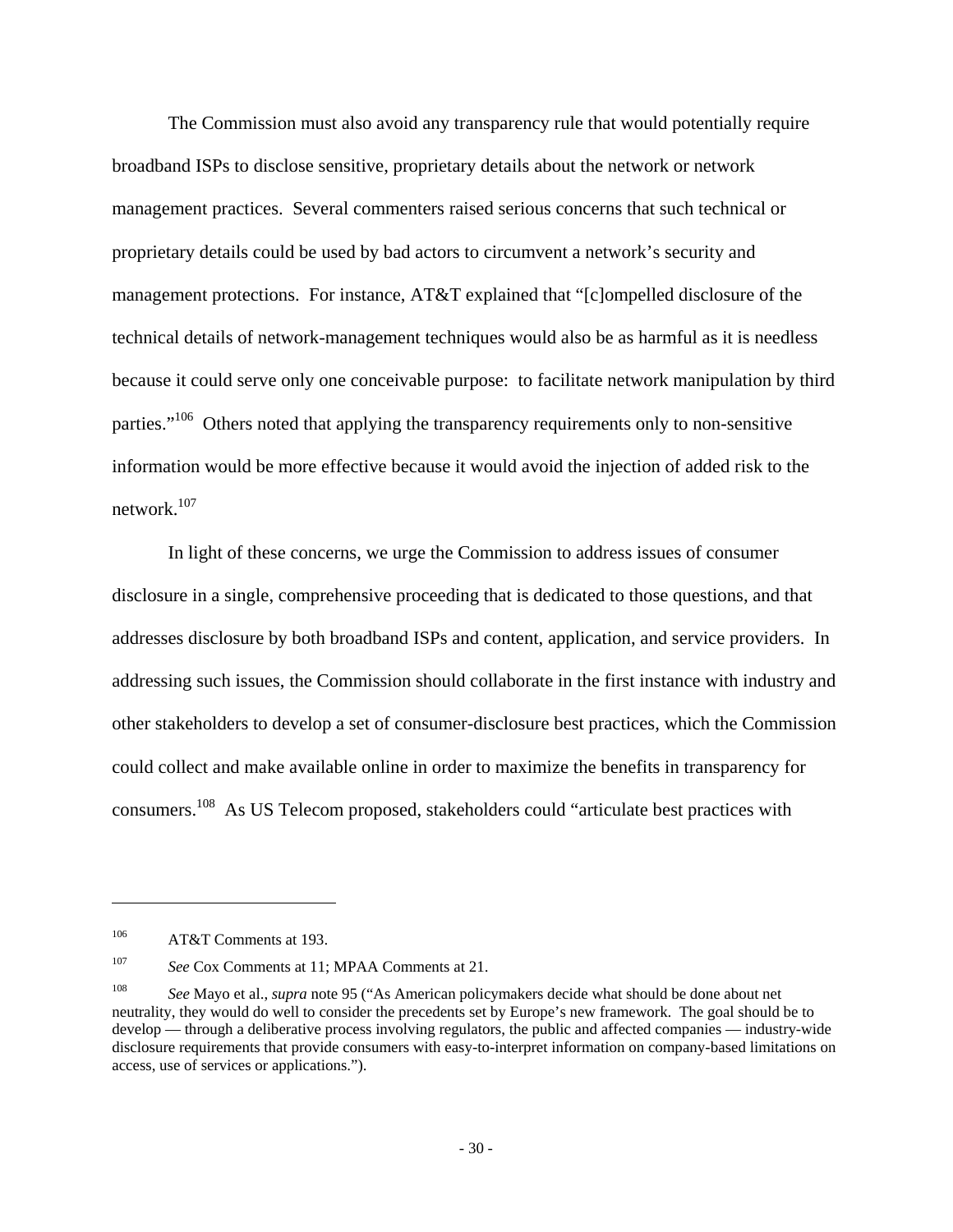respect to disclosure . . . in much the same way that voluntary standards setting bodies develop technical standards."<sup>109</sup>

# **D. The Commission Should Adopt a Broad Definition of What Constitutes "Reasonable Network Management" and Ensure That Broadband ISPs Have the Necessary Flexibility To Deliver a Positive Consumer Experience.**

In the *NPRM*, the Commission expressly recognized that "there may be times when strict application of those rules would be in tension" with the Commission's goals of encouraging investment and innovation, promoting competition, and protecting the rights of users.<sup>110</sup> In light of the nearly unanimous view that network management is a necessity for maintaining a functioning Internet,  $\frac{111}{11}$  the Commission's proposed provision regarding "reasonable network management" is critical to addressing this tension, and the ultimate success of these rules.

As the *NPRM* recognized and most commenters agreed, drawing the network management provision too restrictively and preemptively would reduce the ability of broadband ISPs to take actions necessary to ensure that consumers have a positive broadband Internet experience.<sup>112</sup> The *NPRM* appropriately defines "reasonable network management" to include

<sup>&</sup>lt;sup>109</sup> US Telecom Comments at 52.

<sup>110</sup> *NPRM* ¶ 133.

<sup>111</sup> *See, e.g.*, CWA Comments at 23 ("The *NPRM* appropriately subjects its open Internet rules to 'reasonable network management.'"); ITIC Comments at 8 ("The provision of robust, reliable Internet access is simply not possible unless the network owner engages in active network management."); Letter from Carol Bartz, CEO, Yahoo!, to Julius Genachowski, Chairman, FCC, GN Docket No. 09-191, at 1 (Jan. 21, 2010) ("[B]roadband providers, understandably, have a reasonable expectation that they will be allowed to do what needs to be done to ensure a good experience for their users – whether that is fighting spam, avoiding traffic congestion that negatively impacts the network, assisting law enforcement or fighting malicious attacks on the infrastructure."); AT&T Comments at 185 ("It is thus essential that the Commission maintain 'reasonable network management' as a highly flexible exception to its Internet *principles*, and this exception would be even more important were the Commission to harden those principles into *rules*.") (emphasis in original).

<sup>112</sup> *See* Alcatel-Lucent Comments at 8; AT&T Comments at 185-86. "This definition – in combination with an 'unjust or unreasonable' non-discrimination principle – strikes the appropriate balance in protecting consumers while allowing providers to manage their networks to benefit consumers." CWA Comments at 23.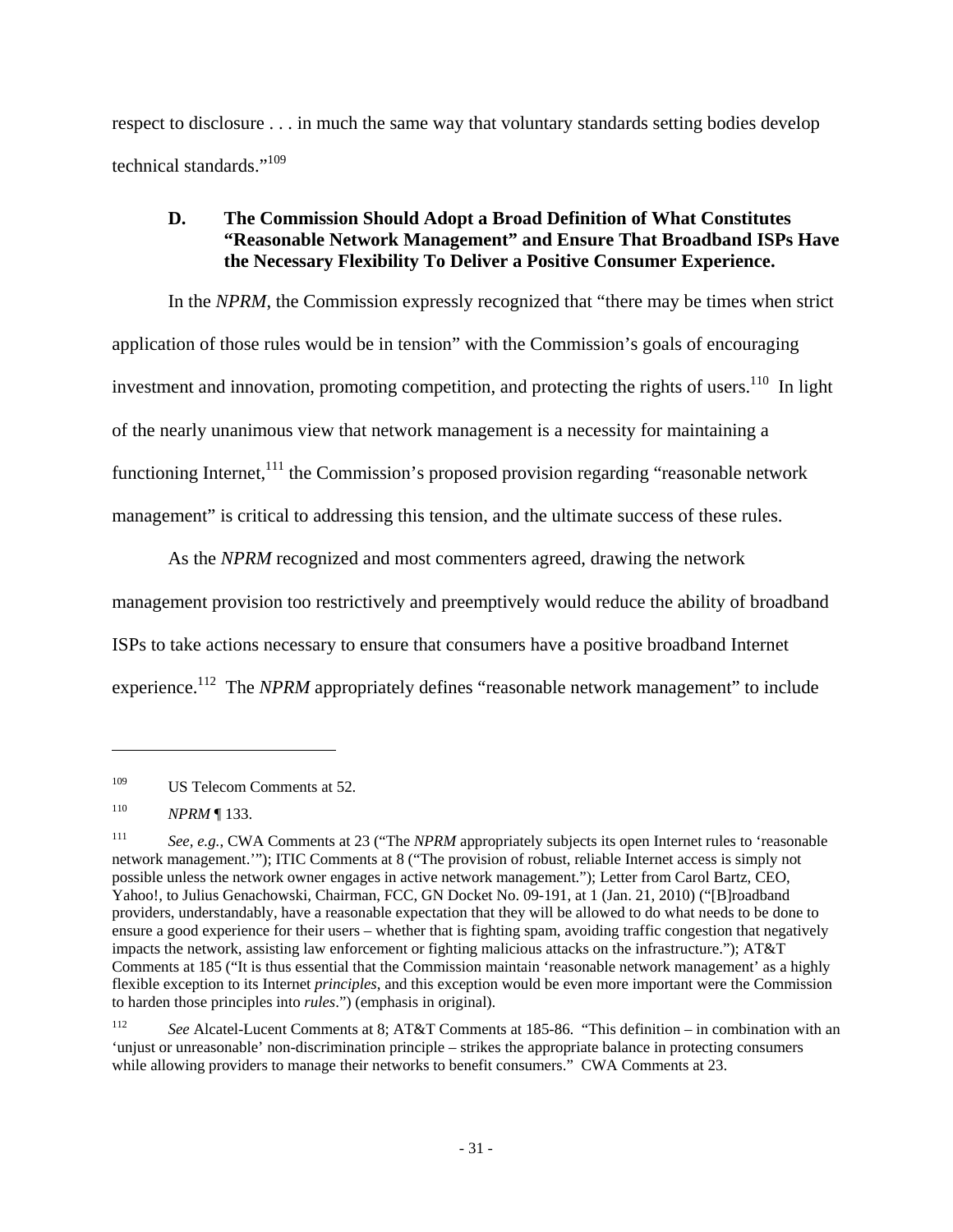*not only* practices employed to "reduce or mitigate the effects of congestion . . . or to address quality-of-service concerns," "address traffic that is unwanted by users or harmful," "prevent the transfer of unlawful content," and "prevent the unlawful transfer of content," *but also* (and importantly) "other reasonable network management practices."<sup>113</sup> This "catch-all" was included specifically to ensure that broadband ISPs have "additional flexibility" to manage their networks in the ever-changing Internet ecosystem and because the Commission did "not presume to know now everything that providers may need to do to provide robust, safe, and secure Internet [service], much less everything they may need to do as technologies and usage patterns change." $^{114}$ 

Although sufficiently broad to ensure broadband ISPs have flexibility in how they manage their networks, a "reasonable network management" rule that solely enforces ex ante regulations would allow parties to second-guess each and every management practice broadband ISPs implement, and potentially lead to sanctions for ISPs who guess wrong as to what regulators might later deem reasonable. Such a rule will impede broadband ISPs' ability to manage their networks to deliver the services their customers expect.<sup>115</sup> So too will a rule that requires broadband ISPs to seek Commission approval prior to implementation of new network management practices. As Professors Faulhaber and Farber observe:

<sup>113</sup> *NPRM* ¶ 135.

<sup>114</sup> *Id.* ¶ 140; *see* CWA Comments at 23.

<sup>115</sup> *See Faulhaber & Farber* at 324 ("Network administrators would not be given a rulebook, but would be subject to *ex post* penalties if the actions they took during a congestion emergency were later found by regulators not to be 'reasonable.' Having the advantage of 20-20 hindsight, plus lots of 'help' from advocates and competitors could punish network management actions by hard-pressed administrators."); AT&T Comments at 186 ("Providers will be less likely to invest in cutting-edge network-management technology if they fear that an unpredictable regulator could latter [sic] strip that technology of its value by deeming its use 'unreasonable.'"); Verizon Comments at 81.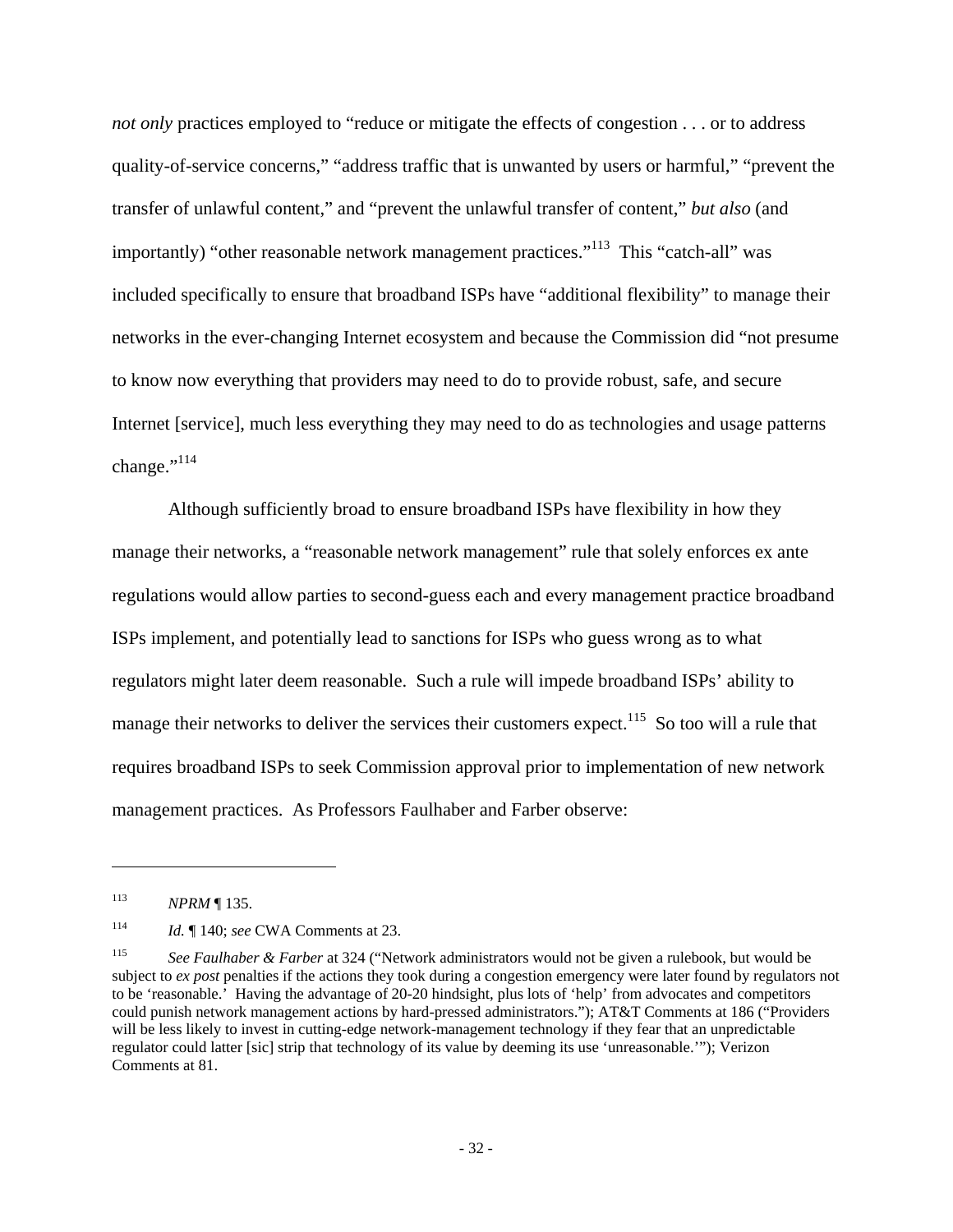Network management is difficult at best; driven by exogenous shocks requiring instant reactions from experienced network administrators using what tools are available and relying on experience. . . . This is not a job which is amenable to rules, since it involves highly technical, complex and dynamic engineering decisions well beyond the expertise of most regulators. When an event occurs and new lessons are learned, we cannot wait for a regulatory body to write new rules, go through a 90-day comment cycle, followed by a reply comment cycle, and then possibly a court challenge to be able to use the lessons experience teaches  $\frac{1}{116}$ 

When the Commission in the past has attempted "to establish a comprehensive regulatory" scheme to dictate network-services development" – for example, in the case of video dialtone, open video systems, and advanced instant messaging – "one finds failure, not success."<sup>117</sup>

For these reasons, rather than making up the parameters of what is "reasonable" on the fly or detailing ex ante what network management practices are deemed acceptable, the Commission should find a third way. We urge the Commission to tap into the expertise of entities like the IETF and other relevant industry standards-setting bodies as a first step.<sup>118</sup> As explained above, there was widespread support in the record for the important role that such third-party organizations can play in implementing any rules the Commission adopts in this proceeding.<sup>119</sup> These groups can assist the Commission in determining in the first instance, through a consensus-based process premised on engineering expertise, which network management practices are reasonable (and, therefore, should be included in a safe harbor or a

<sup>116</sup> *Faulhaber & Farber* at 323.

<sup>117</sup> *See* Daniel L. Brenner, *Creating Effective Broadband Network Regulation*, 62 Fed. Comm. L.J. 13, 32 (2010).

<sup>118</sup> *See* Comcast Comments at 52-53; ITIC Comments at 8 (urging the Commission to "assist network owners by providing examples of presumptively reasonable network management practices").

<sup>119</sup> *See supra* Section II.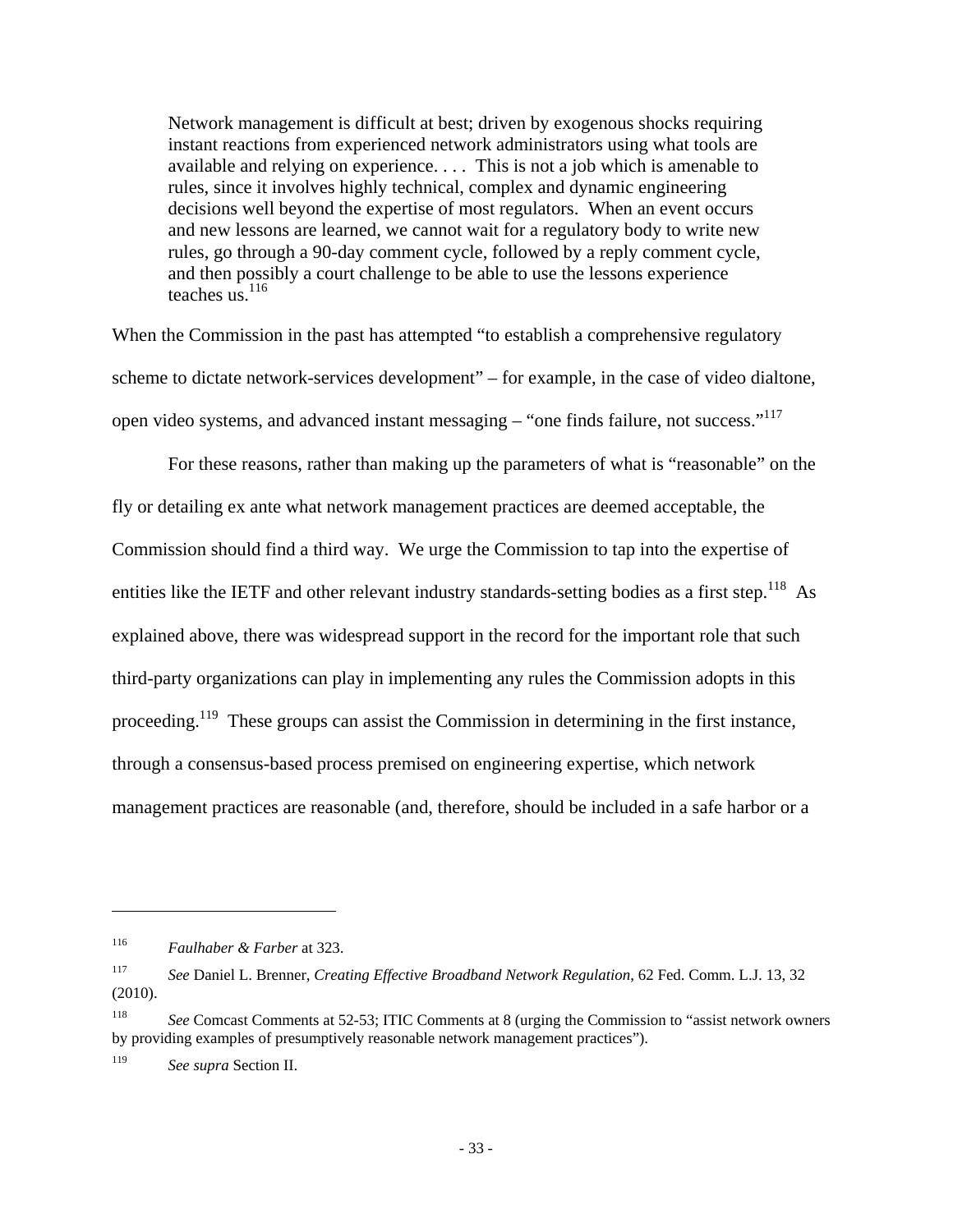rebuttable presumption).<sup>120</sup> Other standards-setting bodies could have similar roles, as could industry consortia and trade associations that promulgate, publish, and seek public input on "best practices" for network management.<sup>121</sup> CDT, which proposes utilizing standards bodies such as the IETF in a more limited role, recognizes their usefulness and urges the Commission to evaluate the reasonableness of network management practices in light of Internet standards established by bodies such as these.<sup>122</sup>

By empowering third-party entities to help guide the Commission on how to assess the "reasonableness" of various practices, the Commission will reduce the concerns on the part of broadband ISPs about the standards applicable to their network management decisions. At a minimum, network management undertaken for the purpose of addressing recognized, legitimate concerns such as network congestion, security, spam, copyright protection, and law enforcement needs, "should be treated as presumptively permissible, [and] the presumption . . . should only be rebutted where it is demonstrated that a network management technique is targeted in a manner that is anticompetitive or that harms consumers." $123$ 

<sup>&</sup>lt;sup>120</sup> *See* CCIA Comments at 36 ("CCIA encourages the Commission to designate an existing entity, such as the IETF, or establish a new technical advisory panel that will consider and evaluate disputes over network management practices in the first instance [and] provide clear guidance to [broadband ISPs], such that [broadband ISPs] are not left wandering the darkness waiting for the Commission to complete case-by-case adjudications.").

<sup>121</sup> *See* ATIS Comments at 4 ("Based on ATIS' experience with network management, ATIS strongly believes that . . . the industry should be permitted to continue to develop effective and equitable network management tools through organizations such as ATIS."); CWA Comments at 23-24 ("[B]est practices in the network engineering community, industry standards, and standards created by accepted standards bodies are useful and reliable guideposts for the Commission to use in determining whether a given practice falls within the 'reasonable network management' definition."); Comcast Comments at 56-58. One group that serves as an example of useful and effective collaboration among interested stakeholders is the Messaging Anti-Abuse Working Group ("MAAWG"), which was created "to enhance consumer trust and confidence by developing universal policies and procedures to address messaging abuse." MAAWG Comments at 1.

<sup>122</sup> *See* CDT Comments at 45-46.

<sup>123</sup> ITIC Comments at 8; *see* AT&T Comments at 187 ("And in all events, the Commission should create a *rebuttable presumption* that a network-management practice intended to address a legitimate provider interest -- (footnote continued…)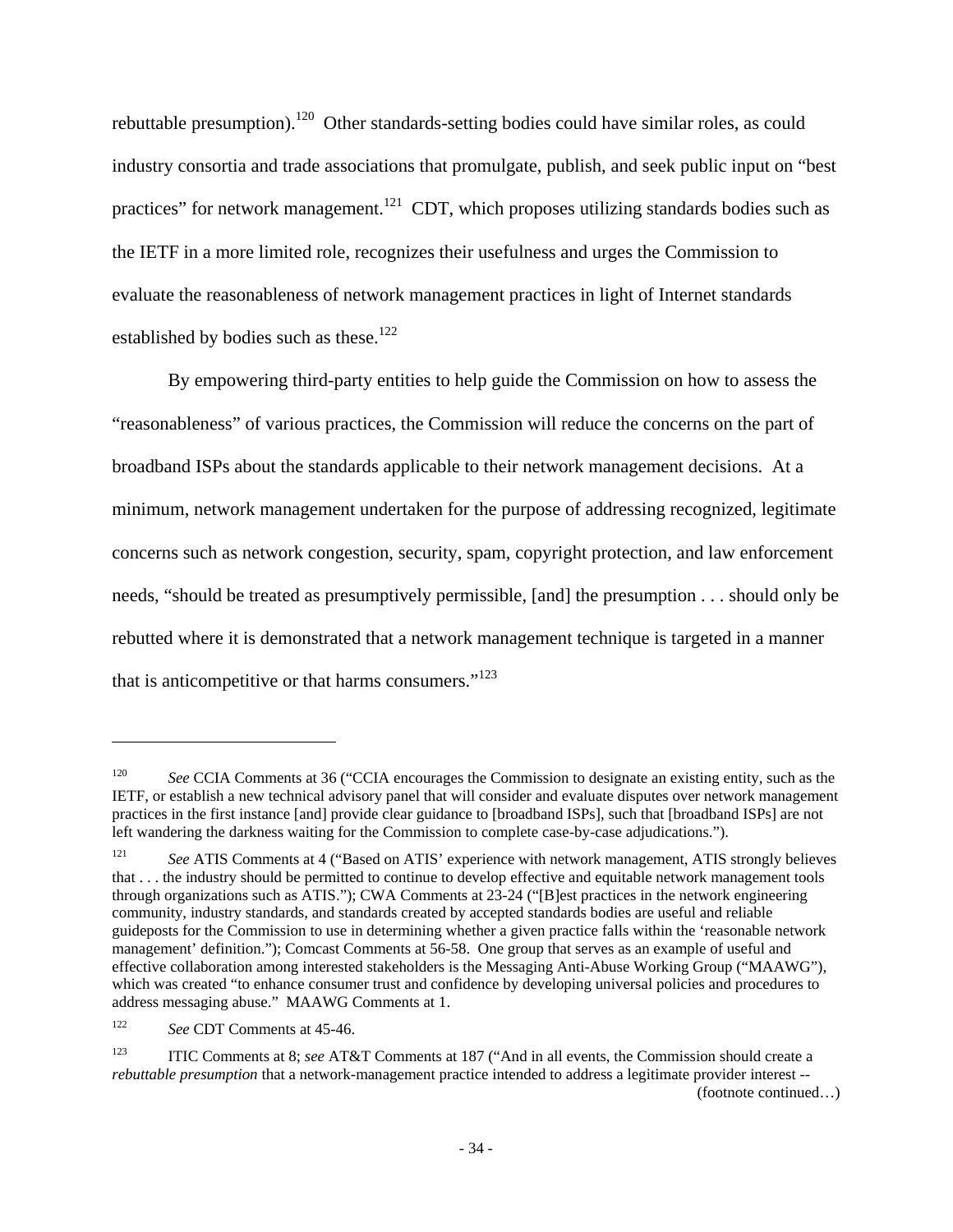Certain parties urge the Commission to narrowly define "reasonable network management" to permit only congestion management, and to require broadband ISPs to "seek prior permission" from the Commission before implementing other network management practices.124 But as ITIC explained, "Network management tools are in constant use in all types of networks to address requests for network resources, to allocate capacity, to minimize congestion, and to compensate for interference or signal degradation."125 AT&T confirmed that "network management challenges go well beyond bandwidth and usage issues. For example, network engineers must figure out how to route the highest volumes of traffic – and the most sensitive or urgent traffic – when confronted with hardware and network failures, including cable cuts, natural disasters, and other disruptions."126 Given the dynamic nature of the Internet and the numerous potential problems that can arise outside the scope of congestion management, the Commission should reject calls for a prior approval process. For the same reasons that Google argues that the Internet should allow "innovation without permission," it is equally vital to let network engineers innovate and act according to industry standards without seeking prior government approval.

Some commenters claim that network management is used by broadband ISPs as a means of avoiding investment in bandwidth, and they believe they have the answer: broadband ISPs

\_\_\_\_\_\_\_\_\_\_\_\_\_\_\_\_\_\_\_\_\_\_\_\_

<sup>(…</sup>footnote continued)

including, but not limited to, safeguarding consumers or networks and mitigating congestion -- is reasonable, unless and until a complainant demonstrates otherwise.") (emphasis in original).

<sup>&</sup>lt;sup>124</sup> See Google Comments at 68 ("Google urges the FCC to establish a clear but narrow set of reasonable network management practices, limited solely to engineering practices legitimately related to network congestion."), 73 (urging the FCC to eliminate its "catch-all" exception and, instead, "establish a process . . . by which providers may seek prior permission").

<sup>&</sup>lt;sup>125</sup> ITIC Comments at 8-9.

<sup>126</sup> AT&T Comments at 184. "There are on average more than 49,000 such failures *each month* over AT&T's U-verse, wireless, and DSL networks combined." *Id.* (emphasis in original).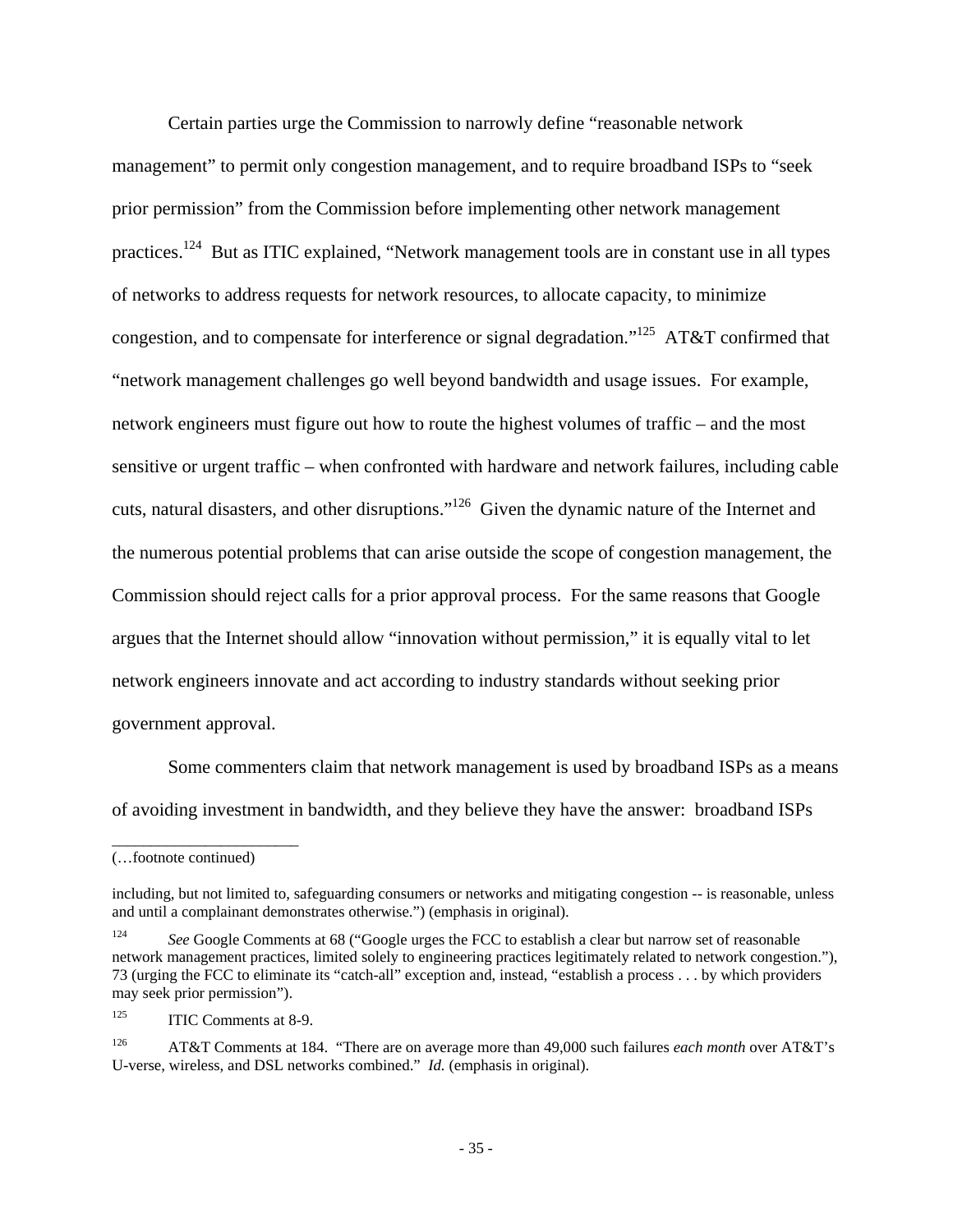should simply invest in more capacity.<sup>127</sup> However, as Professors Faulhaber and Farber observe, "[i]t is obvious that this is not a serious suggestion for dealing with congestion when it occurs. Adding capacity to a network takes time, while congestion must be dealt with immediately."<sup>128</sup> Networks must be built to meet reasonably foreseeable demands, but, when demand exceeds supply, congestion can occur and must be managed. Today, without any of the regulations proposed by the *NPRM*, ISPs invest tens of billions of dollars in their networks. They have every competitive incentive to continue doing so, provided that the Commission retains the kind of light-touch regulatory environment that is essential to maintaining investor confidence.

### **IV. MANAGED SERVICES STAND TO DELIVER SIGNIFICANT INNOVATION AND PUBLIC INTEREST BENEFITS IF THEY ARE ALLOWED TO DEVELOP WITHOUT UNNECESSARY REGULATORY BURDENS.**

In the initial comments, there was substantial agreement that "managed services" could provide a number of public interest benefits, such as by helping to realize several of the national purposes outlined in the Recovery Act and incenting continued investment in and deployment of next-generation networks.<sup>129</sup> There was also substantial agreement that Commission policies should encourage the realization of these benefits, a position that was strongly reinforced in the

<sup>&</sup>lt;sup>127</sup> See Free Press Comments at 84 (urging the Commission to set " a high bar" for what constitutes "reasonable network management" to "encourage efficient investment and growth" and protect against "profiting from artificial scarcity"); Center for Media Justice et al. Comments at 40 (filed under the name "Public Interest Commenters") ("Finally, network management practices should never be used as a substitute for deployment of facilities and expansion of capacity."); *see also* Google Comments at 69 ("Differentiation of traffic should not become a long-term excuse for a broadband provider's failure to make appropriate and continuing network investments to resolve capacity issues.").

<sup>128</sup> *Faulhaber & Farber* at 324. Moreover, "'Just add capacity' is a recipe for a very expensive Internet[.]" *Id.*

<sup>129</sup> *See, e.g.*, Alcatel-Lucent Comments at 21; ATIS Comments at 1, 5; American Cable Ass'n Comments at 13; Bright House Networks Comments at 12-15; Cisco Comments at 14-16; Clearwire Corp. Comments at 13; Ericcson Comments at iii; ITIC Comments at 13; Motorola Comments at 14; NCTA Comments at 6, 37; TIA Comments at 38-40.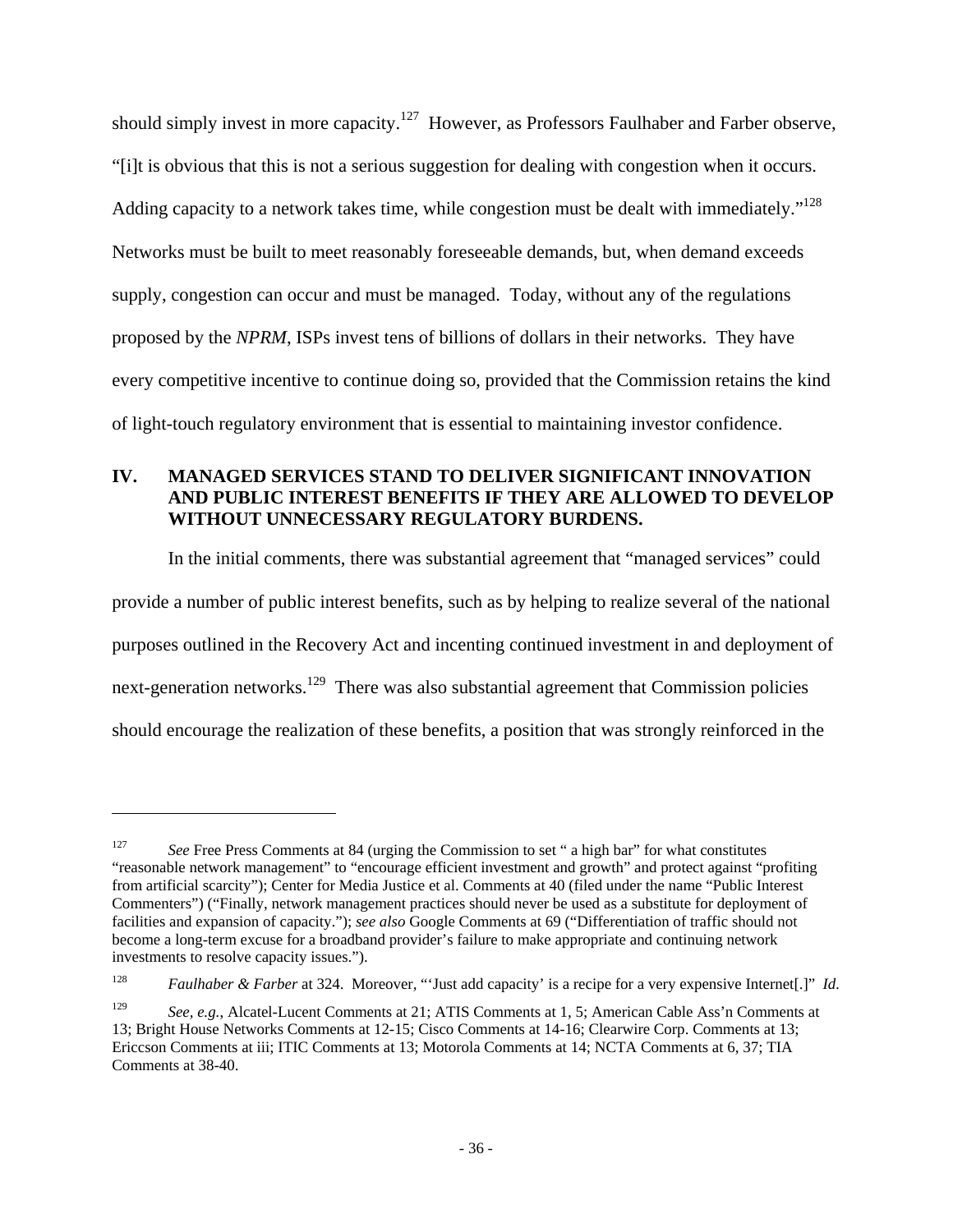National Broadband Plan.<sup>130</sup> The essential conclusion to draw from the record thus far is that, so long as broadband ISPs continue to provide a robust open Internet service, the Commission should refrain from adopting, or even proposing, any regulations that might thwart their ability to invest in and develop managed services.

The term "managed services" has not proven susceptible to easy or consistent definition.<sup>131</sup> Nevertheless, it is clearly appreciated that managed services can coexist with a robust, open Internet service. A number of commenters explained how managed services can deliver a number of consumer and public interest benefits if they are allowed to develop and grow in a deregulatory environment.<sup>132</sup> These benefits can include smart grid, distance learning, and other uses of broadband networks that help to fulfill the national purposes identified by Congress in the Recovery Act.<sup>133</sup> For example, Dr. Elizabeth Cowboy, Medical Director of the Via Christi Health Systems in Wichita, Kansas, wrote to Chairman Genachowski to explain that

<sup>130</sup> *See generally* National Broadband Plan Section III.

<sup>131</sup> *See, e.g.*, Comcast Comments at 61-62 (explaining that "those services[,] such as 'cable services' and 'telecommunications services[,]' already have been defined and regulated under provisions of the Communications Act and Commission precedent [and] thus, . . . would not come within the new 'managed' services rubric the Commission seeks to create here"); Cisco Comments at 14-15 (proposing that the Commission define managed services broadly as those services that generally share a need for minimal latency, minimal jitter, guaranteed bandwidth, and (in some cases) heightened security); OPASTCO Comments at 11 (arguing that the definition should be flexible and allow rural ILECs to offer enhanced services that can increase the opportunity for revenue needed to support the development and deployment of broadband networks); Free Press Comments at 108 (noting that managed services "could take a variety of forms"); TIA Comments at 37 (urging the Commission to subdivide managed services into two groups: one that includes services created by operators to serve an established need on the part of the end user-entity and generally requiring guaranteed (low) packet loss, guaranteed (low) packet delay, secure connectivity, and guaranteed bandwidth; and a second group including services requested directly by the enduser); Ad Hoc Telecomm. Users Comments at 28-29.

<sup>132</sup> *See, e.g.*, Alcatel-Lucent Comments at 21; ATIS Comments at 1, 5; ACA Comments at 13; Bright House Networks Comments at 12-15; Cisco Comments at 14-16; Clearwire Corp. Comments at 13; Ericcson Comments at iii; ITIC Comments at 13; Motorola Comments at 14; NCTA Comments at 6, 37; TIA Comments at 38-40; Time Warner Cable Inc. Comments at 103.

<sup>133</sup> *See, e.g.*, CDT Comments at 47-48 (discussing potential telemedicine applications); Comcast Comments at 60-61; Global Crossing Comments at 8-9.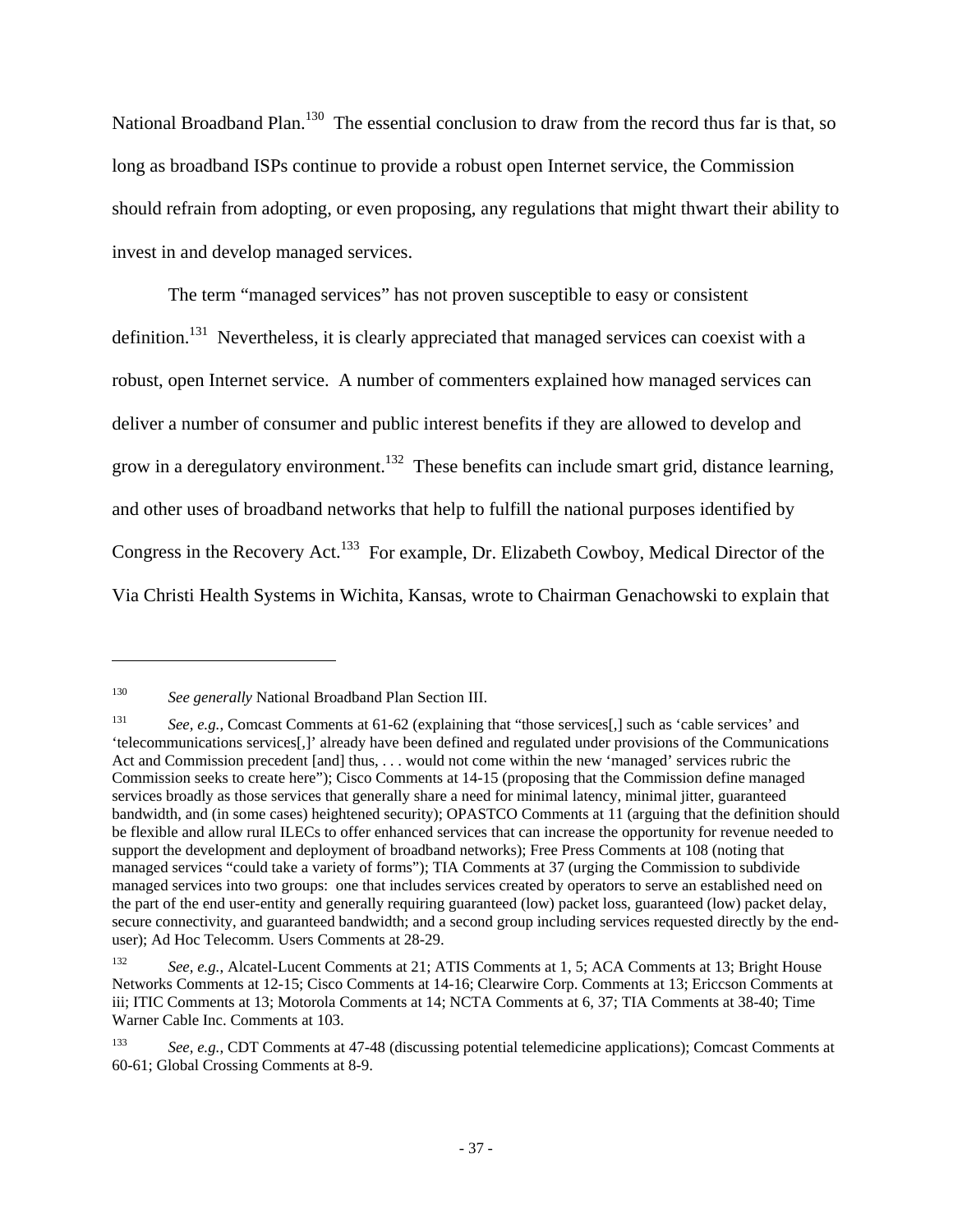"[m]uch of telemedicine's advances rely on the security, timeliness, and accuracy of patient data transmitted over broadband networks."<sup>134</sup> While security, reliability, and accuracy may serve as impediments to delivering this type of service over the "best efforts" open Internet, these are exactly the kinds of special requirements that can be addressed through managed services.

The ability to offer managed services also can be important to the business case for further investment in broadband networks.<sup>135</sup> Broadband ISPs' leveraging of communications networks for multiple purposes proves the point. Both cable and telephone networks grew into broadband networks as their owners were able to introduce new services, such as Internet service and voice applications. As wireline, wireless, cable, and other providers look for new ways to invest and compete, the ability to offer managed services can provide the return on investment needed to justify the massive expenditures that will be required to bring broadband to the next level and meet the deployment goals of the National Broadband Plan.<sup>136</sup>

There are those who believe that managed services should be regulated for fear that the ability to offer such services could thwart the open Internet. For example, Netflix and Vonage

<sup>134</sup> Letter from Dr. Elizabeth Cowboy, Medical Director, *eCare*-ICU, Via Christi Health Sys., to Julius Genachowski, Chairman, FCC, GN Docket No. 09-191, at 2 (Mar. 9, 2010) ("*Via Christi Health Letter*"). Notably, in the Commission's February 18th Open Meeting, the Broadband Task Force suggested that one concern with delivering smart grid services is the reliability of commercial, best-efforts broadband Internet service. *See* News Release, FCC, *Broadband Plan's Working Recommendations for Key National Priorities Unveiled* 2 (Feb. 18, 2010). Allowing broadband providers to work with energy companies and other potential partners to develop the requisite technologies and quality-of-service necessary to deliver smart grid services will be integral to realizing the benefits of smart grid and other managed services.

<sup>135</sup> *See, e.g.*, Nokia Siemens Comments at 14; OPASTCO Comments at 11; Qwest Comments at 28-29; Verizon Comments at 44-45.

<sup>136</sup> National Broadband Plan at 9 ("GOAL No. 1: At least 100 million U.S. homes should have affordable access to actual download speeds of at least 100 megabits per second and actual upload speeds of at least 50 megabits per second" by 2020). As the FCC's Broadband Team recognized, this type of effort could require almost \$350 billion in network investments. *See* Presentation, Broadband Task Force, FCC, *September Commission Meeting, 141 Days Until Plan Is Due* slide 45 (Sept. 29, 2009), *available at*

http://hraunfoss.fcc.gov/edocs\_public/attachmatch/DOC-293742A1.pdf (estimating that to reach every home in America with 100 Mbps service could require \$350 billion in network investment).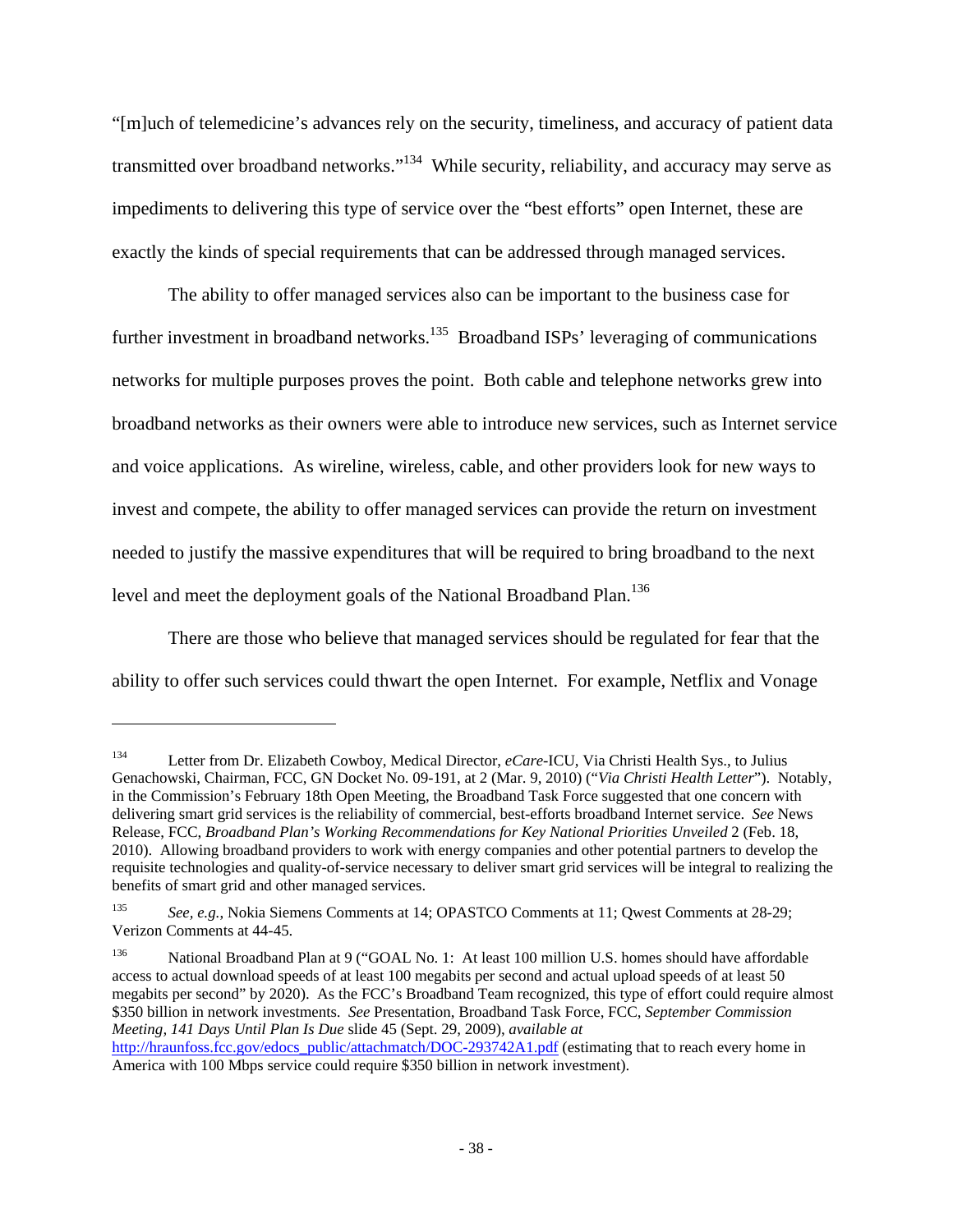argue against allowing network operators to provide managed services that might compete with the Internet-based video and voice services Netflix and Vonage deliver.<sup>137</sup> The path urged by these commenters is unnecessary and, ultimately, counter-productive. Free Press concedes that it would be prudent to gather information on the nature and impact of such services before adopting new policies.<sup>138</sup> There is no evidence that the Commission needs to regulate managed services to keep the Internet robust, open, and amenable to innovation and investment. Rather, the evidence demonstrates that, as companies use their networks to deliver multiple services, they are constantly increasing the speed and capacity for their broadband Internet services.

For nearly 15 years, broadband ISPs have been investing billions of dollars to improve their service by increasing speed and enhancing quality. Among the many steps Comcast has taken to improve the quality of its service to stay ahead of competitors and customer demand is the widespread deployment of DOCSIS 3.0, which will enable download speeds in excess of 50 Mbps and soon 100 Mbps and more. DOCSIS 3.0 is already available to over 80 percent of the 50.8 million homes that can purchase Comcast's High-Speed Internet service. Comcast also is leading the way on IPv6 deployment – an essential step to ensure that the booming growth of the Internet does not cause it to run out of IP addresses for connected devices.<sup>139</sup> And Comcast is a leader in the deployment of DNSSEC, DNS Lookup, Constant Guard, and other utilities designed to ensure the security and reliability of the service.<sup>140</sup> The facts clearly show that

<sup>137</sup> *See* Netflix Comments at 9-10; Vonage Comments at 27.

<sup>138</sup> *See* Free Press Comments at 105-09.

<sup>139</sup> *See* Jason Livingood, Executive Director, Internet Sys., *Preparing for the IPv6 Transition*, Comcast Voices, Jan. 27, 2010, *at* http://blog.comcast.com/2010/01/preparing-for-the-ipv6-transition.html (last visited Apr. 19, 2010); Comcast Corp., *Comcast.net IPv6 Information Center*, *at* http://www.comcast6.net/ (last visited Apr. 19, 2010).

<sup>140</sup> *See* Comcast Comments at 8.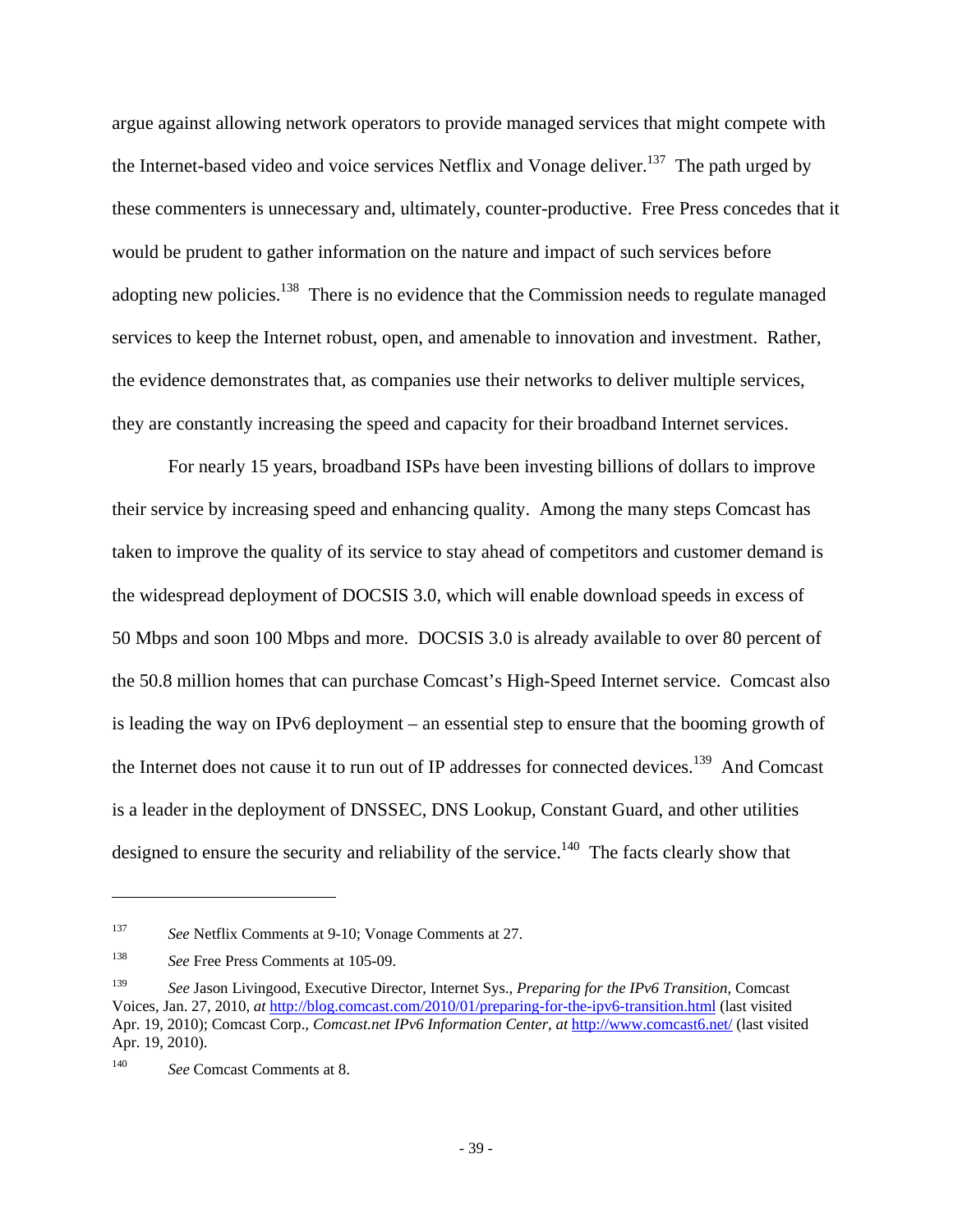competition is driving providers like Comcast to constantly improve, innovate, and invest to meet the increasing demands of consumers. In short, the marketplace has done well addressing consumers' demands for robust Internet service, and there is no evidence that allowing network operators to provide "managed services," whether under new regulatory regimes or without regulation, will change that fact.

#### **V. SIGNIFICANT QUESTIONS ABOUT THE FACTUAL BASIS FOR ANY REGULATION ARE STILL UNANSWERED.**

There remain important questions about the factual basis for upsetting the regulatory status quo. The data and evidence compiled in the record thus far highlight the risks to continued investment and innovation if the Commission adopts the regulations as proposed. And while Comcast and others have offered constructive ideas on how to reduce the adverse consequences of any new rules, the "risks" to an open Internet that these rules are intended to address remain largely theoretical. Despite the eternal vigilance of activists, they have not identified any new risks to an open Internet during the pendency of this proceeding that demonstrate a need for new rules.

But there is an area of real risk thoroughly documented in the record – the risk that new regulations would have a detrimental effect on continued investment in the Internet, particularly by broadband ISPs who need the continued support of the financial community to continue improving competitive broadband networks. In fact, the evidence still weighs disproportionately against proceeding with new rules.

Proponents of the rules continued to fall back on conjecture about potential anticompetitive, anti-consumer practices by broadband ISPs, rather than on actual evidence of a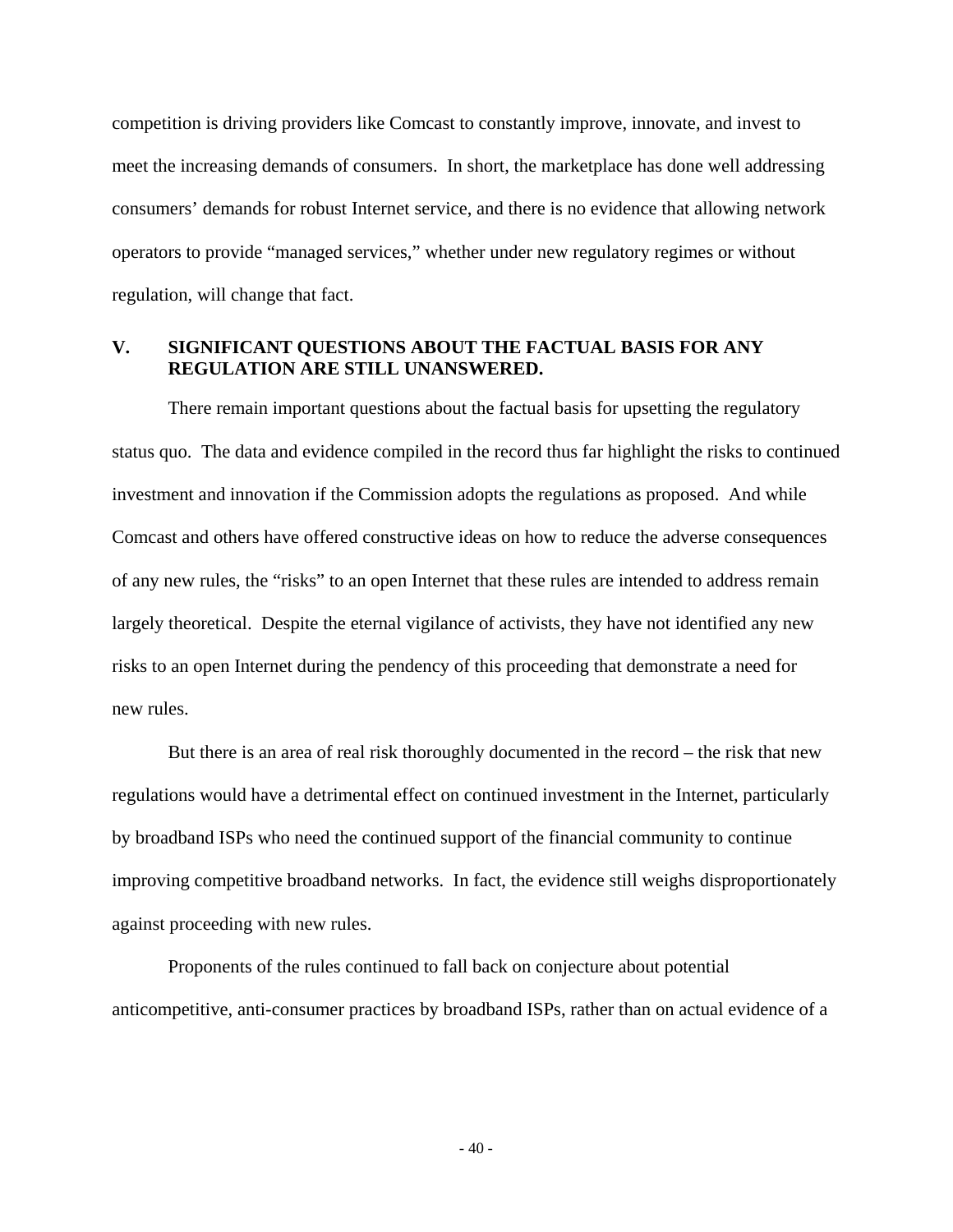problem. They cited no evidence of current broadband ISPs' wrongdoings, other than pointing to the oft-cited Madison River and Comcast-BitTorrent incidents, which are inapposite.<sup>141</sup> This is not surprising, since the evidence largely points in the other direction.<sup>142</sup> Moreover, to the extent commenters believe that the *Comcast Network Management Order* provides a basis to issue open Internet regulations, it is important to note that the order has been vacated, rendering it a legal nullity.<sup>143</sup>

The National Broadband Plan recognized, "[d]ue in large part to *private investment* and *market-driven innovation*, broadband in America has improved considerably in the last decade."144 As Cisco noted in its comments, "[t]he fact that years of experience without rules of

<sup>141</sup> *See, e.g.*, DISH Comments at 5; Elec. Frontier Found. Comments at 2; Google Comments at 39; Vonage Comments at 9. These two examples actually illustrate that the proposed rules are unnecessary and highlight the success of the Commission's current policies. The Madison River case resulted in a prompt settlement and consent decree with the carrier whose conduct was challenged, and Comcast voluntarily proffered to transition from its challenged network management practice to a protocol-agnostic network management tool prior to issuance of the Commission's Order, a transition that was completed over 15 months ago. *See, e.g.*, Internet Innovation Alliance Comments at 5 ("The handful of oft-cited bad actions over the past five years – such as the failure to notify consumers of its restrictions on P2P traffic over the BitTorrent file sharing software – have quickly resulted in prompt reversals and/or seemingly effective enforcement actions."); ITIF Comments at 10 (arguing that they are "unaware of any *current* behavior in the Internet marketplace that would demand immediate FCC action" and that Madison River and Comcast-BitTorrent have "long since been corrected" (emphasis in original)); MetroPCS Communications, Inc. Comments at 18 ("Ironically, these cases – which are separated by a number of years and relate to completely different circumstances – were resolved by the Commission under its existing policies. Given the significant increase in broadband adoption in the last four years, the fact that there have been only two complaints demonstrates how well competition has been working.").

<sup>142</sup> *See Internet Oversight Is Needed, but Not in the Form of FCC Regulation*, Wash. Post, Apr. 17, 2010, *available at* http://www.washingtonpost.com/wp-dyn/content/article/2010/04/16/AR2010041604610.html ("For the past eight years, the FCC has rightly taken a light regulatory approach to the Internet, though it believed it had authority to do more. . . . There have been very few instances where ISPs have been accused of wrongdoing - namely, unfair manipulation of online traffic -- and those rare instances have been cleared up voluntarily once consumers pressed the companies.").

<sup>143</sup> *See United States v. Munsingwear*, 340 U.S. 36, 41 (1950); *Action on Smoking & Health v. Civil Aeronautics Bd.*, 713 F.2d 795, 797 (D.C. Cir. 1983); *see also Aviation Enters. v. Orr*, 716 F.2d 1403, 1408 (D.C. Cir. 1983) (explaining that vacatur "drain[s] the court's underlying findings of fact of whatever vitality they might otherwise have had"). As the D.C. Circuit has explained, "[t]o 'vacate,' . . . means 'to annul; to cancel or rescind; to declare, to make, or to render, void; to defeat; to deprive of force; to make of no authority or validity; to set aside.'" *Action on Smoking & Health*, 713 F.2d at 797 (quoting 91 C.J.S. Vacate (1955)).

<sup>144</sup> National Broadband Plan at 3 (emphasis added).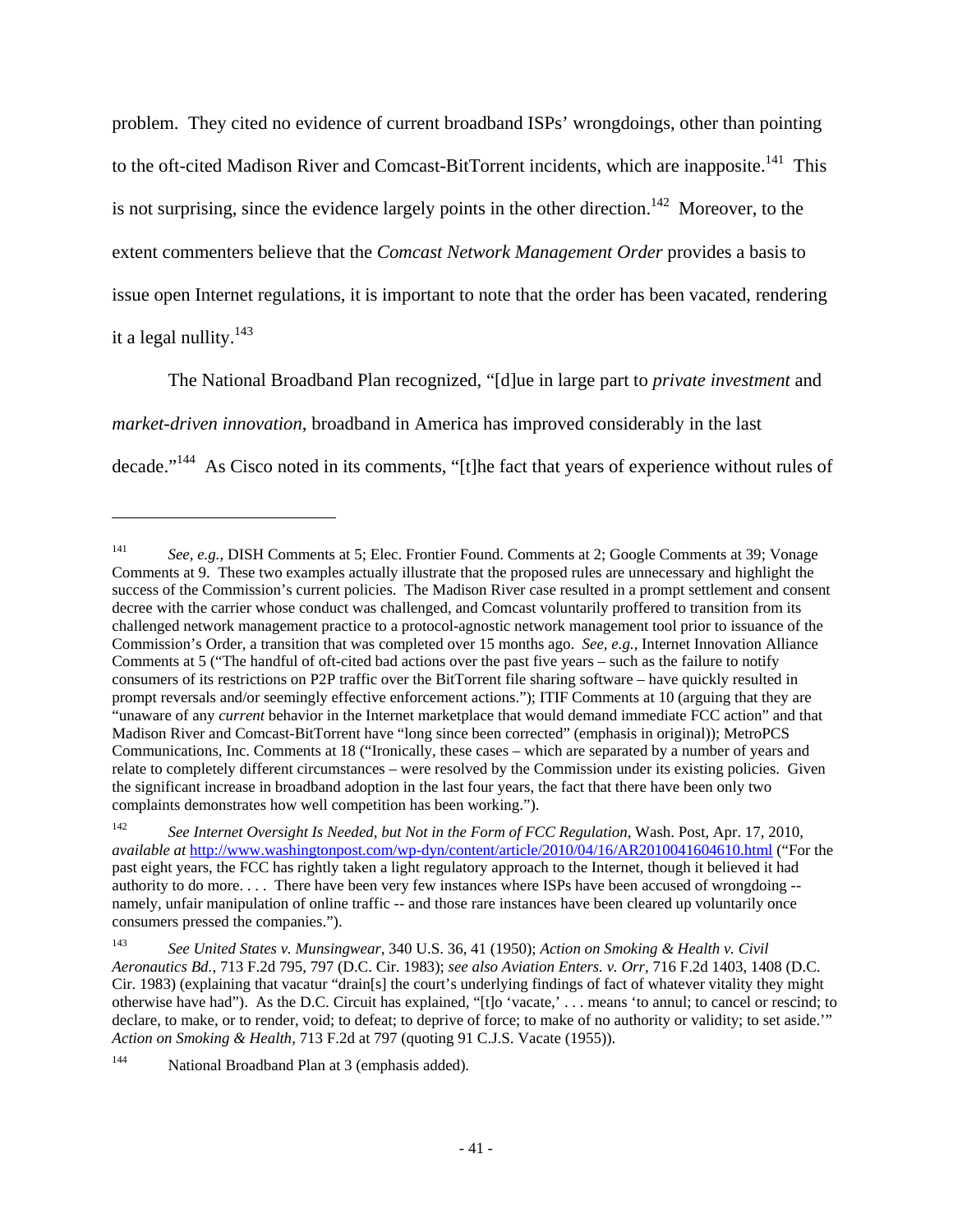the sort contemplated here *have yielded virtually no complaints of anticompetitive activity*  seriously undermines the argument that such rules are necessary."<sup>145</sup> Verizon Executive Vice President Tom Tauke summed up the discussion by noting that "[t]here is virtually no one who is contending that there is a problem *now*. Instead, the debate is over whether or not actions taken by the government would prevent a problem in the future."<sup>146</sup> "Imaginative" theory and conjecture are not a solid foundation for fact-based, data-driven policymaking.<sup>147</sup>

Only a few parties argue that regulations will not be detrimental to broadband ISPs' investments or employment. For example, Google argues that broadband ISPs have been investing under "de facto" openness for many years, so "de jure" openness should not substantially change the investment equation.<sup>148</sup>

In contrast, nearly every commenter that discussed the issue (and *every* commenter who actually invests in competitive broadband networks) explained that new regulations would harm network operators' business case for improving broadband Internet services. For example:

**Professors Faulhaber & Farber:** "The costs of the proposed regulation in terms of reduced consumer welfare, reduced investment incentives, and reduced innovation are likely very large."<sup>149</sup>

<sup>&</sup>lt;sup>145</sup> Cisco Comments at 7 (emphasis added).

<sup>146</sup> Free State Found. Winter Telecom Policy Summit – Net Neutrality Regulation: *Net Neutrality: Why Now – Or Ever?* (Jan. 29, 2010) (Remarks of Thomas Tauke), *available at* http://www.nextgenweb.org/news-and-blogclips/free-state-foundation-winter-telecom-policy-summit-net-neutrality-regulation.

<sup>147</sup> *Net Neutrality Regulation: The Economic Evidence* ¶ 32 ("[W]e do not believe that the Commission should make public policy decisions on the basis of imaginative theories that have not yet been formally modeled, let alone empirically demonstrated.").

<sup>&</sup>lt;sup>148</sup> Google Comments at 8-9. This formulation underestimates the potential reach of the proposed regulations and ignores the fact that investment in the networks largely has been driven by the ability to derive multiple revenue streams from the same network.

<sup>149</sup> *Faulhaber & Farber* at 304; *see id.* at 318 ("Prohibiting broadband ISPs from charging for enhanced performance would certainly result in reducing ISP incentives to invest or innovate in performance-enhancing network capabilities.").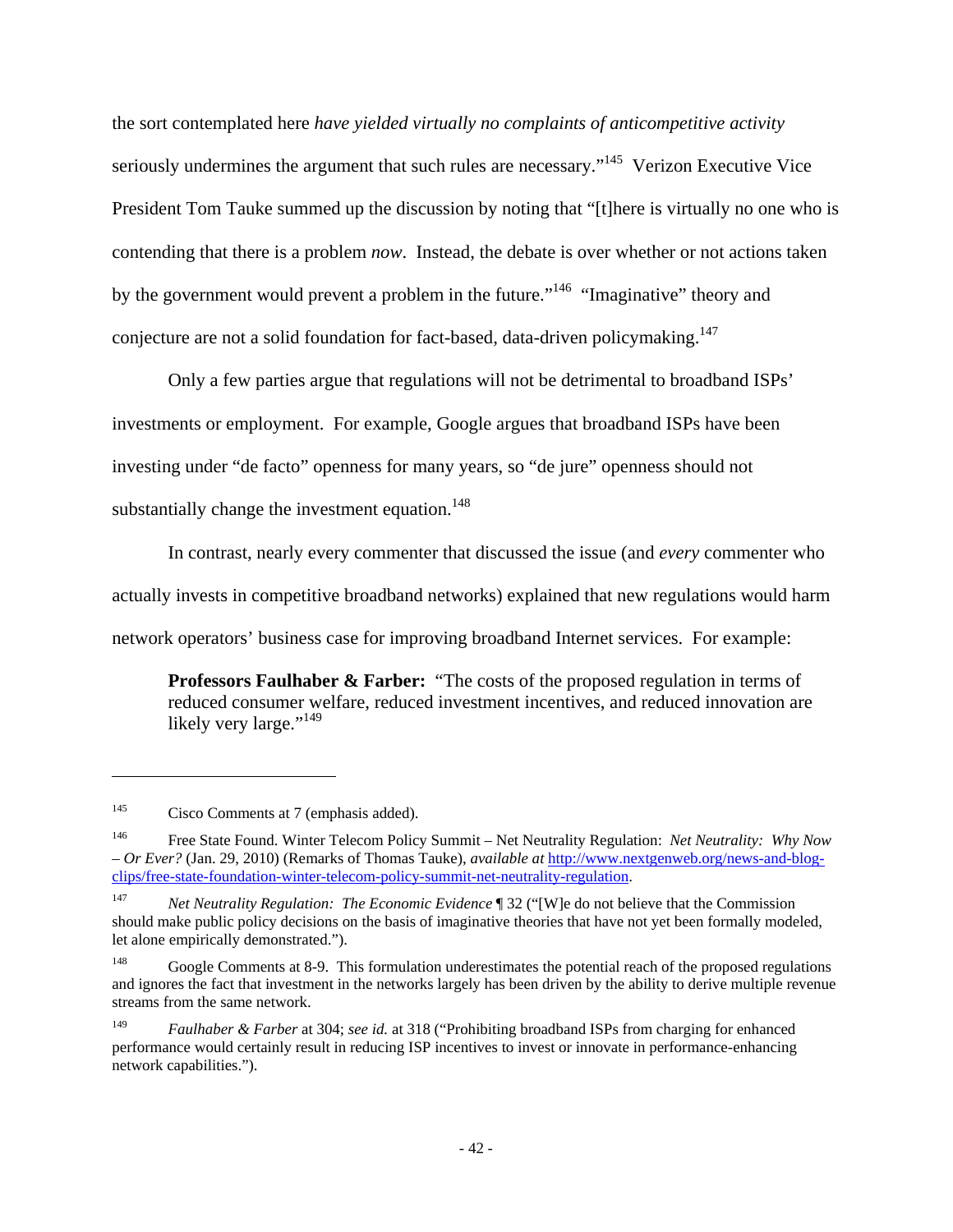**Professors Becker & Carlton:** "The FCC's proposed rules would artificially restrict the ability of Internet service providers to respond to changes in technology and demand. That restriction would be likely to harm investment, innovation, and consumer welfare."<sup>150</sup>

**Twenty Economic Scholars, Professors, and Practitioners:** "To the extent regulatory uncertainty prevents parties from engaging in efficiency-enhancing conduct, or entering into efficiency-enhancing contracts, or increases the risks that such conduct or contracts will be voided (or even penalized) by subsequent Commission decisions, firms are less likely to engage in the investment and innovation that such conduct and contracts would otherwise have enabled."151

And a coalition of communications technology manufacturing companies noted, "a substantial

body of research shows that [the Commission's proposed] nondiscrimination rule . . . likely

would have a negative impact on network innovation and investment and would be particularly

harmful to innovation and investment in rural areas."<sup>152</sup>

The impact of reduced investment cannot be overstated. Cox noted two recent studies

that found that even a two percent reduction in total broadband investment could reduce

employment by 31,000 jobs, and a five percent reduction could reduce employment by 78,000

jobs.<sup>153</sup> Economists Robert Crandall and Hal Singer "estimate that the going-forward capital

expenditures in next-generation access technologies would create approximately 509,000 jobs

<sup>&</sup>lt;sup>150</sup> Declaration of Gary S. Becker & Dennis W. Carlton, Professors of Economics and Business, Univ. of Chicago ¶ 11 (attached as Attachment A to Verizon's Comments); *see id.* at 24 ("Network Neutrality rules are likely to harm consumer welfare by deterring investment and preventing network service providers from adopting efficient practices."); *see also* Comcast Comments at 10-12; BT Americas Comments at 2; CenturyLink Comments at 9-11; CWA Comments at 15; TIA Comments at 26; US Telecom Comments at 51; Verizon Comments at 66; Cisco Comments at 6; Songwriters Guild of Am. Comments at 2; NCTA Comments at 17-18; Time Warner Cable Inc. Comments at 30-33.

<sup>151</sup> *Net Neutrality Regulation: The Economic Evidence* ¶ 44.

<sup>&</sup>lt;sup>152</sup> Manufacturer Coalition Comments at 3. The coalition represents 18 companies, including ADC Telecommunications, BTECH Inc., Camiant, Inc., Omnitron Systems Technology, Inc., Positron Access Solutions, and Sheyenne Dakota, Inc.

<sup>153</sup> *See* Cox Comments at 18.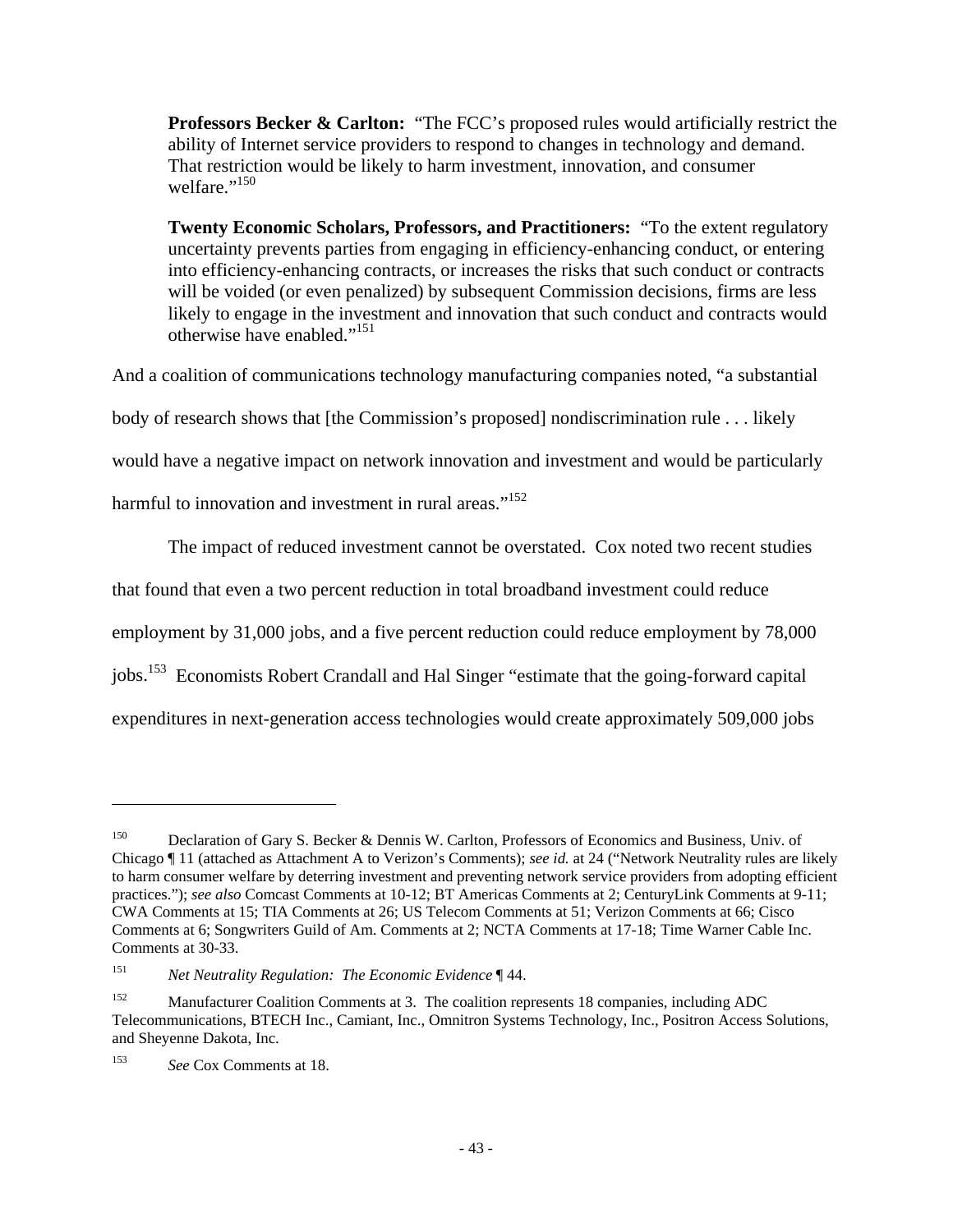relative to a world without such investments *so long as no new regulatory changes undermine the incentives of* [broadband ISPs] *to continue to invest*."154

The Commission also should not underestimate the potentially negative consequences for adoption. The National Organizations, which include "sixteen highly-respected civil rights, professional, service and elected officials' organizations," "are particularly concerned about the effects of the Commission's proposed nondiscrimination rule on affordability" and how "[f]orcing end users to bear the entire costs of broadband networks and thus pay higher prices for broadband offerings would negatively impact broadband adoption and either cement or widen the digital divide."155 Twenty economic scholars, professors, and practitioners echoed this concern in their filing:

[T]he upshot [of the proposed nondiscrimination rule] would be to raise prices to downstream subscribers and ultimately reduce broadband adoption – precisely the opposite of what the Commission is seeking to accomplish through its National Broadband Plan. Unlike the conjectural benefits of "subsidizing content," the substantial

<sup>154</sup> Crandall & Singer, *supra* note 73, at 4 (emphasis in original).

<sup>155</sup> National Organizations Comments at 15-16; *see* Civil Rights Organizations Ex Parte Letter, GN Docket No. 09-191, at 1 (Jan. 14, 2010) (filed under the name of Sylvia Aguilera) (signed by 23 Civil Rights organizations) ("We feel it is extremely possible that net neutrality could slow the growth of broadband services, putting minority groups at risk of being left behind in our nation's acceptance of this most important new technology."); OCA Nat'l Cntr. Ex Parte Letter, GN Docket No. 09-191, at 1 (Mar. 30, 2010) (representing Asian-Pacific Americans and noting that "[m]inority business owners already face a number of obstacles when starting a company and further regulation only adds another barrier to entry"); *see also* Harry Alford, CEO, Nat'l Black Chamber of Commerce, Editorial, *Broadband Rules Target Black Families*, Cincinnati Enquirer, Mar. 31, 2010 ("Under the banner of 'Internet openness,' some are proposing new regulations that threaten to increase the cost of broadband service at exactly the wrong time for our economy."), *available at* 

http://news.cincinnati.com/article/20100331/EDIT02/3310381/Broadband-rules-target-black-families; Brent Wilkes, Nat'l Exec. Dir., League of United Latin Am. Citizens, Editorial, *A Broadband Bill of Rights for Latinos*, Daily Sparks Tribune, Mar. 29, 2010 ("For sure, net neutrality standards should protect against broadband providers engaging in anticompetitive behavior by blocking or inhibiting access to competing Web sites or content. But beyond that, online applications companies should not be able to exploit these rules for their own parochial benefit and, in particular, should not be able to use net neutrality rules to shift the costs onto consumers for building broadband networks."), *available at* http://www.dailysparkstribune.com/view/full\_story/6877754/article-Abroadband-bill-of-rights-for-Latinos?instance=secondary\_story\_bullets\_left\_column.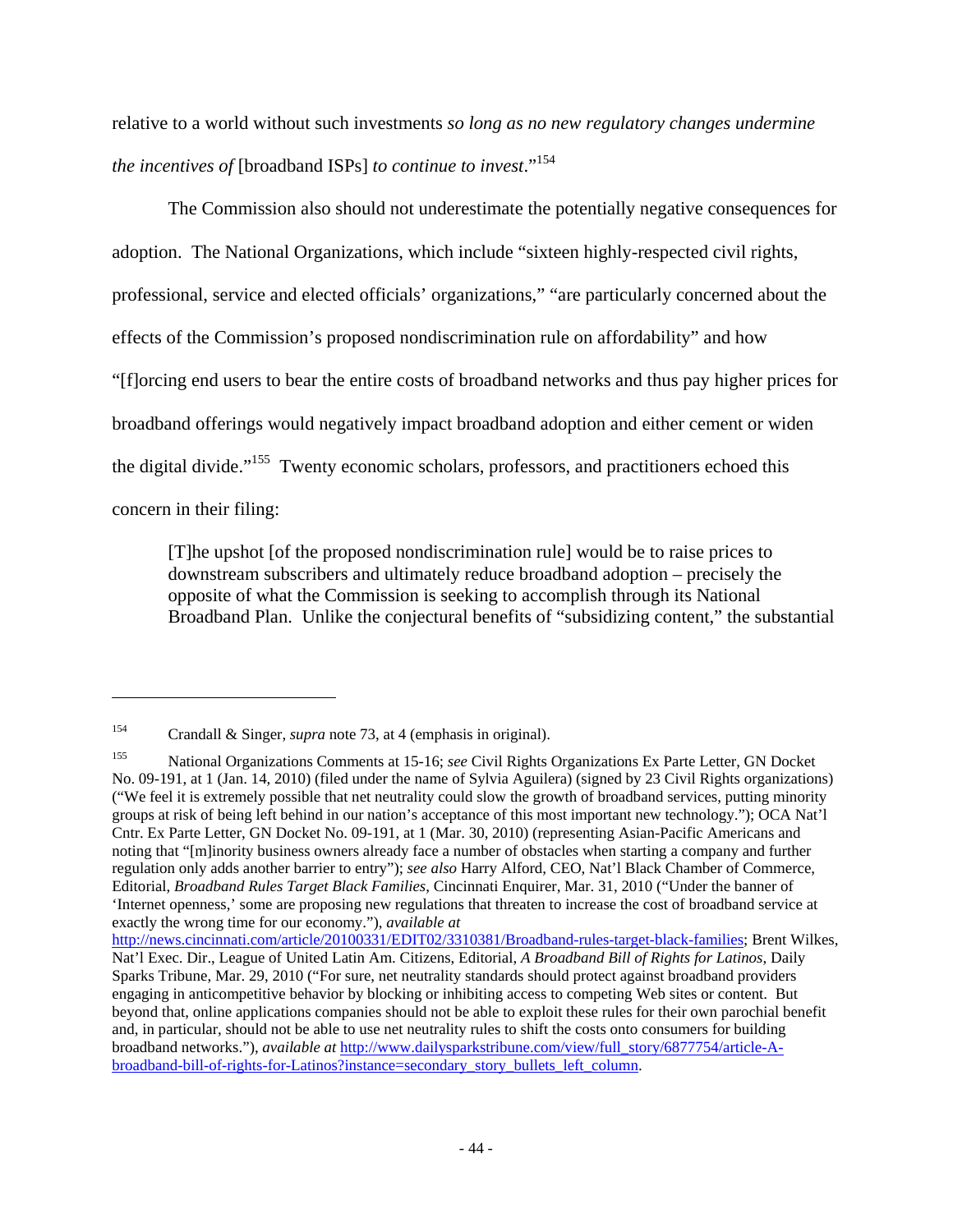economic benefits of increased broadband adoption have been demonstrated in numerous empirical studies.<sup>156</sup>

When it comes to evaluating the claims in the record, the views of those parties that actually must raise the funds to invest in networks and the experts that advise them on those decisions should carry greater credibility with the Commission than the views of parties who have neither built broadband networks nor invested in them. And, in the event of uncertainty, the Commission should refrain from regulating given the decided lack of evidence of any harms in the record and the need to avoid unnecessary impediments to investment in a still-uncertain economy. If the speculative arguments by proponents of regulation are wrong, as we believe they are, and if their speculation becomes the basis for rules, the consequence could reduce investment and jobs and bring harm, not benefits, to consumers.

Finally, some parties argued that regulation would help foster innovation and investment at the edge. Under this theory, an edge service or application provider will have less incentive to innovate, or will have a harder time acquiring capital, because it cannot be certain that its service or application will be able to reach consumers.<sup>157</sup> Professors Faulhaber & Farber demonstrate otherwise:

The losers are innovators that need enhanced network performance so that they can introduce a higher quality of service. But prohibiting ISPs from offering performance enhancements for a fee discourages "edge" innovation that could

<sup>156</sup> *Net Neutrality Regulation: The Economic Evidence* ¶ 38 (citing, among other sources, Mark Dutz et al., *The Substantial Consumer Benefits of Broadband Connectivity for U.S. Households*, Internet Innovation Alliance, (July 2009); and Robert Crandall, William Lehr, & Robert Litan, *The Effects of Broadband Deployment on Output and Employment: A Cross-Sectional Analysis of U.S. Data*, Brookings Inst.: Issues in Economic Policy No. 6 (2007)); *see also* Julius Genachowski, Chairman, FCC, Reviewing the National Broadband Plan: Hearing Before the Senate Commerce Committee (April 14, 2010) ("Multiple studies tell us the same thing – even modest increases in broadband adoption can yield hundreds of thousands of new jobs.").

<sup>&</sup>lt;sup>157</sup> *See* Free Press Comments at 45 (arguing that the "potential for discriminatory treatment and nonstandard network management could destroy investor confidence in the applications market, stifling growth in the one segment that drives the information economy").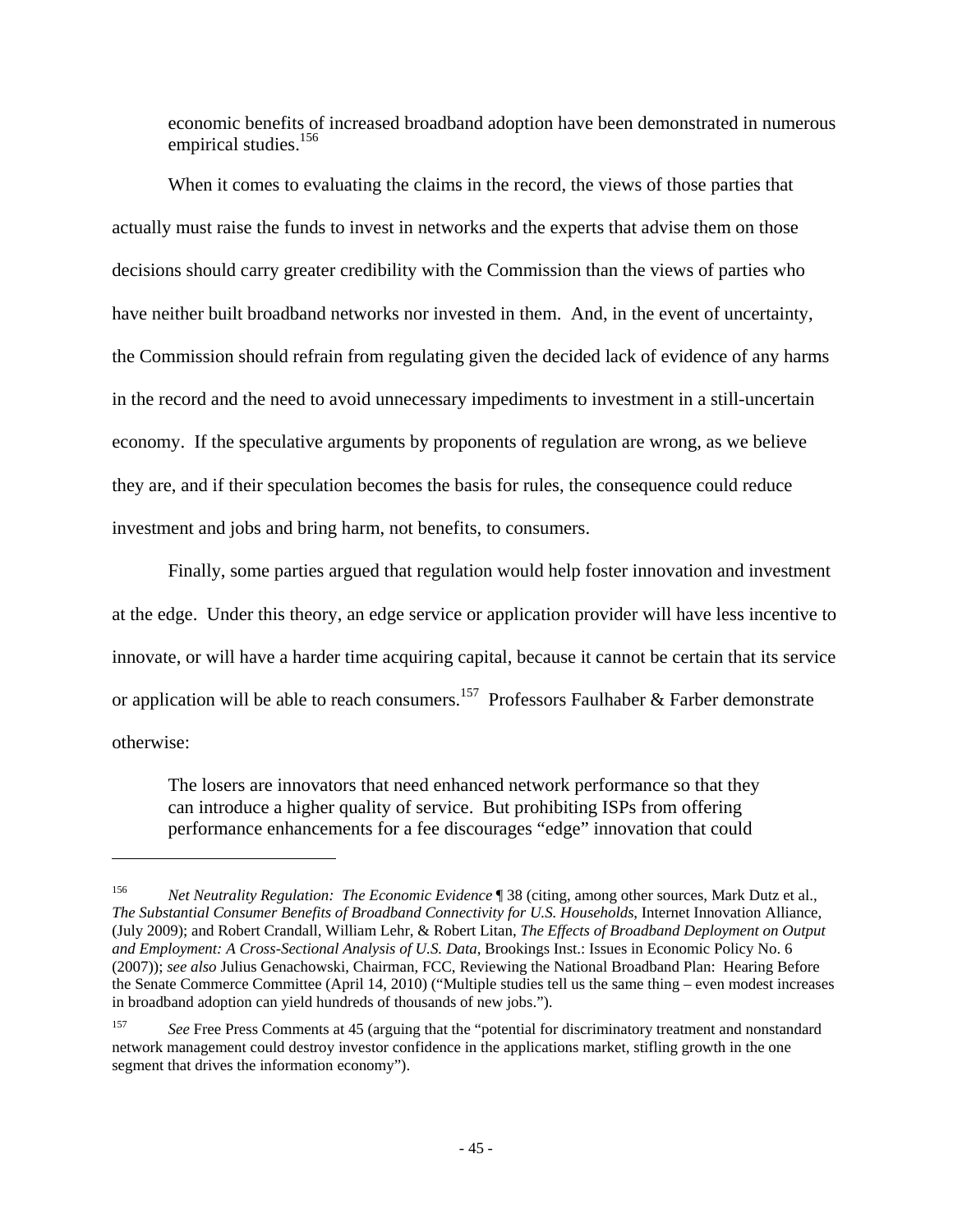take advantage of those very network performance enhancements. Under the proposed regulations, customers will never get to choose these high-powered services, since the FCC will have regulated them away.<sup>158</sup>

They are not alone in their assessment. The Manufacturer Coalition warned that "[b]oth network investment and web content and service investment would decline since the proposed rule would prohibit ISPs and web content and service providers from implementing a large variety of socially beneficial business models involving distinctive treatment of specific web content or services under which benefits exceed costs."<sup>159</sup> As the American Consumer Institute notes, absent any analysis or facts in the record, there is no basis for the Commission to conclude that its proposed rules will "create greater value for consumers from innovation among suppliers in the Internet value cluster – network providers, content providers and applications providers."<sup>160</sup>

What is most illogical about the argument that regulation would help foster innovation and investment at the edge is that it ignores the tremendous innovation at the edge that already has taken place on the Internet in the *absence* of such regulation.<sup>161</sup> The National Broadband Plan discussed at length how innovation at the edge has helped create value, save money, and improve the lives of consumers.<sup>162</sup> It is not a coincidence that many of the most popular Internet applications and services in the world – including Google, Facebook, YouTube, and Amazon – were founded in the United States. If parties believe that there is no difference between de jure and de facto openness with respect to investment in the network,  $163$  then maintaining the status

- 159 Manufacturer Coalition Comments at 3.
- 160 American Consumer Institute Comments at 7-8.
- 161 National Broadband Plan at 3.

 $\overline{a}$ 

163 *See supra* note 148 and accompanying text.

<sup>158</sup> *Faulhaber & Farber* at 318.

<sup>162</sup> *See id.* at 15-17.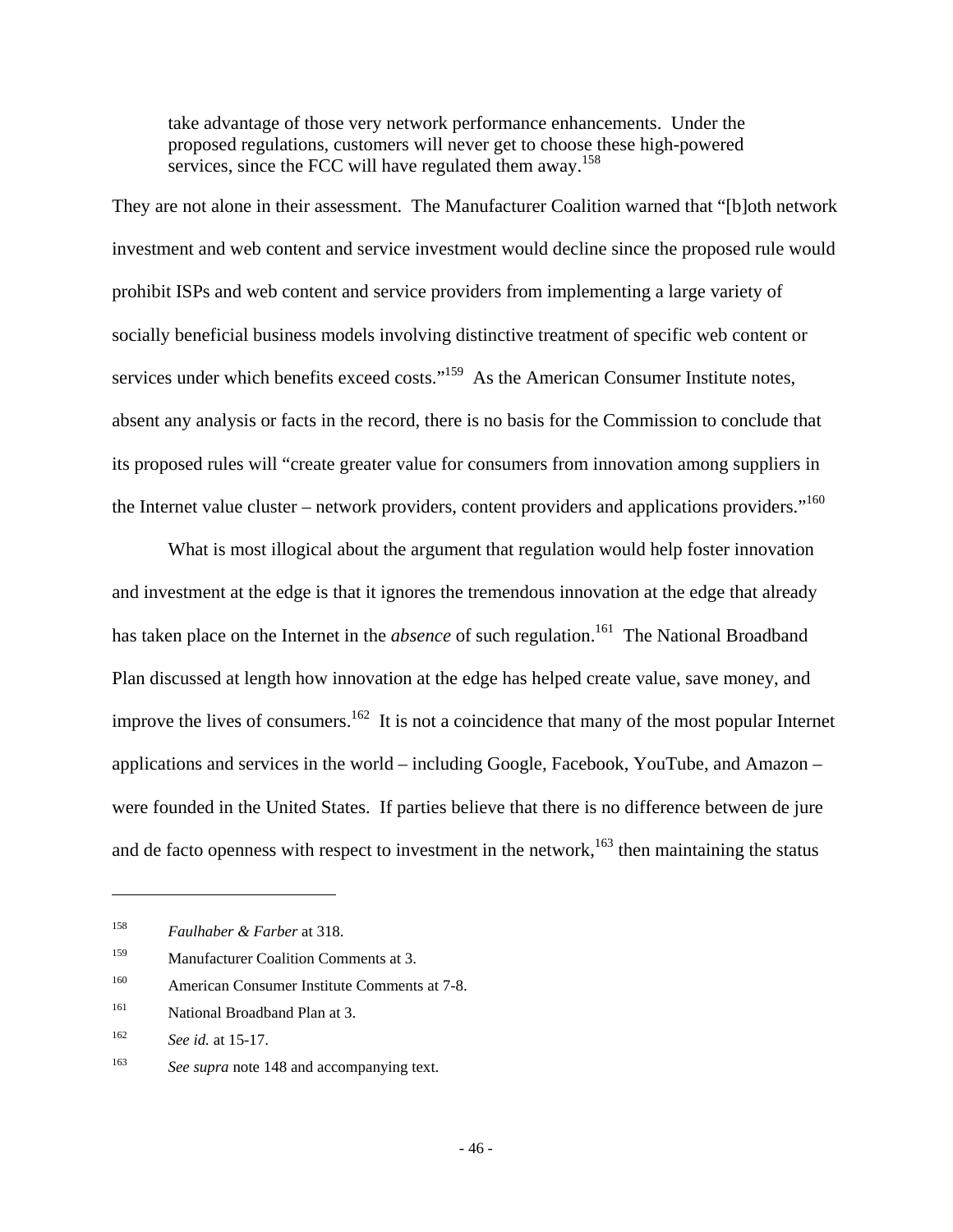quo will have no negative effect on the edge application and service developers. To be sure, the light-touch regulatory approach towards the Internet first adopted by the Clinton Administration in the mid-Nineties has facilitated the extraordinary success and growth of the entire Internet ecosystem, including the amazing success achieved by companies at the edge.

## **VI. THE** *COMCAST* **DECISION CONFIRMS THAT THE COMMISSION MUST PROVIDE A NEW AND MORE PARTICULARIZED ANALYSIS OF ITS ANCILLARY AUTHORITY TO ADOPT THE PROPOSED RULES.**

On April 6, 2010, the U.S. Court of Appeals for the District of Columbia Circuit issued its judgment and opinion in *Comcast v. FCC*. 164 Contrary to the claims of some commenters, the decision does not close the door on ancillary authority, but it does have two primary implications for this proceeding. First, it precludes the *NPRM*'s reliance on the theory of ancillary authority as it was articulated in the *Comcast Network Management Practices Order* as a basis for its authority to adopt the proposed rules.<sup>165</sup> Second, it confirms that the Commission must explain how each proposed regulation is "reasonably ancillary" to the effective performance of its statutorily mandated responsibilities, not merely to a statutory statement of policy or purpose, and that the agency must do so in a sufficiently particular way supported by substantial record evidence.166

As Comcast noted in our initial comments, the *NPRM* "simply adopts in large part the analysis [of statutory authority] in the *Comcast Network Management Order*."167 The *NPRM* stated that "[w]e have ancillary jurisdiction . . . when the subject matter falls within the agency's

<sup>164</sup> *Comcast Corp. v. FCC*, No. 08-1291, 2010 WL 1286658 (D.C. Cir. Apr. 6, 2010).

<sup>165</sup> *See id.* at \*19.

<sup>&</sup>lt;sup>166</sup> *Id.* at  $*7, *12$ .

<sup>167</sup> Comcast Comments at 22.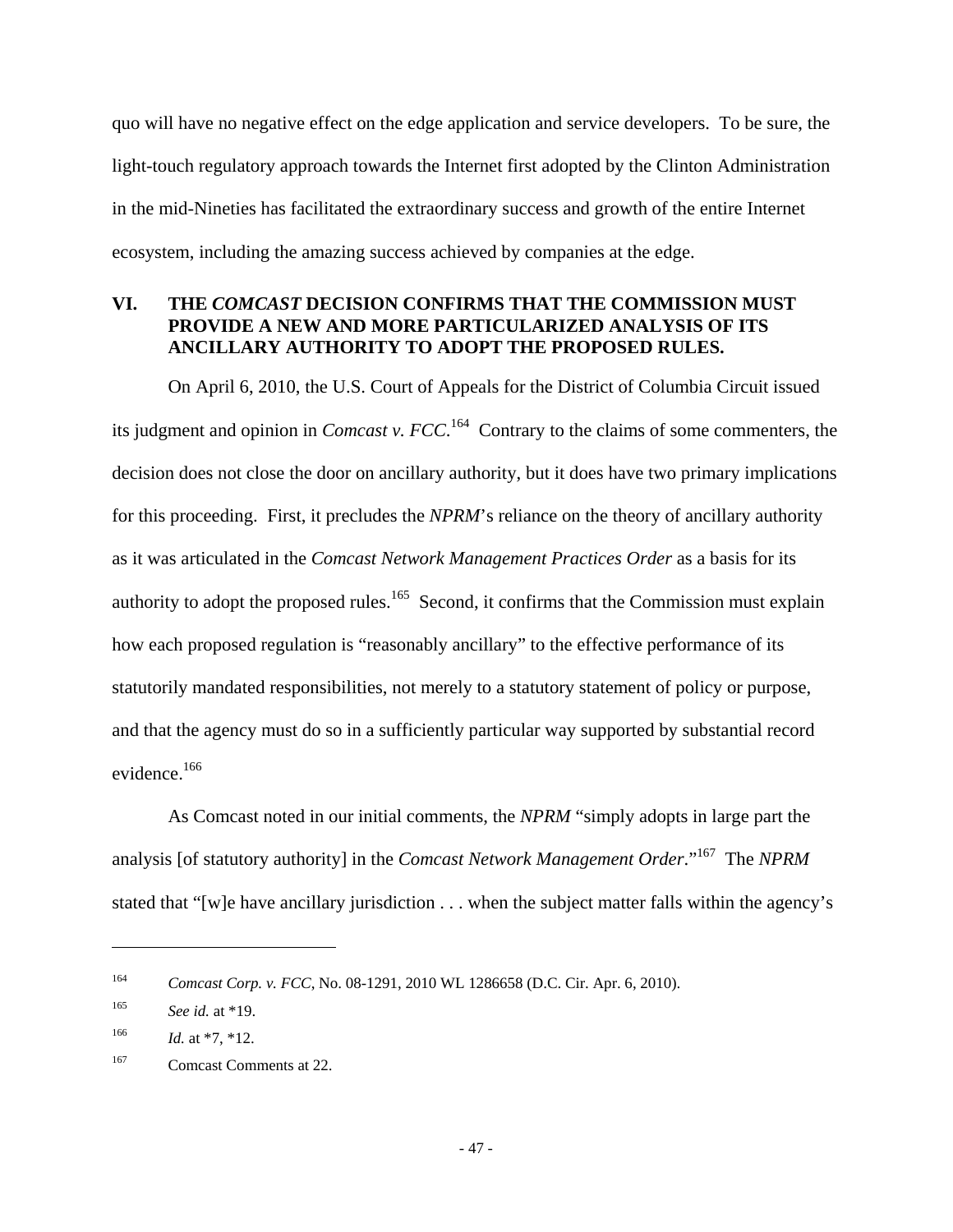general statutory grant of jurisdiction and the regulation is 'reasonably ancillary to the effective performance of the Commission's various responsibilities,'" and concluded "[t]hat test is met" largely based on the policies set forth in Section 230(b) of the Communications Act and Section 706(a) of the Telecommunications Act of 1996.168 The *Comcast* court, however, explained that the governing test requires the Commission to identify a specific "statutorily mandated responsibilit[y]" to which its exercise of authority is reasonably ancillary, not a mere purpose or policy provision.169 Thus, the *NPRM*'s reliance on Sections 230(b) and 706(a) is not tenable because the D.C. Circuit has rejected that theory of statutory authority*.* <sup>170</sup>

The *Comcast* decision also makes clear that the Commission cannot make a general assertion of ancillary authority to regulate Internet services, but must instead "defend its exercise of ancillary authority on a case-by-case basis."171 This confirms that, to use ancillary authority, "the Commission must demonstrate *with substantial evidence* how *each particular rule* it has proposed is 'reasonably ancillary' to a statutorily mandated responsibility."172 Although, as the

<sup>168</sup> *NPRM* ¶ 83 (quoting *United States v. Sw. Cable Co.*, 392 U.S. 157, 172-73 (1968)).

<sup>&</sup>lt;sup>169</sup> *Comcast Corp.*, 2010 WL 1286658, at \*12 ("The Commission maintains that congressional policy by itself creates 'statutorily mandated responsibilities' sufficient to support the exercise of section 4(i) ancillary authority. Not only is this argument flatly inconsistent with *Southwestern Cable, Midwest Video I, Midwest Video II,* and *NARUC II,* but if accepted it would virtually free the Commission from its congressional tether."). The exercise of ancillary authority is only appropriate when: "(1) the Commission's general jurisdictional grant under Title I covers the subject of the regulations; and (2) the regulations are reasonably ancillary to the Commission's effective performance of its statutorily mandated responsibilities." *Am. Library Ass'n v. FCC*, 406 F.3d 689, 700 (D.C. Cir. 2005).

<sup>170</sup> *Comcast Corp.*, 2010 WL 1286658, at \*12, \*16. Although the *Comcast* court acknowledged that Section 706 "does contain a direct mandate," it noted that the Commission, "[i]n an earlier, still-binding order, ... ruled that section 706 'does not constitute an independent grant of authority,'" and therefore, "[a]s in the case of section 230(b) and section 1, the Commission is seeking to use its ancillary authority to pursue a stand-alone policy objective, rather than to support its exercise of a specifically delegated power." *Id.* at \*16.

 $171$  *Id.* at \*8.

<sup>172</sup> Comcast Comments at 24 (emphasis added) (citing *Sw. Cable Co.*, 392 U.S. at 176-77; *NARUC v. FCC*, 533 F.2d 601, 613-14 (D.C. Cir. 1976); *GTE Serv. Corp. v. FCC*, 474 F.2d 724, 734 (2d Cir. 1973); and *CCIA v. FCC*, 693 F.2d 198, 213 (D.C. Cir. 1984)).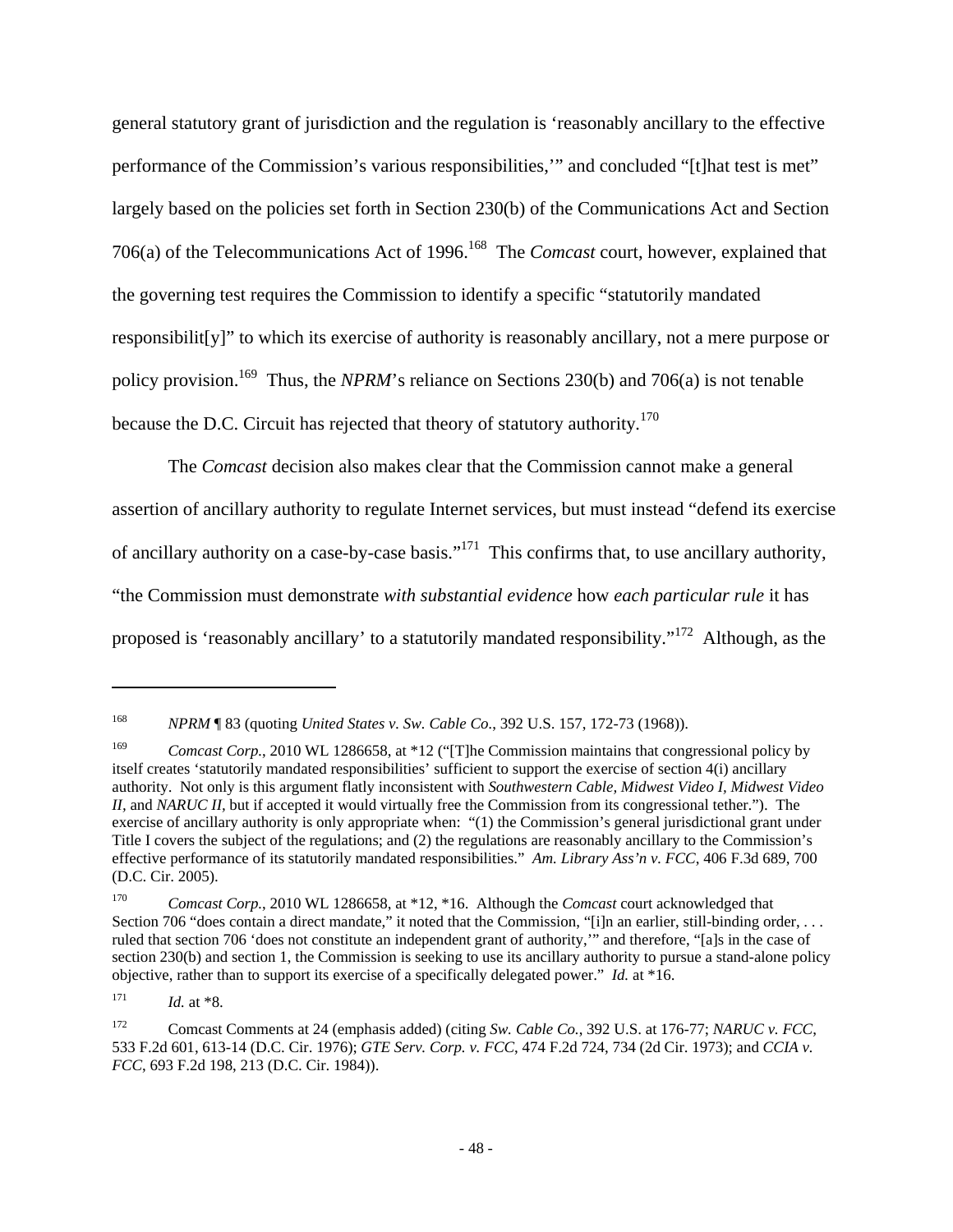*Comcast* court acknowledges, broadband Internet services satisfy the first prong of the ancillary authority test because they fall within the Commission's subject matter jurisdiction,173 the *NPRM*  fails to satisfy the second prong because it does not adequately explain how any of the regulations it proposes "are reasonably ancillary to the Commission's effective performance of its statutorily mandated responsibilities."<sup>174</sup> Whatever the validity of other regulations in this area, the Commission must "independently justif[y]" that the particular regulations it has proposed here are "reasonably ancillary" to a statutorily-mandated responsibility.175 Accordingly, if the Commission elects to go forward with open Internet regulations, it must revisit the basis for its authority set forth in the *NPRM* and proceed under the parameters provided by the D.C. Circuit.

#### **VII. CONCLUSION**

The Internet has been in general use for well over a decade. But given the rapid pace of innovation and evolution, it cannot be considered "mature" – the emergence of new technologies and more dynamic interactive content, applications, and services every day gives it the character of constant change. Mindful of this dynamism, the Commission must clearly establish that there is a compelling need to regulate before adopting rules that risk stifling investment and innovation. The record in this proceeding does not evidence that compelling need. But the record does reflect widespread agreement on some important issues as the Commission moves forward in this proceeding, particularly the salutary role that third-party technical groups can

<sup>173</sup> *See Comcast Corp.*, 2010 WL 1286658, at \*3; *see also* 47 U.S.C. § 151 (granting the Commission jurisdiction over "interstate and foreign commerce in communications by wire or radio").

<sup>174</sup> *Am. Library Ass'n*, 406 F.3d at 700.

<sup>175</sup> *See Comcast Corp.*, 2010 WL 1286658, at \*19 ("Because the Commission has failed to tie its assertion of ancillary authority over Comcast's Internet service to any 'statutorily mandated responsibility,' we grant the petition for review and vacate the *Order*." (citing *Am. Library*, 406 F.3d at 692)).